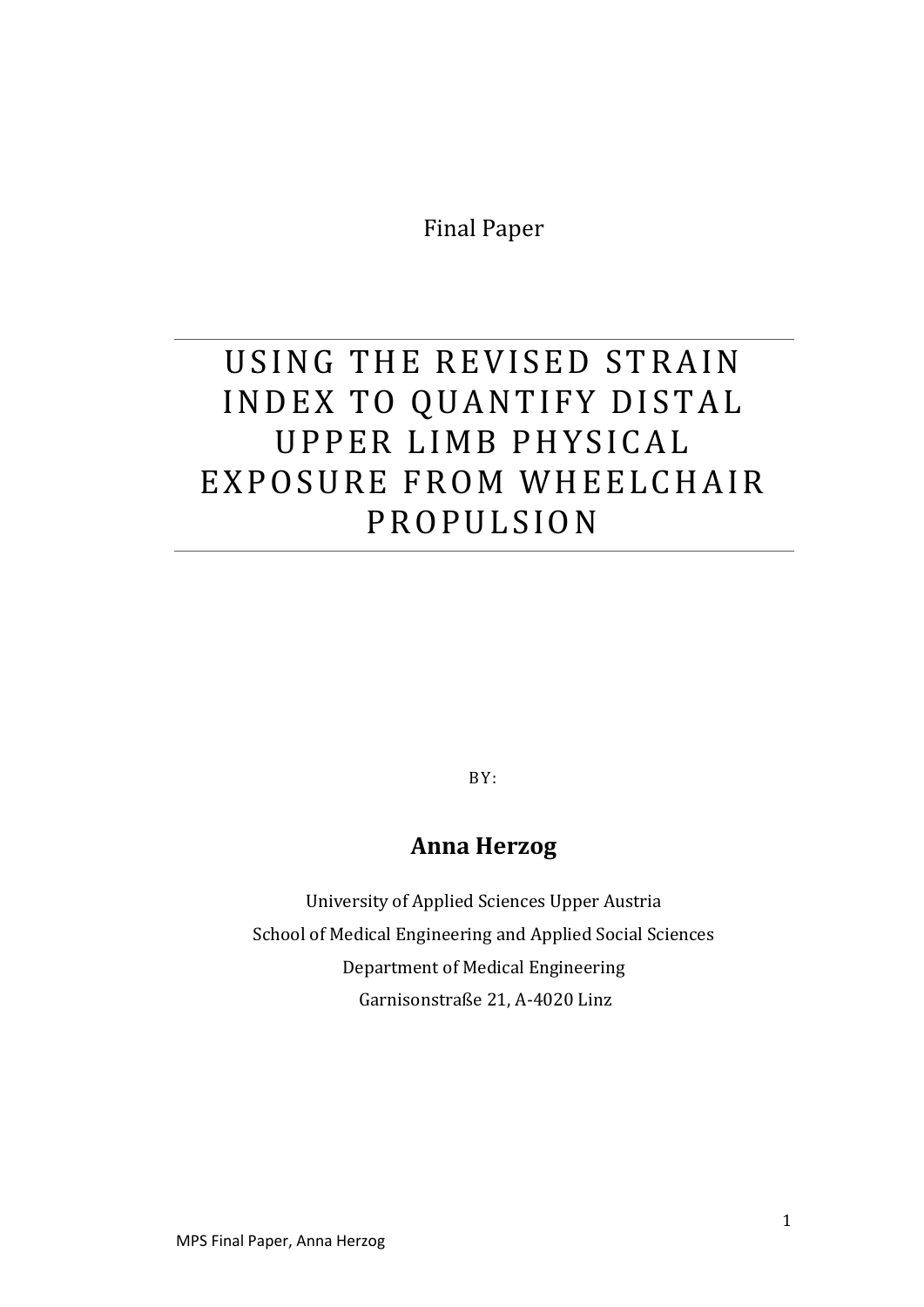## SUPERVISOR AT HOST UNIVERSITY:

#### **Jay Kapellusch, PhD**

Associate Professor, Chair Occupational Science & Technology UWM, College of Health Sciences

#### **Brooke A. Slavens, PhD**

Associate Professor, PhD Health Sciences Director Occupational Science & Technology Rehabilitation Research Design & Disability Center UWM, College of Health Sciences

CARRIED OUT AT:

University of Wisconsin Milwaukee College of Health Sciences 2400 E. Hartford Ave. Milwaukee, WI 53211

## SUPERVISOR AT HOME UNIVERSITY

## **FH.Prof. PD Dr. Thomas Haslwanter**

University of Applied Sciences Upper Austria School of Medical Engineering and Applied Social Sciences Department of Medical Engineering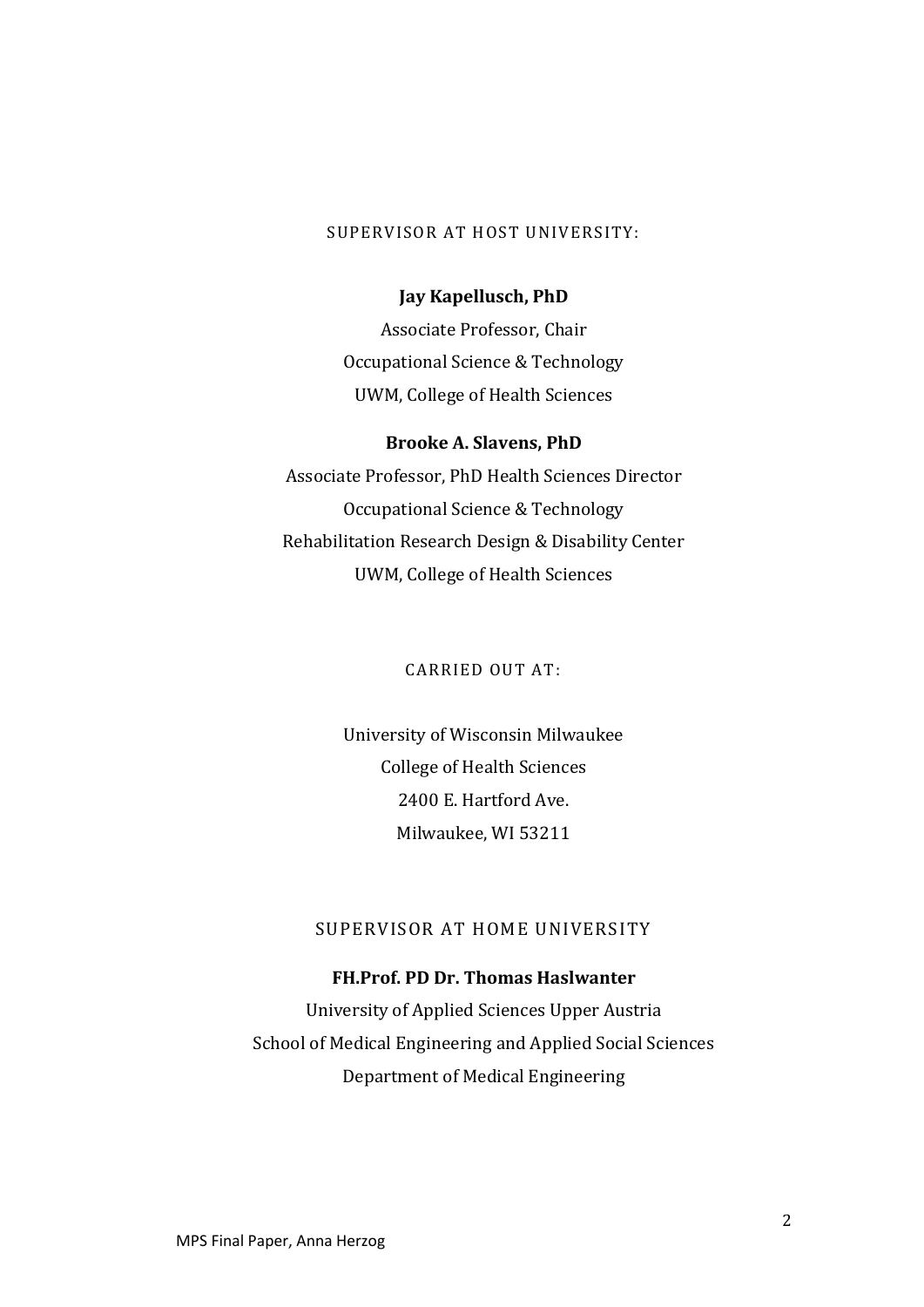## <span id="page-2-0"></span>DECLARATION

I hereby declare and confirm that this thesis is entirely the result of my own original work. Where other sources of information have been used, they have been indicated as such and properly acknowledged. I further declare that this or similar work has not been submitted for credit elsewhere.

Linz, March 5, 2018

Anna Herzog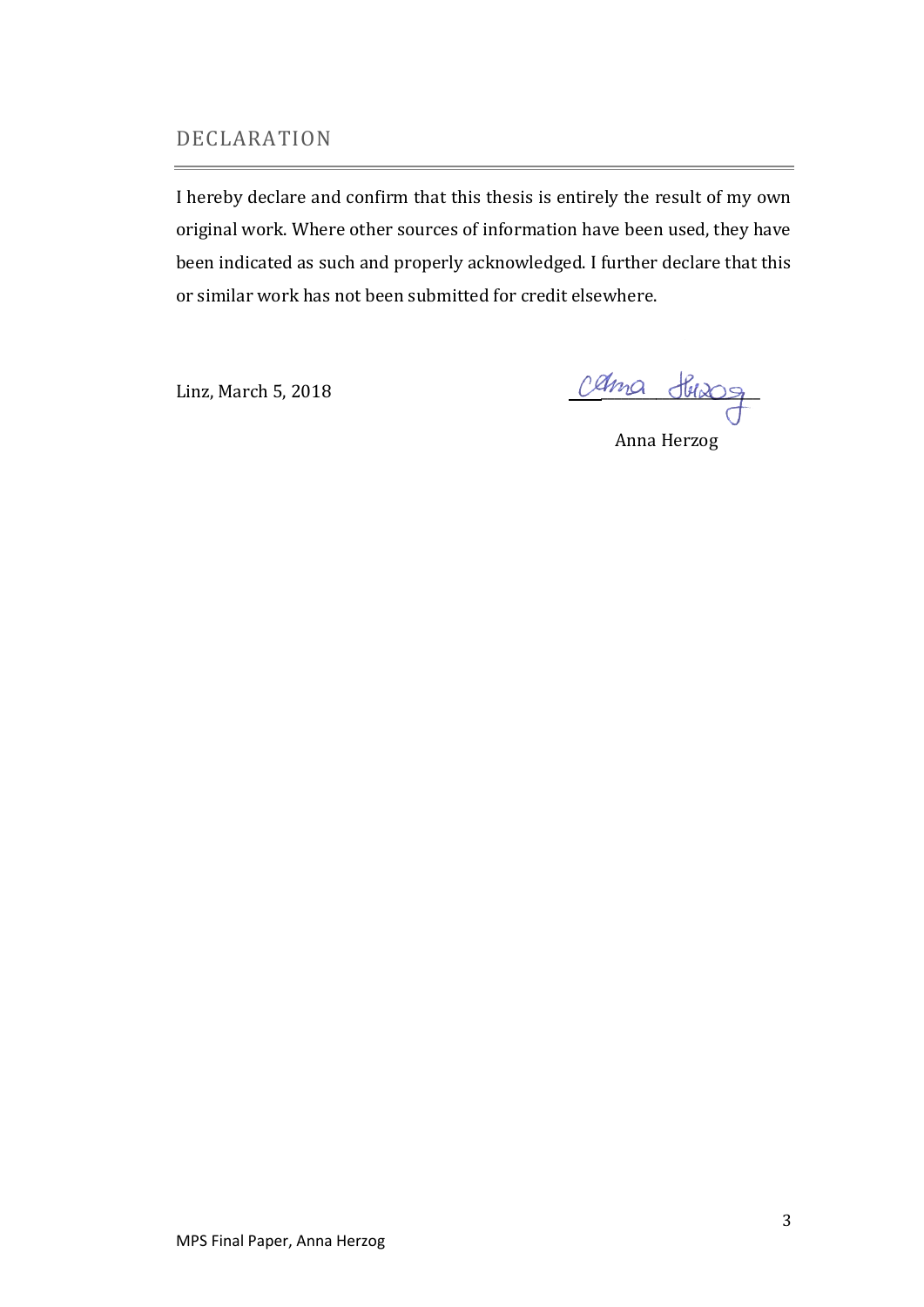## <span id="page-3-0"></span>ABSTRACT

**Background:** According to the U.S. Census Bureau approximately 3.6 million people aged 15 or older depend on a wheelchair for mobility. That means that their upper limb is used not only for the motions it is designed for but also for mobility in daily life. To evaluate upper limb physical demands a laboratory is required which cannot directly measure daily life. Therefore, it would be helpful to find an analysis method which works outside a laboratory.

**Objective:** To evaluate if the Revised Strain Index (RSI) distal upper limb physical exposure quantification method can be used to analyze manual wheelchair propulsion and thus estimate risk of upper extremity disorders.

**Methods:** One subject who had no experience in using a wheelchair propelled it in four different conditions in a laboratory environment. An instrumented SmartWheel was used to obtain forces and moments and a video camera recorded data for RSI analysis. The videos for each trial were analyzed in two ways, the RSI method and by using the data from the instrumented wheel. These data were compared and then used with data from published literature to estimate the range of RSI scores that would apply to wheelchair propulsion on flat, level ground.

**Results:** RSI scores ranged from "safe" to "hazardous". Individual exertions resulted in low RSI scores. However, wheelchair propulsion typically requires many exertions per minute. The high frequency of exertion can lead to high risk physical exposures, particularly if propulsion occurs for several consecutive minutes.

**Conclusion:** The RSI appear to be applicable to quantifying physical exposure from wheelchair propulsion. Additional analyses are needed to determine if the RSI scores correlate with laboratory-based measurements and the perceived stresses of wheelchair users.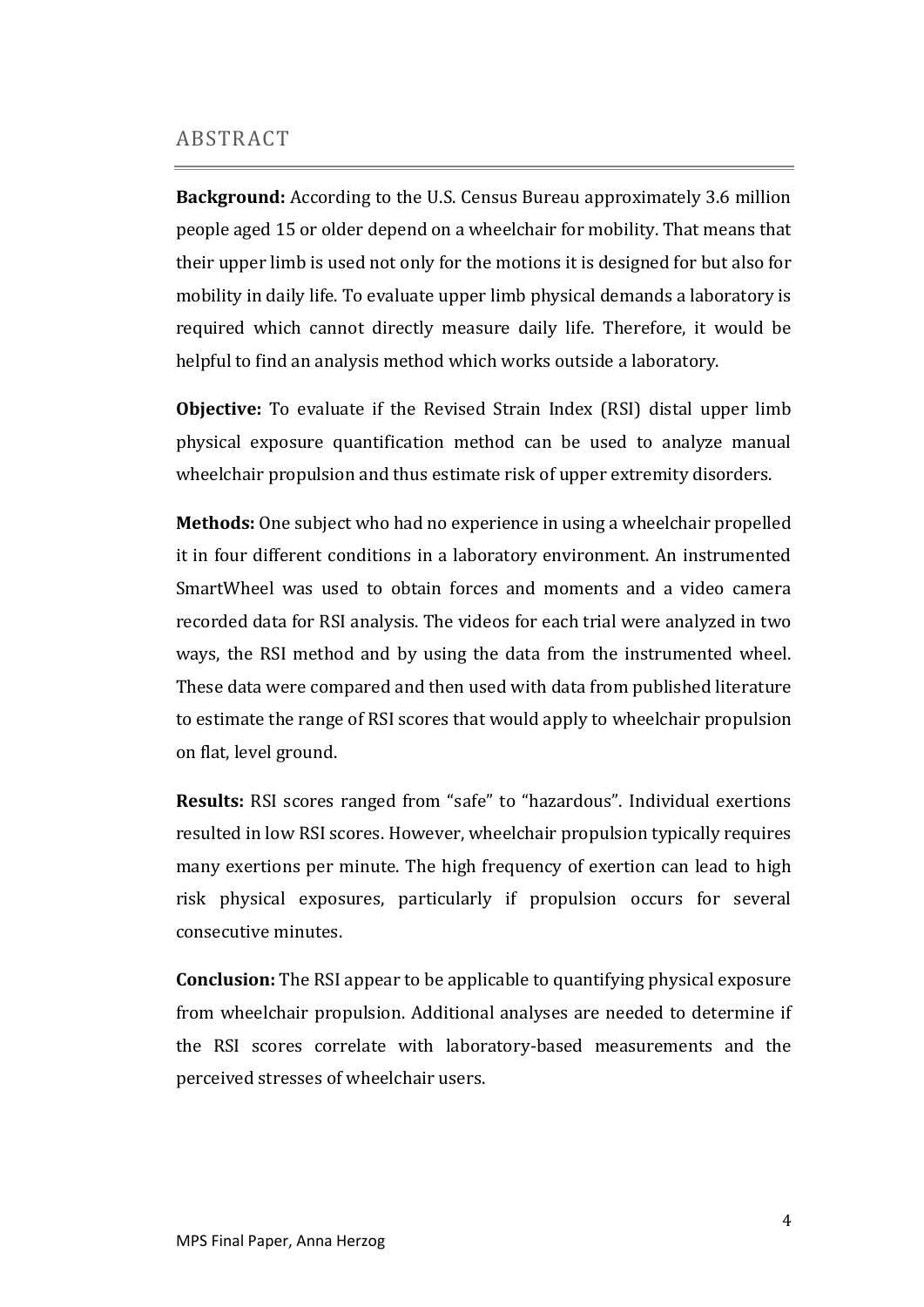## CONTENTS

| 1.   |  |
|------|--|
| 1.1. |  |
| 1.2. |  |
| 1.3. |  |
| 1.4. |  |
| 2.   |  |
| 2.1. |  |
| 2.2. |  |
| 2.3. |  |
| 3.   |  |
| 3.1. |  |
| 3.2. |  |
| 3.3. |  |
| 3.4. |  |
| 3.5. |  |
| 3.6. |  |
| 3.7. |  |
| 4.   |  |
|      |  |
|      |  |
|      |  |
|      |  |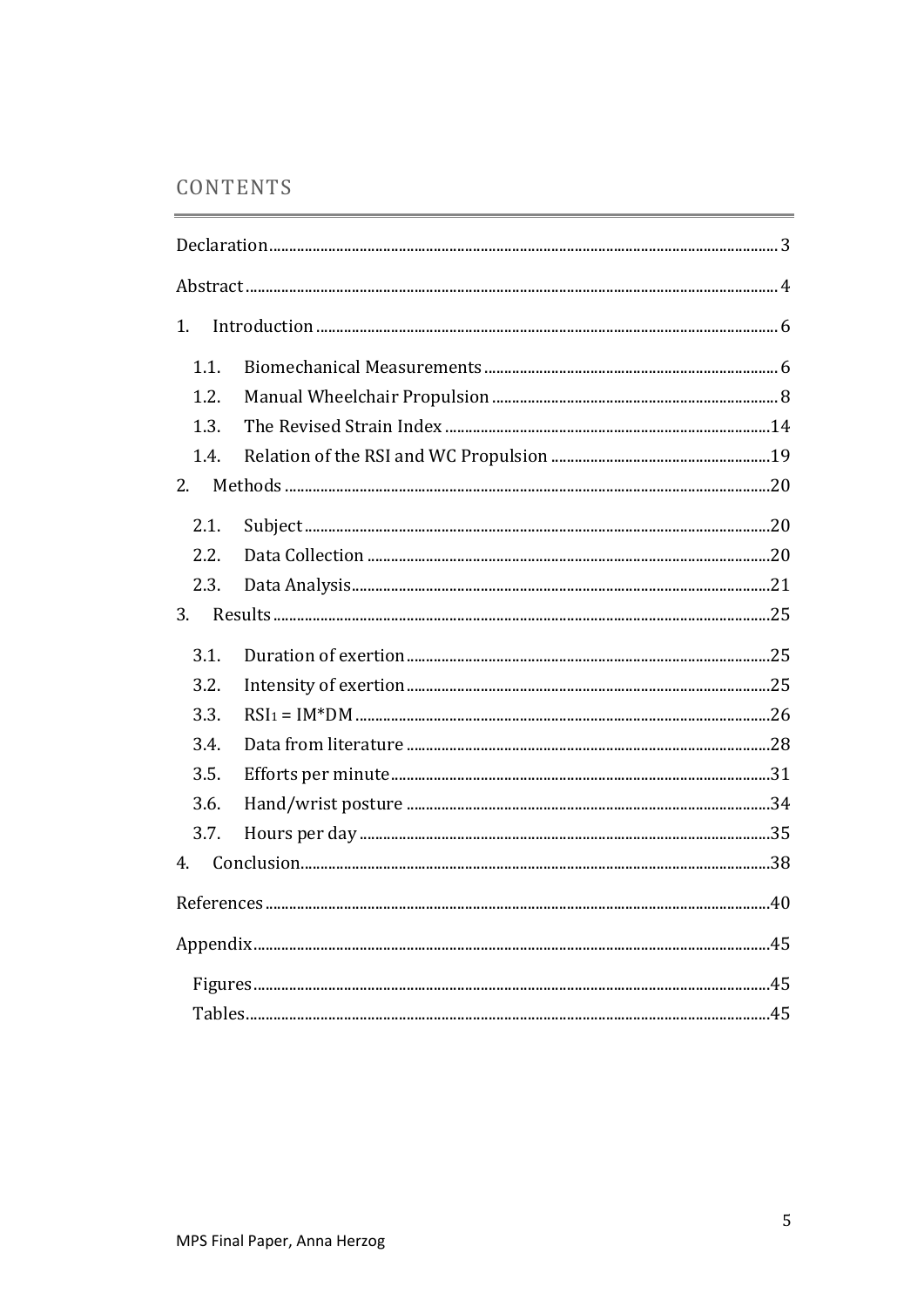## <span id="page-5-0"></span>1. INTRODUCTION

## <span id="page-5-1"></span>1.1.BIOMECHANICAL MEASUREMENTS

The quantitative engineering tools most commonly used for quantitative assessment of manual wheelchair mobility are a SmartWheel to measure kinetics and a motion analysis system to get kinematic data. The Vicon Motion Capture System is one type of a motion analysis system.

## 1.1.1. KINETICS

"*Kinetics is the branch of the study of mechanics that describes the effect of forces on the body*." [1] According to Newton the quantity of force (F) is the product of mass (m) and acceleration (a). Looking at the kinesiologic perspective, a force is either a push or a pull which produces, arrests or modifies movement and is often referred to as a load. Examples of loads are tension and compression as well as bending and torsion. These can also occur as combined loading. In a kinetic movement analysis, which examines the forces causing the movement, only the effects of forces can be observed because they cannot be seen. Forces can be distinguished into internal and external forces. Structures located within the body are producing internal forces whereas external forces emerge from outside of the body. Similarly, internal and external torques exist. A torque is defined as the "product of the perpendicular distance between the axis of rotation of the joint and the force" and is generally described as a rotatory equivalent to a force [1], [2].

## 1.1.2. SMARTWHEEL

The SmartWheel (Out-Front, Mesa, AZ, USA) is an instrumented wheel that measures angular position and velocity of the wheel, and the 3-dimensional forces and moments applied to the pushrim during propulsion. For each stroke all forces and moments are provided in three global reference planes [3]. This is executed by using 12 calibration constants to convert the raw voltage provided by 6 strain gages into forces and moments. The units of the resulting moments and forces are Newton Meters [Nm] and Newtons [N] respectively.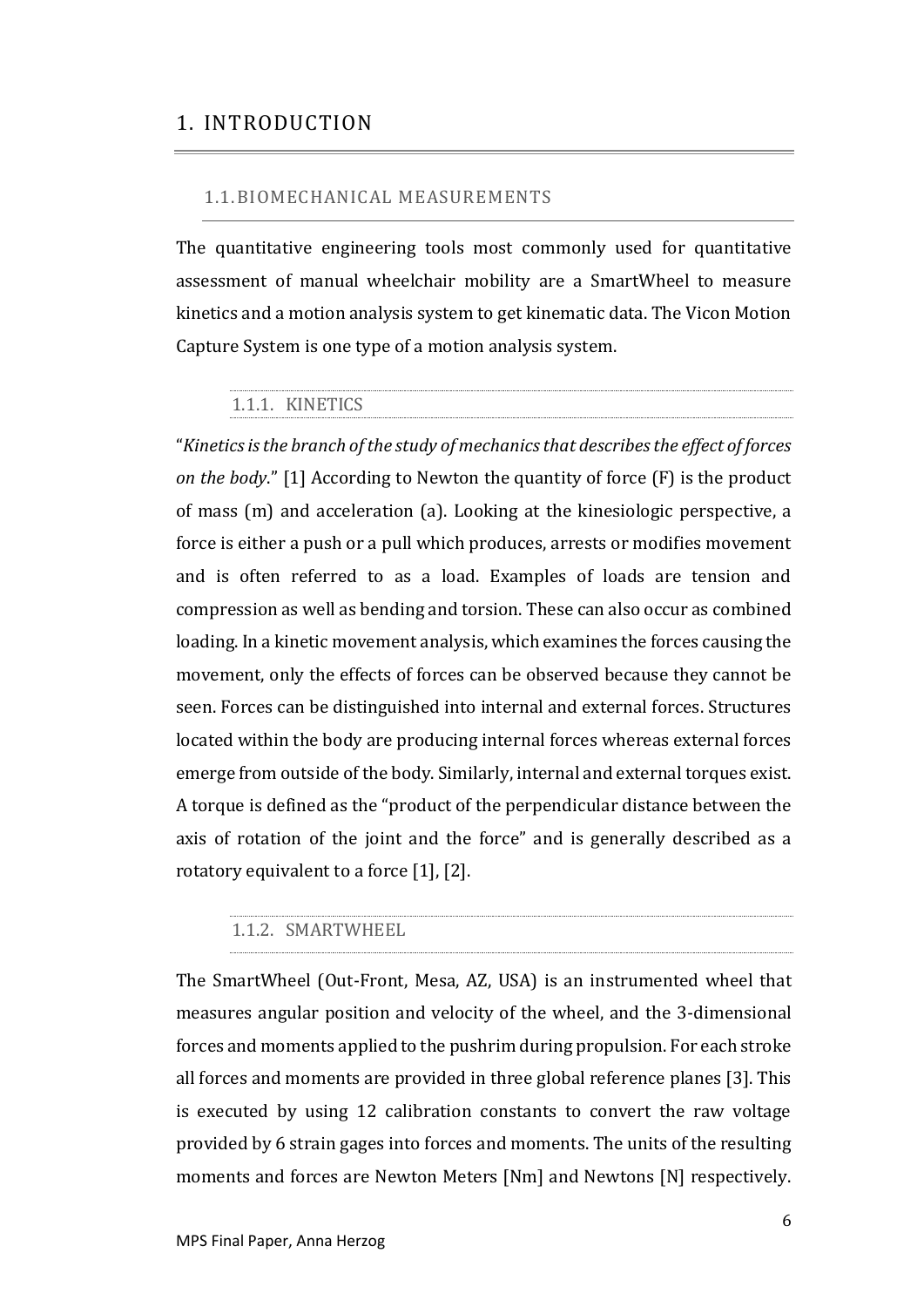The important parameters for this pilot study are Fx which is applied laterally, Fy, the force applied up and down on the pushrim and Mz, the moment about the axis of rotation [4]. By analyzing each push on the handrim, the SmartWheel quantifies factors like forces, frequency and push length, and also creates reports which can be used by therapists to help wheelchair users optimize manual propulsion [5].

## 1.1.3. KINEMATICS

"*Kinematics is a branch of mechanics that describes a motion of a body, [or of any of its parts or segments,] without regard to the forces or torques that may produce the motion*." [1] Involved in the description of the motion are position, velocity, and acceleration of a body. The general two types of motions which occur are translation and rotation. Translation describes a linear movement where all observed body parts move in the same direction and parallel to all other parts of one body. The motion in a circular path from one rigid body around a pivot point or axis is called rotation. When considering the human body, the pivot point for angular motion of body parts is called axis of rotation. A specific field of kinematics where the motion of bones relative to the three cardinal planes, sagittal, frontal and horizontal, is described is called osteokinematics. For example, flexion and extension are movements in the sagittal plane whereas abduction and adduction take place in the frontal plane, and axial rotation occurs in the horizontal plane. The primary emphasis, considering the field of biomechanics, is on the quantitative analysis. Here data is collected during the performance of a movement and those measurements are in further consequence numerically analyzed [1], [2].

### 1.1.4. VICON MOTION CAPTURE SYSTEM

Motion Capture is the process of recording the movement of people or objects. The Vicon systems can be used to measure or provide real-time feedback on the movements of either the whole body or just one part of it. It is often used in gait or posture analysis but also in the entertainment industry.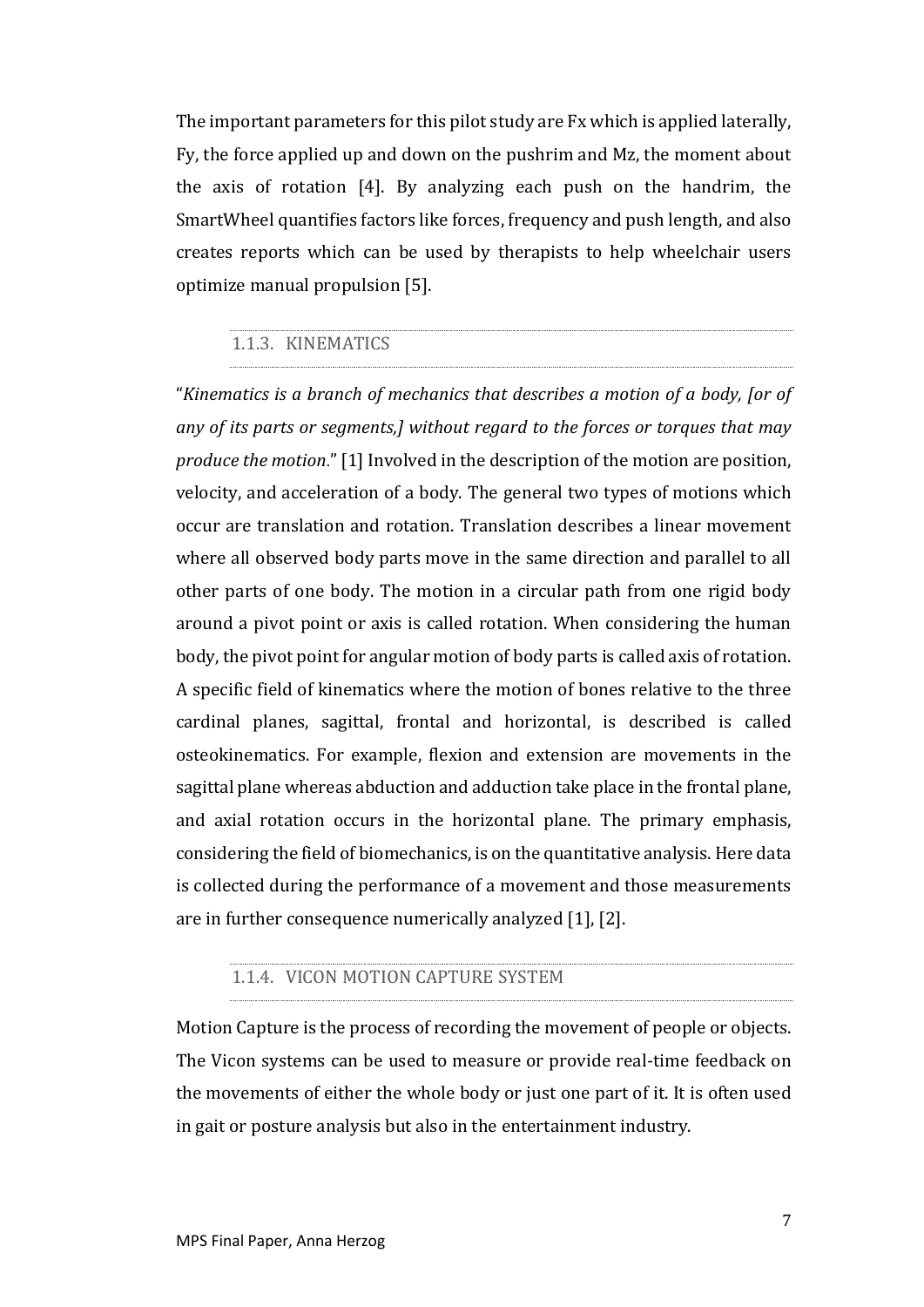The system utilizes a camera array to track reflective markers through threedimensional space. These markers are placed on anatomical landmarks which vary with the biomechanical models used for analysis with the corresponding software. The software depends on the use of the Vicon system. In clinical science and biomechanics and sports science the software Nexus is used.

With calibration at the beginning the room where data collection will take place is used to set a global origin. This is extremely important because all the outputting 3D marker position data is described relative to a global origin [6].

#### <span id="page-7-0"></span>1.2.MANUAL WHEELCHAIR PROPULSION

According to the U.S. Census Bureau about 30.6 million people aged 15 years and older suffer from lower body limitations associated with ambulatory activities in 2010. In other words, 12.6 percent of the population of the United States needs an assistive device. About 3.6 million individuals in this age group depend on a wheelchair (WC) to manage the activities of daily living [7]. To maintain this ability correct functionality of the upper limbs is an essential requirement to provide individuals relying on a manual wheelchair as much autonomy as possible [8].

#### <span id="page-7-1"></span>1.2.1. UPPER LIMB DEMANDS

Manual Wheelchair Users (MWUs) must rely on their upper extremity (UE) for almost all activities in everyday life and moreover they completely depend on their UE for mobility during wheelchair propulsion [9]. Propulsion is defined in the Macmillan dictionary as the force that moves or pushes something forward. In the context of wheelchair propulsion its meaning describes pushing a wheelchair forward [10]. The high demands from propelling a wheelchair and daily life exercises can lead to excessive stresses in the upper limb. This mainly happens since the UE is not originally structured for mobility but for stability. Thus, MWUs often suffer from pain in their bones, joints and soft tissues of the upper limb [9]. Additional to the pain many MWUs also report instability which can occur because, as already mentioned above, the purpose of the UE should normally be to guarantee stability whereas for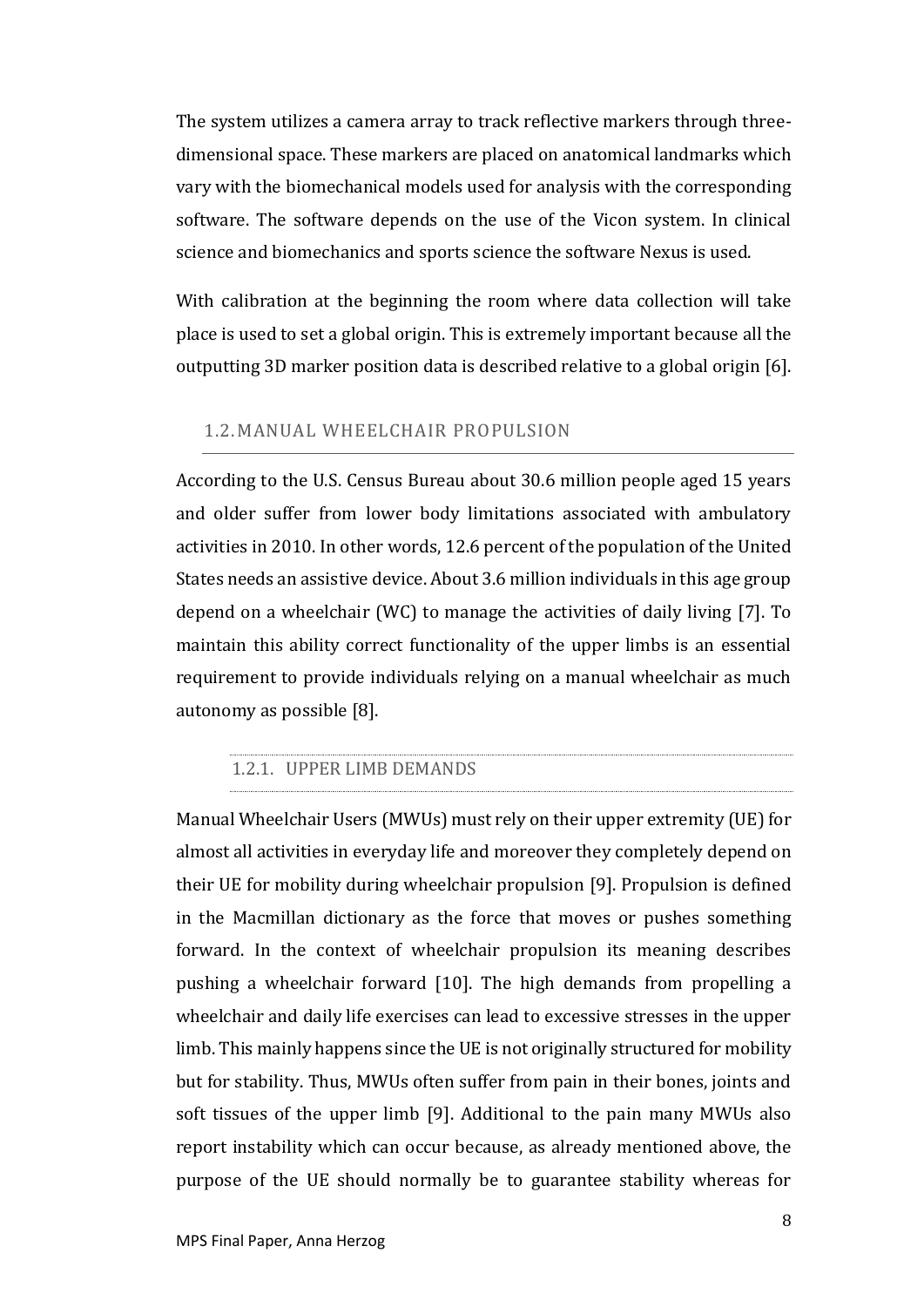manual wheelchair users it needs to guarantee mobility as well [11]. Since manual wheelchair propulsion is also a highly repetitive motion with a very short cycle time, MWUs are moreover at high risk of overuse pain and injury. More than half of all manual wheelchair users will develop overuse injuries or pain in the upper extremity in their life [11], [12].

The three biomechanical factors high force requirements, repetitive motion and extreme joint motion have been shown to infect the upper arm pathology at most concerning distal upper extremity (DUE) musculoskeletal disorders (MSD) [13]. To propel a wheelchair, high forces need to be generated by muscles and applied to the push rim of the chair. Thereby not only high intersegmental forces are created but also joint moments higher than 50% of the maximum accessible values [14]. Shimada et al as well as Veeger et al showed that during wheelchair propulsion the shoulder, elbow and wrist joints have to create substantial forces at joint angles which are almost the physiological limit. Considering the already mentioned strain on the upper extremity it must be considered that those activities are performed all day long for a lifetime [8], [15].

Sie et al found that 59% of all MWUs with tetraplegia and 41% of all MWUs with paraplegia suffer from significant upper limb pain. The most commonly affected areas are the wrists, elbows and shoulders. The shoulder is the most reported site of musculoskeletal injury whereas the most common neurologic cause of UE pain in MWUs is carpal tunnel syndrome (CTS) [9]. Prevalence rates for CTS for people with spinal cord injury may be as high as 50 to 60 % and increase with the duration of injury [16]. CTS is furthermore next to shoulder impingement/rotator cuff tendinitis one of the most often occurring overuse injuries in the MWU population [17]. Concerning shoulder pain, shoulder impingement is with a prevalence of 73% the most common diagnosis [18]. The activities most associated with shoulder pain in the population of MWUs are reaching overhead, transfers and propelling a wheelchair [19]. Shoulder pain was most related to the functional activities associated with wheelchair mobility, transfers, pressure relief and upper body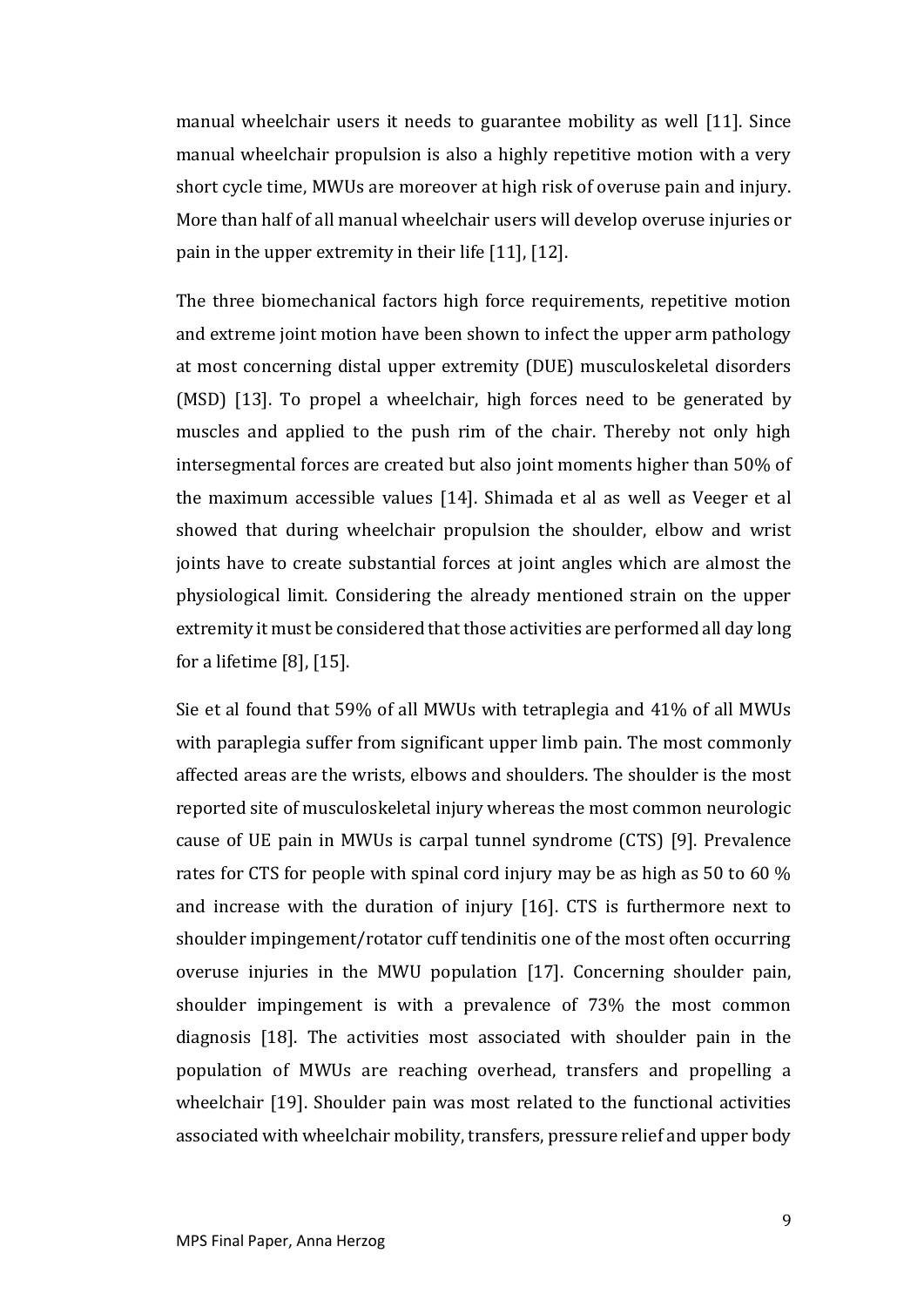dressing. Thus, upper extremity pain leads to severe limitations in everyday life activities for manual wheelchair users [20].

To reduce upper extremity demands and injuries for MWUs Paralyzed Veterans of America established propulsion technique guidelines. In their recommendations they provide information about the initial assessment process, ergonomics as well as equipment selection and training environmental adaption. Information about treatment of chronic musculoskeletal pain to maintain function and exercise recommendations is also given along with an explanation about the management of acute and subacute upper limb injuries and pain. The authors state that, to minimize the injury potential for MWUs, cadence should be reduced and peak handrim forces should be minimized. Furthermore, the contact angles should be as large as possible so that long, smooth push strokes are possible [21]. The application of the guidelines is not as easy as it sounds because even though minimizing cadence reduces the muscle demand and fatigue – which could decrease UE injuries and pain – it increases average muscle stress. Likewise, minimizing peak force leads to increased cadence and recovery power. Moderate changes considering those variables may definitely reduce overall muscle demand but bringing the change to extreme levels may harm MWUs [22].

To help prevent UE injuries and pain and investigate biomechanical loads which affects MWUs a general description of wheelchair propulsion was created and further investigated so that the least demanding way of propelling a wheelchair can be recommended and trained.

## 1.2.2. STROKE CYCLE

To describe wheelchair propulsion in a better way, a comprehensive definition of a stroke cycle should be provided not only to standardize analysis but also to improve clinical value [23].

Analogous to the gait cycle the stroke cycle in wheelchair propulsion was developed which consists of two different phases. These phases are called push and recovery phase and work after the same principle like swing and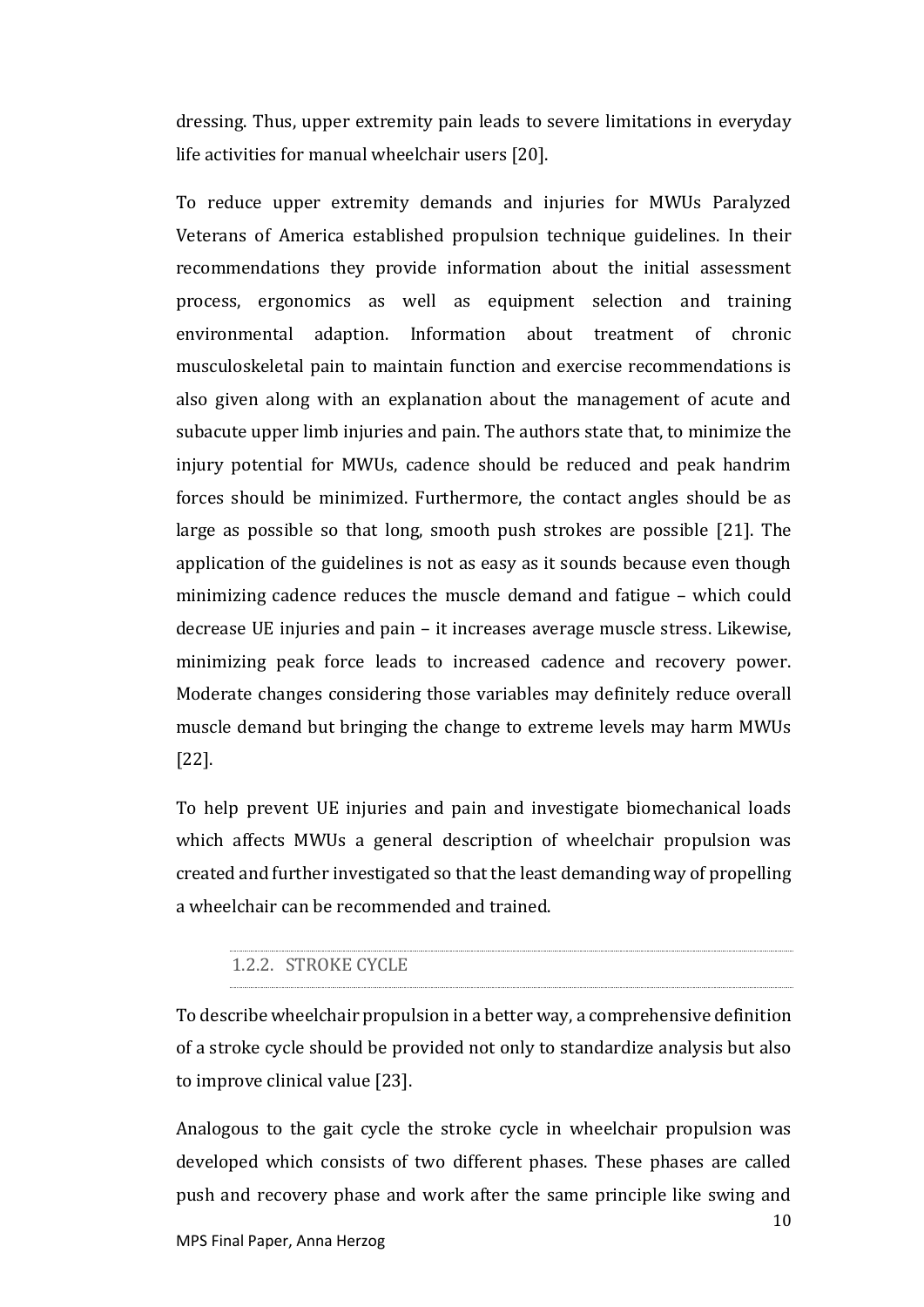stance phase of gait [24], [25]. To create a definition which meets those requirements and moreover to show the clinical usefulness of it the study focused on the phase of pushrim contact. To show the difference between propulsive and non-propulsive contact measurements of axle moment and total force were used [23]. The hand is in contact with the push rim of the wheelchair and applies force to it in the push phase to preserve or increase wheelchair velocity. The recovery phase describes the period when the hands are not in contact with the push rim and are pulled back in preparation for the next push. Comparing the stroke cycle again to the gait cycle both define a repeating structure of loading and unloading of distal segments to enable mobility [24], [25].

To give an example for the usage of the theoretical description above, a study by Callinger et al in 2008 is mentioned. Here the push phase description was used by defining it as a deviation of push rim force and moment data from baseline (0) which correctly represents the period where the hand is contacting the push rim. This way of implementation is consistent with the explanation above and was used for visualization of the process described theoretically [26].

#### 1.2.3. STROKE PATTERNS

After the stroke cycle was described further research was carried out in the field of manual wheelchair propulsion to learn more about the effect of daily wheelchair use on the human body. Special focus was laid again on the hand movement during propulsion especially during the recovery phase. By that stroke patterns where discovered. Those patterns describe the hand movement during the recovery phase and are usually measured by tracking the motion of the hand during a propulsive stroke [23], [27].

The first to investigate stroke patterns were Sanderson and Sommer. With circular and pumping they recognized two different patterns when focusing on the hand movement. In the circular propulsion technique the hand follows the push rim whereas during pumping, a more abrupt style, the hand follows the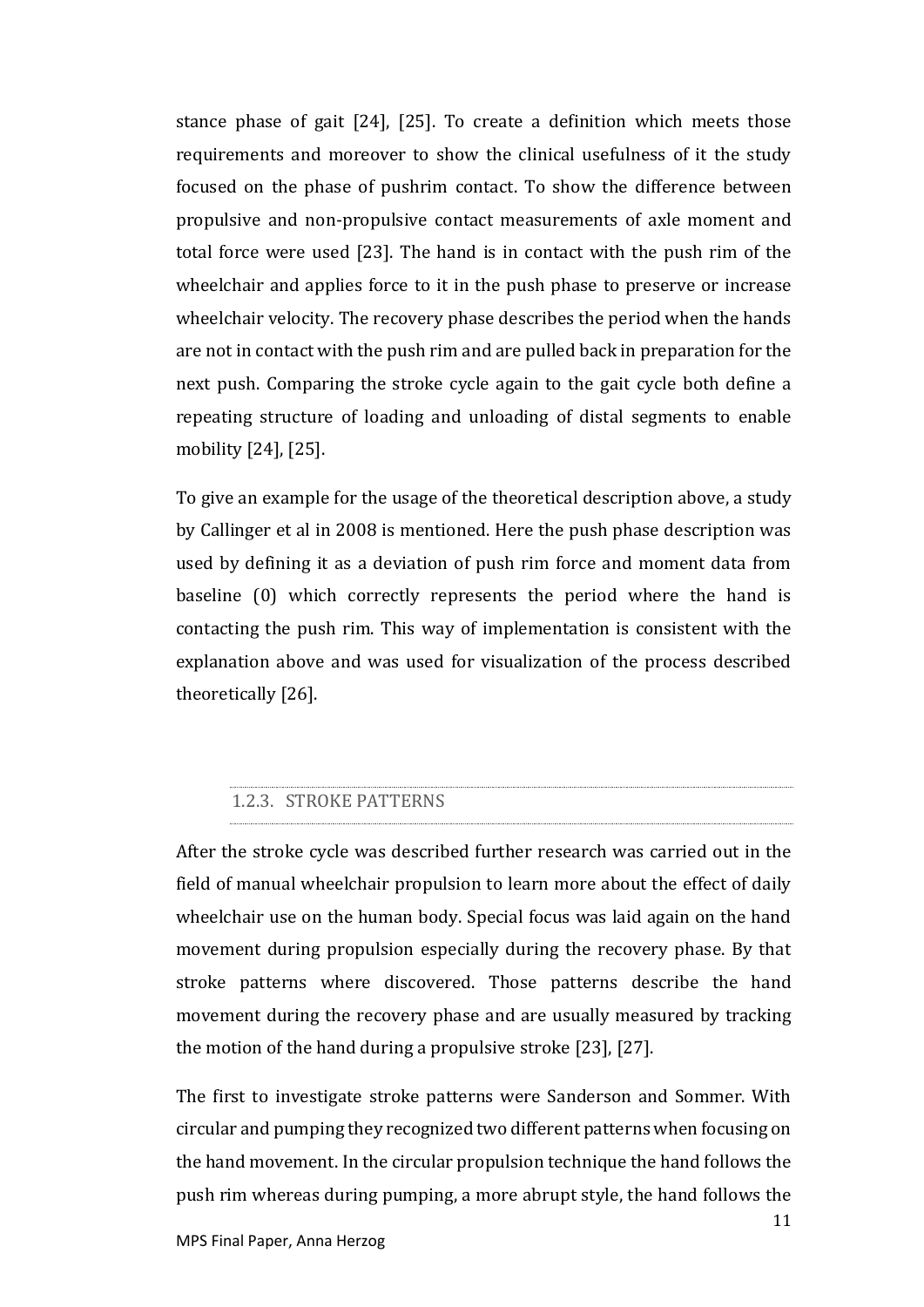handrim only for a small arc [24]. In a later study with five male MWU athletes Veeger et al discovered the same two stroke patterns by focusing on the third metacarpophalangeal joint (MCP) [28].

Shimada et al investigated wheelchair propulsion biomechanics in order to reduce or better prevent musculoskeletal injuries. Therefore, the study focuses on joint kinematics and push rim kinetics because both were considered important biomechanical components which should be explored to describe different stroke patterns. To characterize the patterns which might occur joint accelerations, joint range of motion (ROM), stroke efficiency and wheelchair propulsion phases were investigated. Measurements were performed using a camera-based motion analysis system to measure kinematic data and a SmartWheel (see **Fehler! Verweisquelle konnte nicht gefunden werden.**) to obtain kinetic data.

Three stroke patterns could be identified by using the kinematic data from the second MCP:

a) Semicircular (SC)

Here the hands are dropping below the propulsion path during the recovery phase. The way of the hand applying this pattern can be seen in [Figure 1.](#page-12-0)

b) Single looping over propulsion (SLOP)

The SLOP pattern is shown in [Figure 2.](#page-12-1) Characteristic for this propulsion is that the hands rise above the push rim during the recovery phase.

The motion of the hand was the feature of SC and SLOP patterns that distinguished them from each other.

c) Double looping over propulsion (DLOP) In the DLOP pattern, presented in [Figure 3,](#page-12-2) the hands rise at the beginning above the push rim, then cross over and finally drop under the push rim during the recovery phase.

The difference between SLOP and DLOP was the cross over point in the DLOP pattern, while the subjects using SLOP did not share a common coordinate.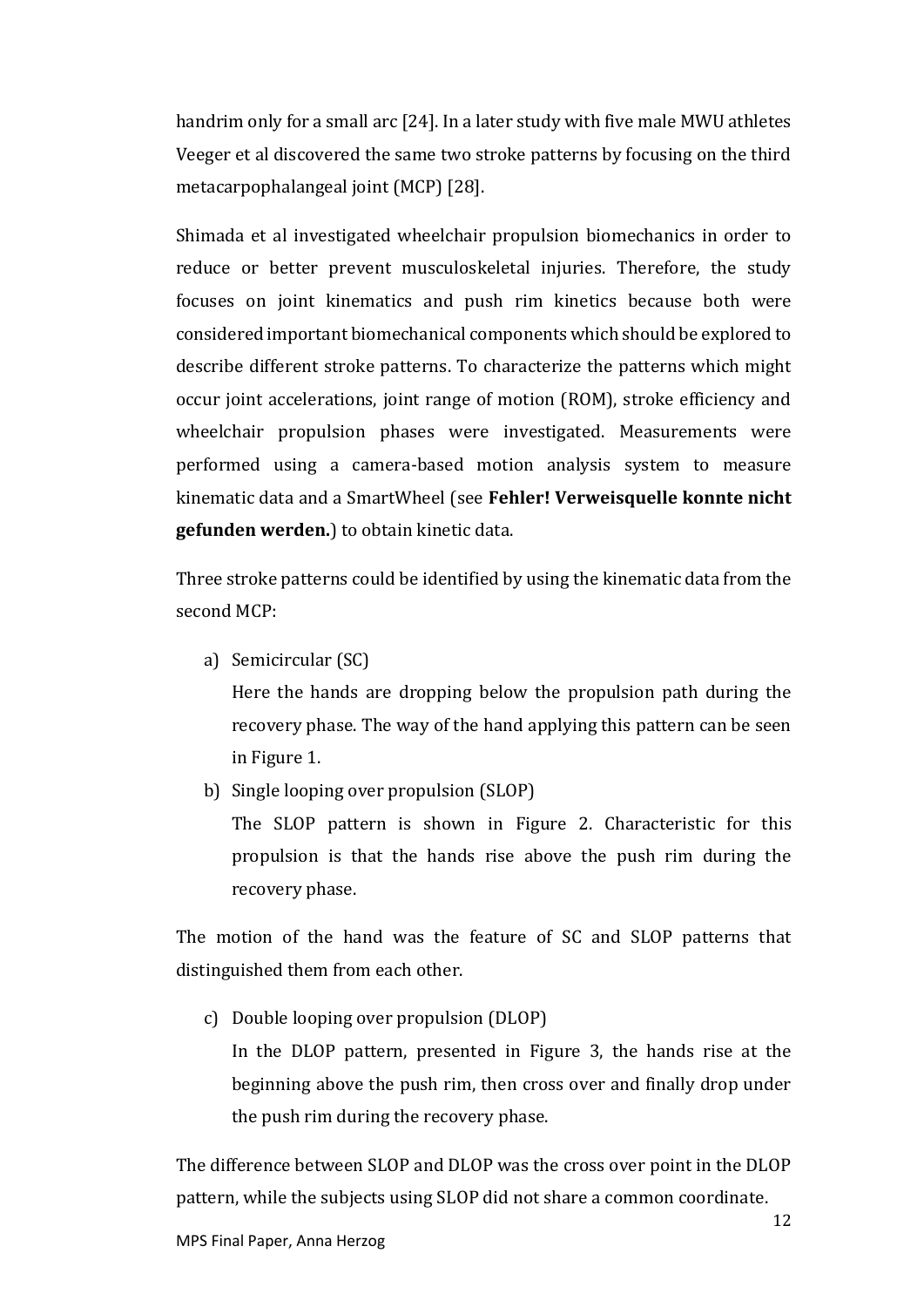When investigating the patterns regarding efficiency, the study concluded that SC is the most efficient one [8]. Due to the fact that only seven subjects participated in this study, Boninger et al implemented a study with the purpose to classify stroke patterns with a larger sample of MWUs. Boninger et al explored the same three patterns as Shimada et al but during classification another stroke pattern was identified: arcing.

d) Arcing

In this pattern, which can be seen in [Figure 4,](#page-12-3) the third MCP joint follows an arc along the path of the push rim during the recovery phase, similar to the push phase.

In the following pictures the y-axis shows the displacement of the marker on the hand in mm in the vertical way ranging from 400 to 750 and the x-axis shows the displacement in mm ranging from -300 to 400 in the horizontal way.

<span id="page-12-3"></span><span id="page-12-2"></span><span id="page-12-1"></span><span id="page-12-0"></span>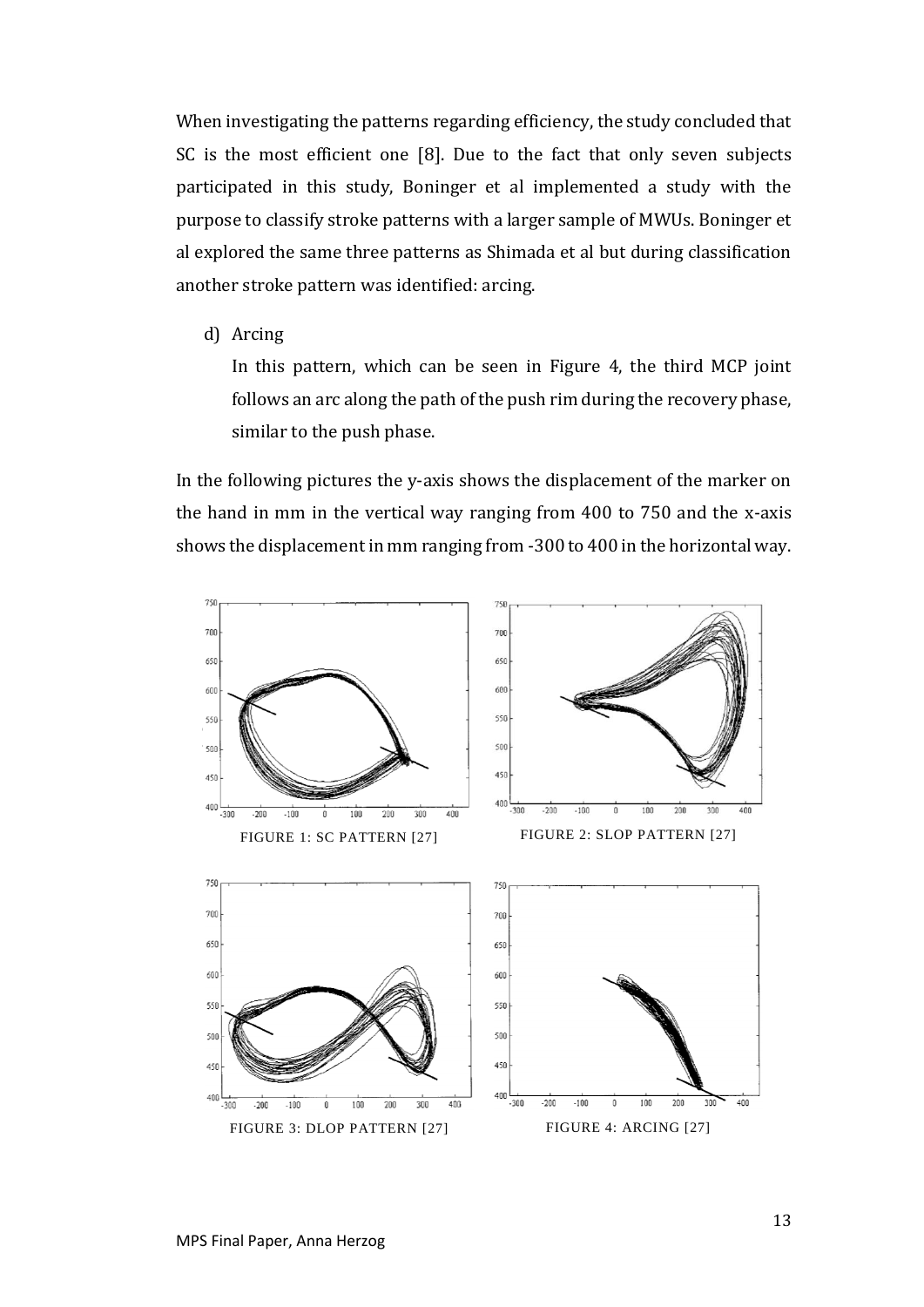In the four pictures [\(Figure 1,](#page-12-0) [Figure 2,](#page-12-1) [Figure 3](#page-12-2) and [Figure 4\)](#page-12-3) shown above, the black bar on the right side represents the beginning of a propulsive stroke and the left bar shows the end of the stroke and the beginning of the recovery phase.

The study from Boninger et al showed that the most used pattern was SLOP followed by DLOP and SC. The least used pattern was arcing. Like Shimada et al, this study also reports that SC is the most efficient way to propel a wheelchair. This was explored by the fact that this pattern showed the lowest cadence and the highest ratio of push time to recovery time [27]. Other studies, which were carried out similarly, came to the exact same conclusion [29], [30],  $[31]$ .

## <span id="page-13-0"></span>1.3.THE REVISED STRAIN INDEX

The Revised Strain Index is a distal upper extremity physical exposure assessment model developed in 2017 as an improvement to the Strain Index which was first proposed from Moore & Garg in 1995. It examines single task jobs focusing on the risk of those for DUE MSDs [32].

In general, it serves as an observational assessment method without any gear of a lab which can be executed outside of a clinical area only needing a trained ergonomist.

#### 1.3.1. ERGONOMIC DEVELOPMENT

The National Institute of Occupational Safety and Health (NIOSH) defines ergonomics as the science focusing on the fit of workplace conditions and job demands to the capabilities of the working population. An ergonomics program is described by NIOSH as a systematic process where risk factors are identified, analyzed and controlled, often to reduce MSDs. By understanding ergonomics, programs to prevent or at least minimize work-related musculoskeletal disorders (WSMDs) can be developed [33].

MSDs are described as disorders of the nerves, muscles, blood vessels as well as ligaments and tendons. If an injury or illness is work-related it is an event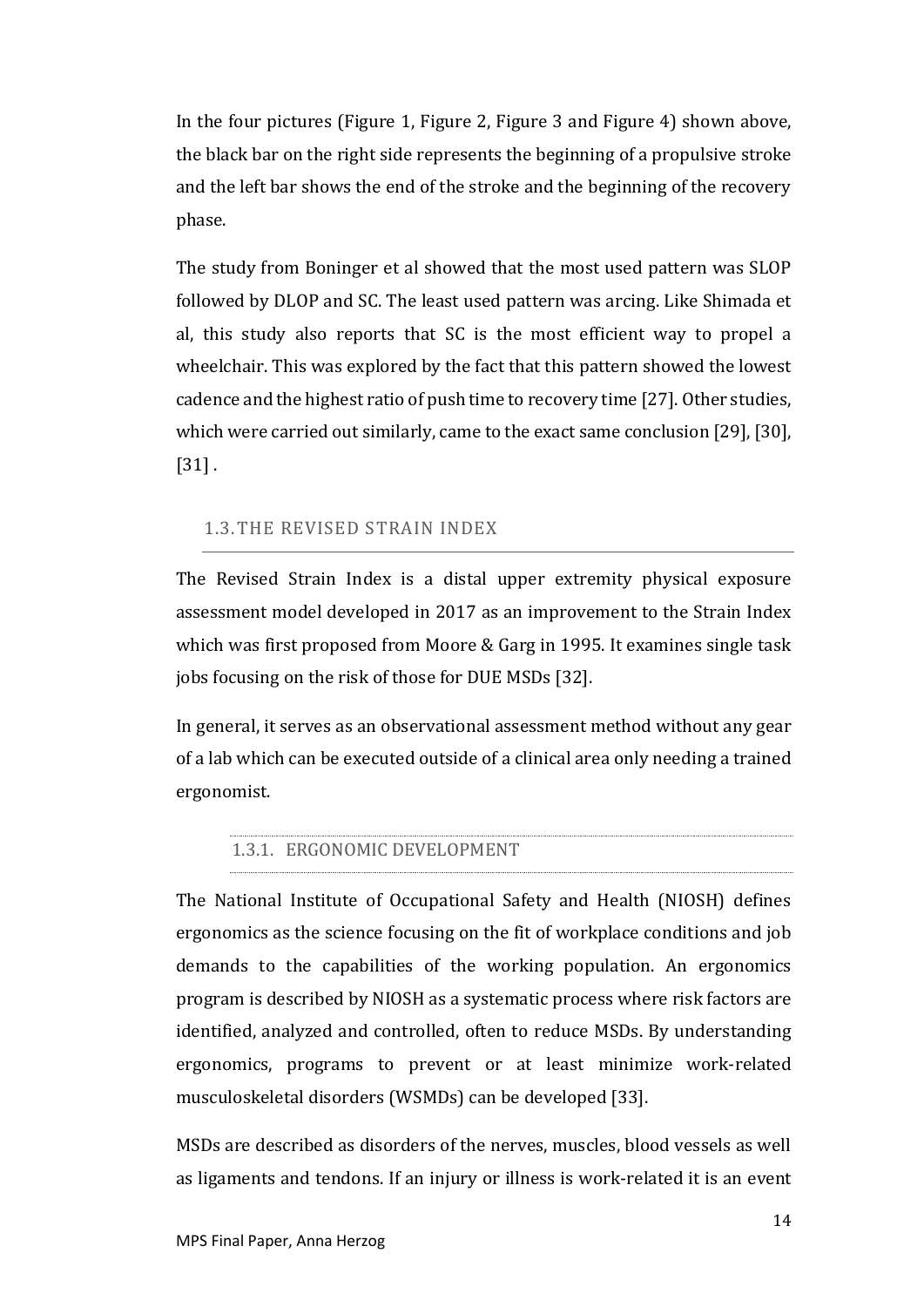or exposure in the work environment which either caused or contributed to the resulting condition or significantly intensified a preexisting injury or illness. The U. S. Department of Labor states that work-related MSDs are one of the most frequently reported causes of days away from work or days of restricted work activity [34]. The Bureau of Labor Statistics reported that 356,910 cases of nonfatal occupation injuries and illnesses in 2015 (31%) were related to MSDs. Moreover, the median days away from work is 12 days for workers suffering from WMSDs. The median is four days higher than the median for other work-related injuries, which is eight days off [35]. Manual workers in different industries can be exposed to risk factors at work, such as bending, reaching overhead, lifting heavy items, working in awkward body postures and performing the same task over and over again [33]. Common examples for MSDs are carpal tunnel syndrome (CTS), rotator cuff syndrome, epicondylitis, and many more [34]. Ergonomics Programs have now aimed to enable employers to detect WSMD problems and come up with solutions. Furthermore, with this approach further losses in productivity, quality, and lost time from injury can possibly be prevented [33]. The Strain Index and the Revised Strain Index are examples for assessment methodologies to detect WSMD [32].

#### 1.3.2. THE STRAIN INDEX

The Strain Index is a job analyzing method to determine if workers are at risk of DUE disorders. Moore and Garg proposed this methodology in 1995 to investigate jobs and workplaces for the threat of DUE MSDs. Their model is based on multiplicative interactions between six task variables. The variables are (1) intensity of exertion, (2) duration of exertion (as a percentage of cycle time), (3) efforts per minute, (4) hand/wrist posture, (5) speed of work, and (6) duration of task per day. Each variable is assigned a rating from one to five and with that scores the multipliers are determined by using the table provided by the User's Guide for the Strain Index from Moore and Garg. The variables and their multipliers were selected considering biomechanical, physiological, and epidemiological principles. Even though there is no proof for an exact multiplicative relationship between the risk of upper extremity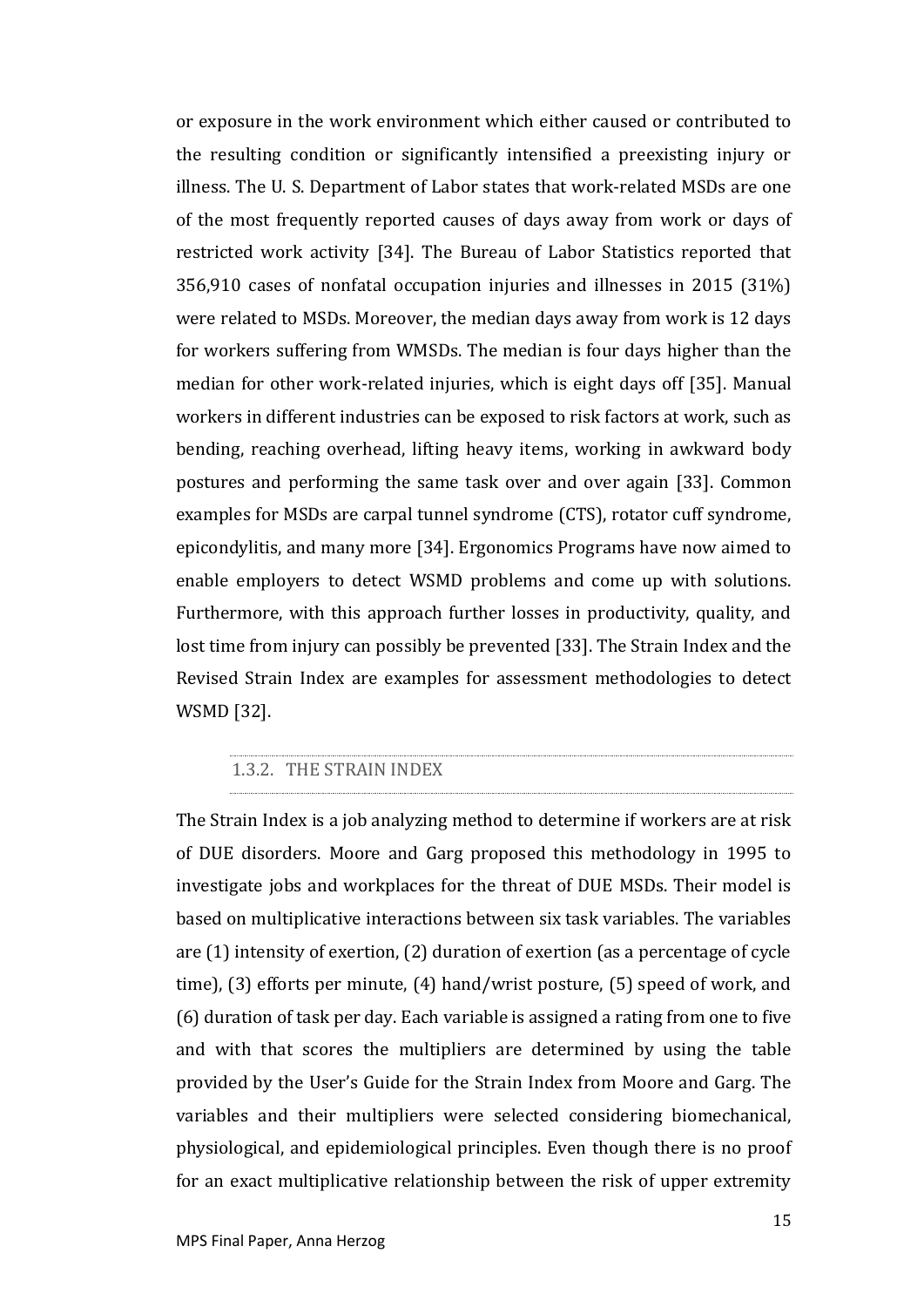disorders and the chosen variables, Moore and Garg considered it a reasonable assumption based on current knowledge. The most important (highest weighted) variable is intensity of exertion which estimates the strength (muscular effort) which is required for a one-time performance of the task. Percentage duration of exertion reflects the biomechanical and physiological strain on the DUE by measuring the time an exertion is maintained during a duty cycle. In the SI methodology a duty cycle refers to the exertional cycle. The efforts per minute variable resembles the frequency of exertion as being the number of exertions per minute. Hand/wrist posture is an estimate of the position of the hand or wrist in comparison to the neutral position. Speed of work refers to how fast the worker is working and shows if there is enough recovery time during consecutive exertions. Duration of task per day is the number of hours the worker spent on doing the task in one day. The Strain Index score (SI score) is the product of all six multipliers as shown by [Equation](#page-15-0)  [1:](#page-15-0)

- <span id="page-15-0"></span>EQUATION 1: SI SCORE
	- SI = (Intensitiy of Exertion Multiplier) ∗ (Duration of Exertion Multiplier) ∗ (Exertions per Minute Multiplier) ∗ (Posture Multiplier)
		- ∗ (Speed of Work Multiplier) ∗ (Duration per Day Multiplier)

To test the method, they used collected data from a previously performed study. The SI was calculated for every subject and a threshold SI score of 5 was selected to distinguish safe from hazardous jobs. All but one were classified right whether they lead to DUE MSDs or not [36]. More validity was shown through other studies, for example Knox and Moore used the Strain Index and the cutoff point of 5.0 to analyze jobs in a turkey processing plant and found that it was reliable [37]. Rucker and Moore suggested a cutoff point of 9.0 would be more relatable for manufacturing jobs because these workers are exposed to a higher duration of exertion and more efforts per minute but on the contrary to lower force requirements than the ones studied previously in a turkey or in a pork processing plant [38]. Those results provide additional evidence of the external validity and predictive validity of the Strain Index. Moore, Vos, Stephens, Stevens and Garg compared the three previously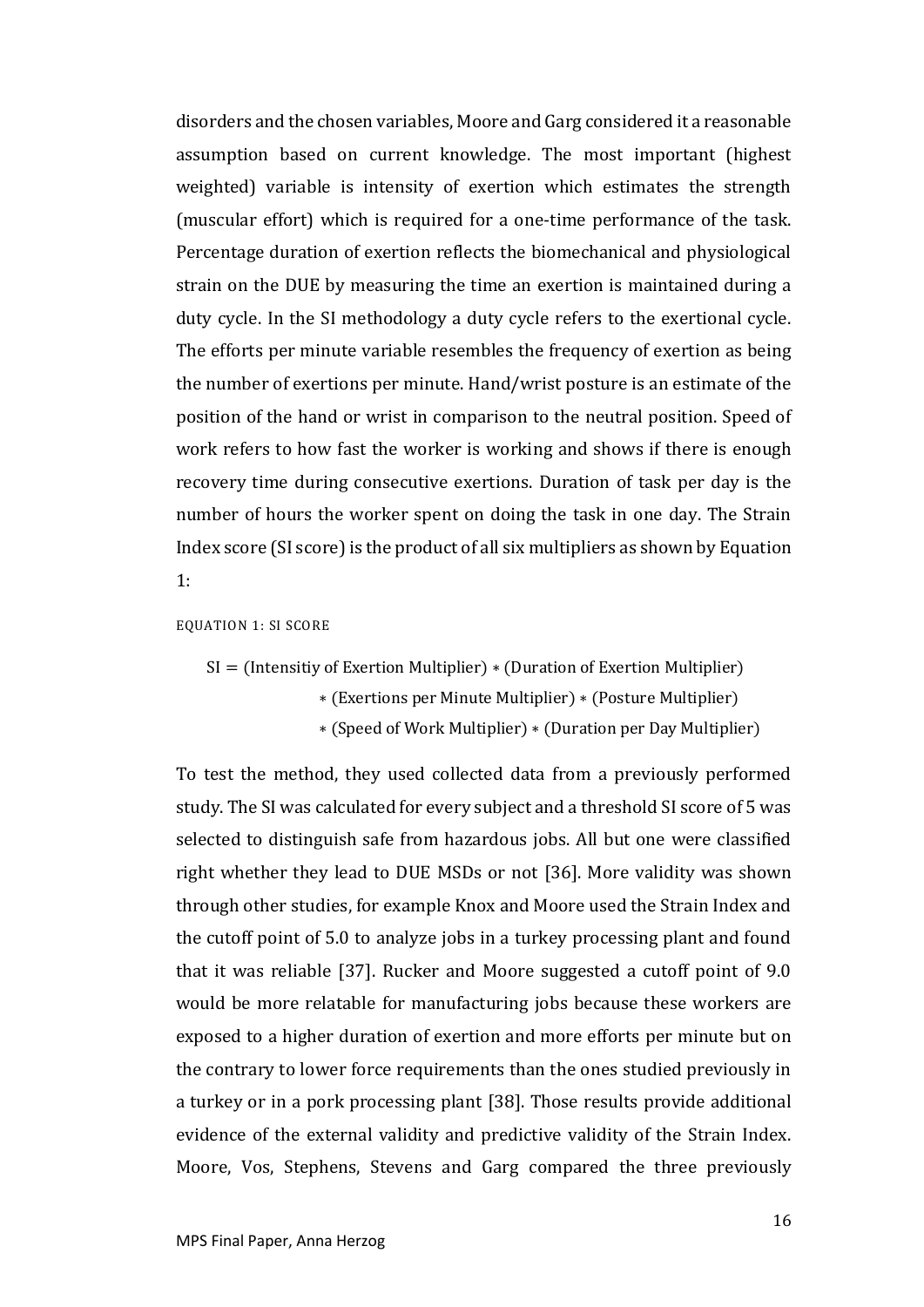mentioned studies and decided on a SI score  $\geq 6.1$  to describe jobs as hazardous which might lead to DUE MSDs [39].

## 1.3.3. IMPROVEMENT OF THE SI – THE RSI

According to Moore and Garg [36], their proposed methodology of the Strain Index in 1995 has certain limitations. It is for example difficult to discriminate between a light and a somewhat hard exertion. It would be better to have a more objective assessment method which can be used to analyze different tasks [9], [36], [42]. Garg, Moore and Kapellusch [32] proposed with the Revised Strain Index a model which should not only help to correct the problem mentioned but also three other limitations which occur when using the Strain Index from 1995 job analysis method. One is the use of categorical variables and their corresponding multipliers. With that, an only one unit change leads to a completely different SI score [32]. Another problem in the application of the SI is that the efforts per minute multiplier ends at 20 exertions per minute which is the reason that tasks with more than 20 exertions per minute cannot be properly evaluated [42]. The last limitation Moore and Garg [32] are addressing is the use of duty cycle. Even though two tasks may have the same duty cycle one cannot say if there is a higher frequency and lower duration of exertion or lower frequency and higher duration of exertion. This is a problem because the collocation mentioned last may be a lot more fatiguing [43], [44].

The model of the RSI works similar to the SI from 1995 except that the speed of work variable is not used anymore, it is based on duration per exertion rather than duty cycle and instead of categorical variables and multipliers, continuous variables and multipliers are applied [32].

The Revised Strain Index is a five-variable model which consists of (1) intensity of exertion, (2) efforts per minute, (3) duration per exertion, (4) hand/wrist posture and (5) duration of task per day. The intensity of force variable resembles the force required to complete a task and can be estimated using the BORG CR-10 rating. Efforts per minute is synonymous with frequency of exertion and the variable is a measure of repetitiveness which is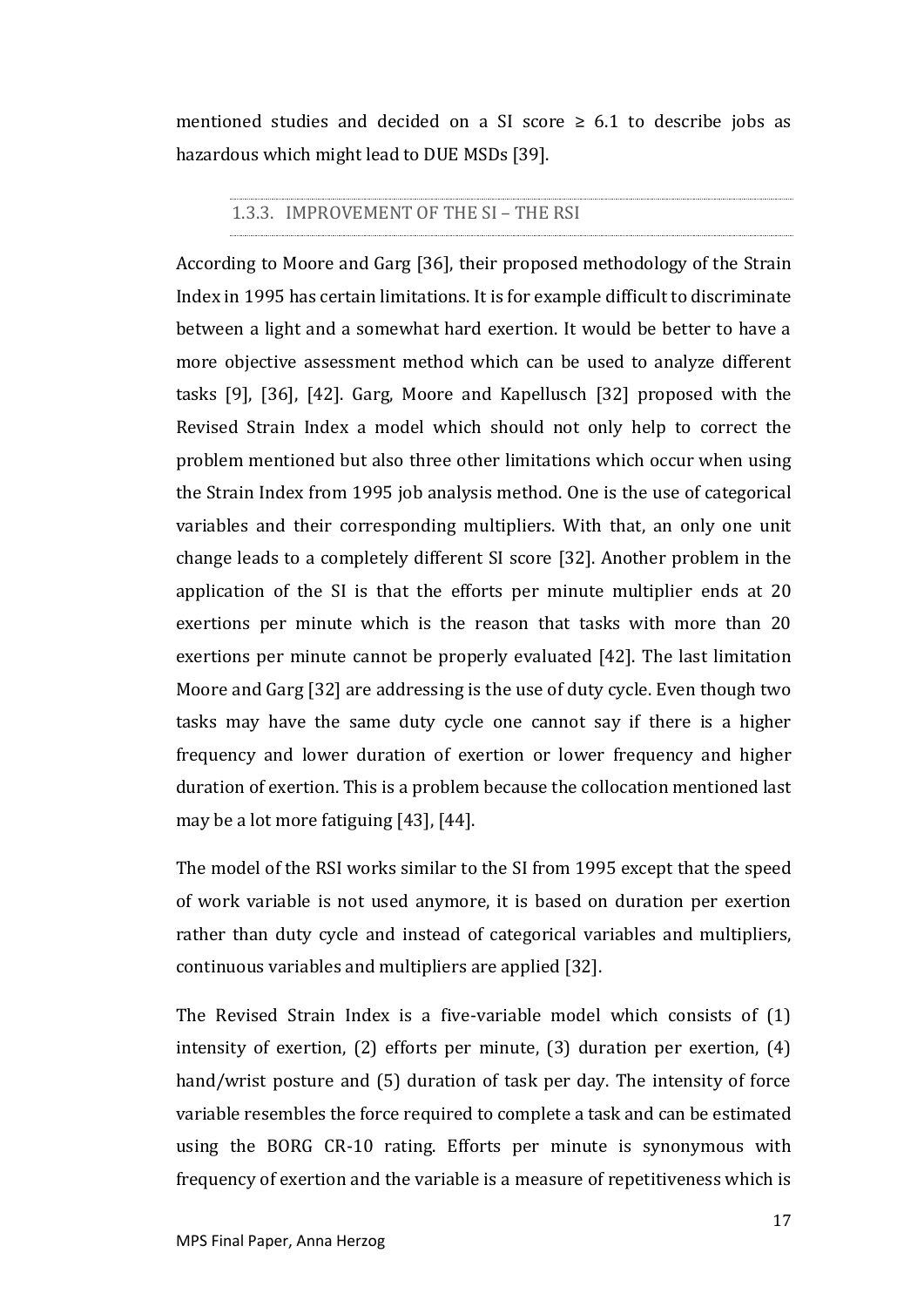in this case defined as the number of exertions per minute. The duration per exertion variable stands for the average time that an exertion is applied. Hand/wrist posture refers to the anatomical position of the hand/wrist relative to anatomical neutral with a distinction in the measure whether the wrist is in neutral position, flexion or extension. Analysts must observe with attention to two things: (i) if the wrist is in flexion or extension when force is applied and (ii) what the amount of flexion/extension is when applying force. The last variable, duration of task per day, is the total time a task is performed per workday and is measured in hours. As can be seen from the variable explanation above, the variables (1), (2) and (5) are defined the same way they were in the 1995 SI method. For the posture variable the distinction between applying force either in wrist flexion or extension is new and instead of duty cycle duration of exertion is being used.

The multipliers for the RSI are based on the principle that increasing values for any of the variables lead to an increased strain on the body. Similar to the 1995 SI model professional judgement was used to define the equations used to calculate the multipliers which are consistent with psychophysical, physiological, biomechanical, and epidemiological considerations. The equations for every multiplier can be discerned from Garg, Moore and Kapellusch [32].

The RSI score is the product of the five multipliers:

EQUATION 2: RSI SCORE

$$
RSI = IM * EM * DM * PM * HM
$$

IM = intensity of exertion (force) multiplier

EM = exertions per minute (frequency) multiplier

DM = duration per exertion multiplier

PM = hand/wrist posture multiplier

HM = duration of task per day multiplier.

A score up to ten is considered 'safe', everything above is considered 'hazardous' [32].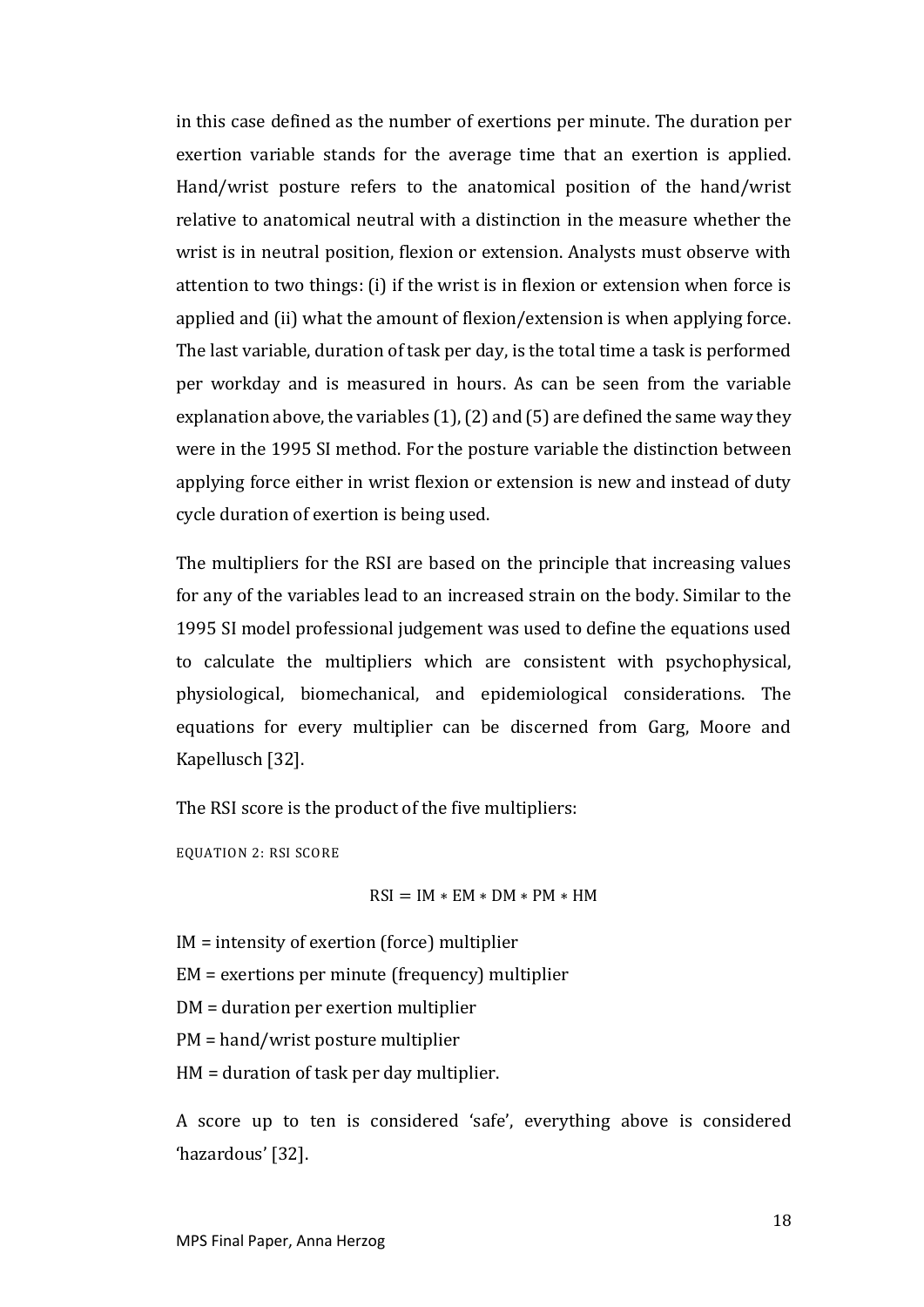### <span id="page-18-0"></span>1.4.RELATION OF THE RSI AND WC PROPULSION

As stated in chapter [1.2.1](#page-7-1) upper limb demands are a big problem for MWUs. Not only the normal tasks of the upper extremity in daily living are needed, also their mobility depends exclusively on their upper limb. Likewise, workers, mainly in factories doing single task jobs, who have a strain on the upper extremity for at least eight hours on a normal work day rely a lot more on the upper limb than people in other jobs. Boninger et al also mentioned a connection between those two different exposure factors concerning the prevention of upper-limb pain [29]. Task performance modification based on ergonomic analysis is mentioned as a beneficial factor. It has been proven that this treatment reduces the incidence of pain of the upper limb in different work settings [45], [46] .

To examine the upper extremity demand through wheelchair propulsion with the RSI method would be a great benefit in the ergonomic field. By now detailed analysis of kinetic data like forces can only be carried out in a clinical laboratory environment. Thus, a huge drawback is that it is almost impossible to represent the conditions of daily living. With the RSI method a video is all what is needed along with a trained ergonomist who can make assumptions and ratings on how a specific sequence of motions affect the upper extremity of wheelchair users and furthermore come up with improvements on those movements.

Special focus is laid on the force laterally applied to the wheel which is mostly responsible to get the wheelchair moving.

The data provided by a study which measured pushrim forces and joint kinetics during wheelchair propulsion is also considered to compare the data from this pilot study to get a more comprehensive view on the subject.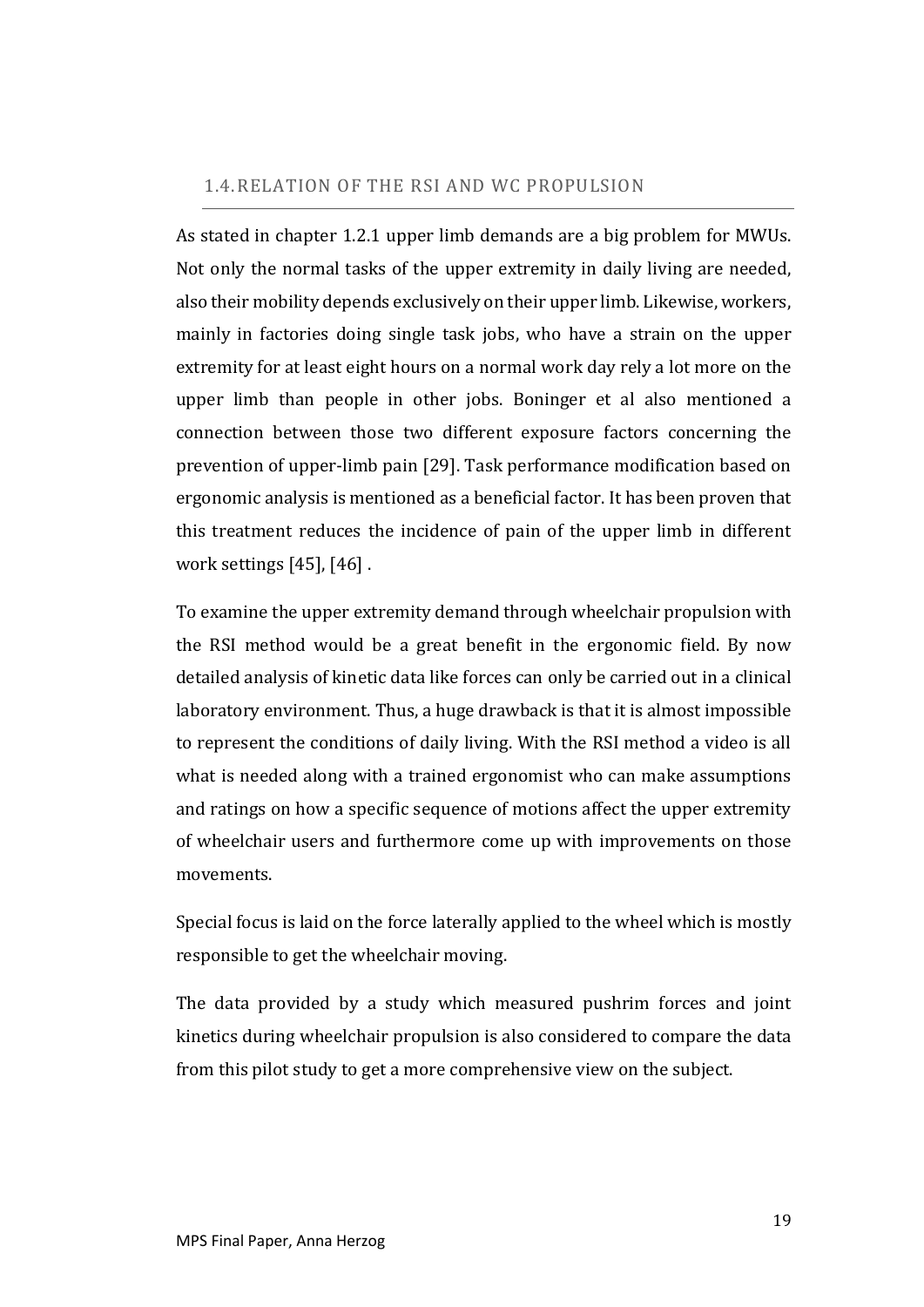## <span id="page-19-1"></span><span id="page-19-0"></span>2.1.SUBJECT

The subject in this pilot study was a 20 years old female with no experience in using a wheelchair. No medical conditions which would interfere with data collection were reported.

## <span id="page-19-2"></span>2.2.DATA COLLECTION

The wheelchair used for data collection was the model ACTIONPRO from the company Action Technology, a division of Invacare Corporation. To collect kinetic data the wheel on the dominant side of the subject was replaced by a SmartWheel. The use of the instrumented wheel did not lead to any changes concerning the camber, axle position or diameter of the subjects normal pushrim. A wheel which shares the exact same sizes and parameters with the SmartWheel was used on the non-dominant side. Both wheels had air tires and no gloves or plastic-coated handrim was needed to assist the propulsion.

Kinematic data was collected with a Vicon motion capture system. Twentyseven reflective markers were fixed to bony landmarks on the trunk and upper limbs. Another two markers were placed on the SmartWheel and four on the back of the wheelchair for orientation. Marker trajectories were recorded with 12 cameras of the Vicon system. All trials were collected at 100Hz.

The subject propelled the wheelchair at a self-selected speed and for three to five stroke cycles per trial. Two different hand-wheel grasps were measured: (1) open handed (i.e., palmer push on wheel), and (2) closed handed (i.e., oblique grasp on hand-rim). Trials were performed both on: (1) a wooden floor, and (2) a treadmill. Wheelchair velocity was not directly measured but was approximately constant across trials. Adequate rest was provided to the subject as needed. All trials were performed in the UWM Mobility Lab.

The SmartWheel data was recorded at 240 Hz and synchronized with the Vicon motion capture system which collected data at 100Hz. Video cameras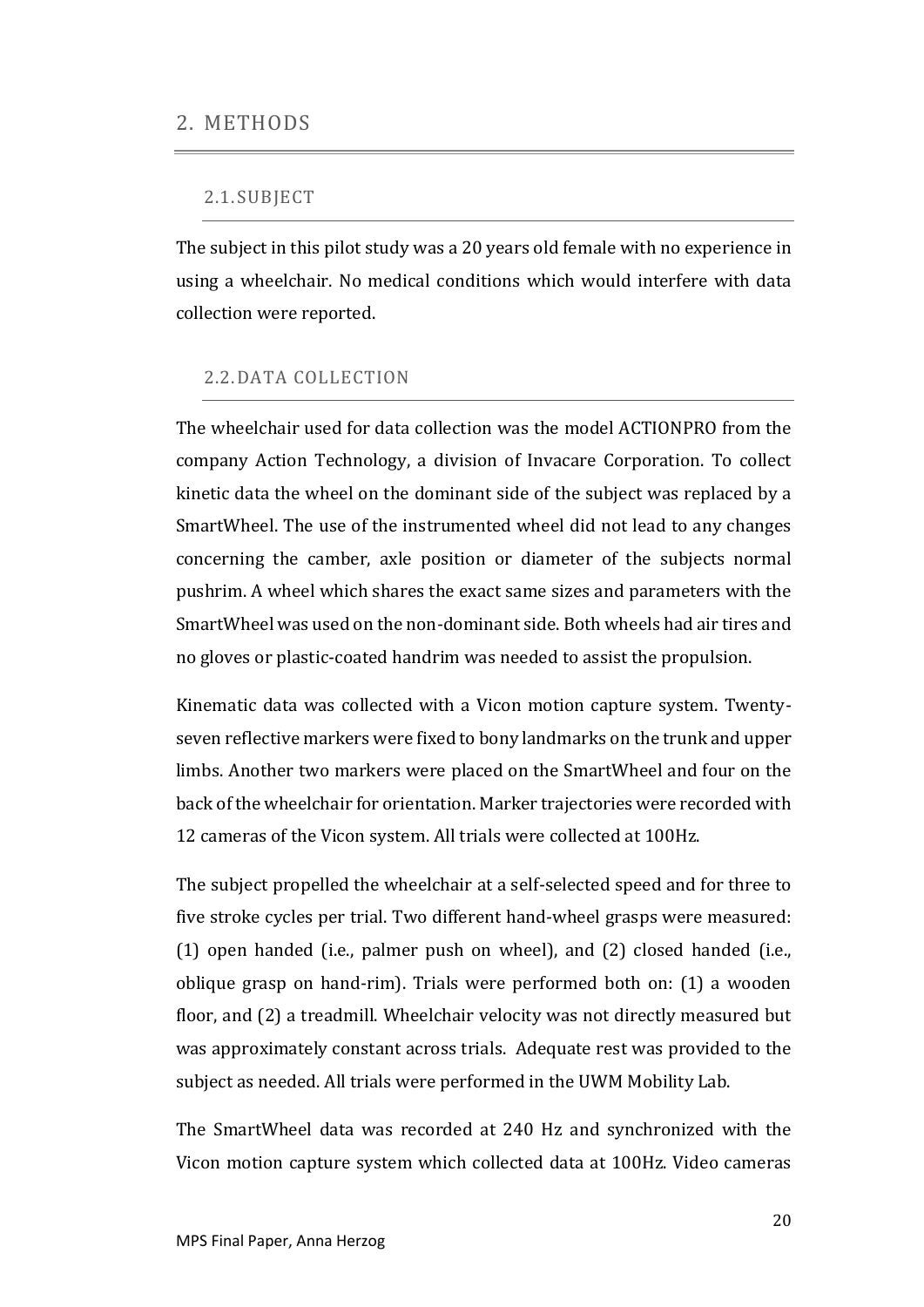recorded every trial which was necessary to analyze all trials with the RSI method.

## <span id="page-20-0"></span>2.3.DATA ANALYSIS

Each of the anatomical landmarks was digitized by the motion analysis system for the kinematic data analysis. The data was processed with Nexus software. An upper extremity biomechanical model [47] was used to calculate joint kinetics and angles.

Kinematic data were collected but not used in this pilot study.

For the kinetic data analysis, the Fx, Fy and Mz output from the SmartWheel were used. The forces Fx and Fy were directed in the anterior/posterior and superior/inferior direction, while Fz was directed in the medial/lateral direction. Mz is the moment which is created around the wheelchair hub.

The videos of each trial were analyzed frame by frame to determine analyst's observed length of exertion and hand/wrist posture. Both hands were treated equally because they moved in the exact same way on both sides. The analysis was executed independently by two different persons to provide a more general analysis. To see how long force is applied to the handrim, which is the current definition of length of exertion, the analysis focused on the interaction of the hand with the pushrim of the wheelchair. This was also true for the analysis of posture. Here, every change of the hand or wrist when attached to the handrim was noted.

MATLAB (The MathWorks, Inc., Natick, MA, USA) was used to calculate RSI scores by using data from the kinematic analysis through the SmartWheel combined with data from the video analysis.

The duration per exertion was determined from the SmartWheel data for each trial for Fx, Fy and Mz. Therefore, the data was read into the program and the length was calculated by using the function *ginput*. Every length of exertion for each trial was registered in a file where the trials were distinguished between their four conditions (i.e., flat ground vs. treadmill, and open-handed vs. closed handed).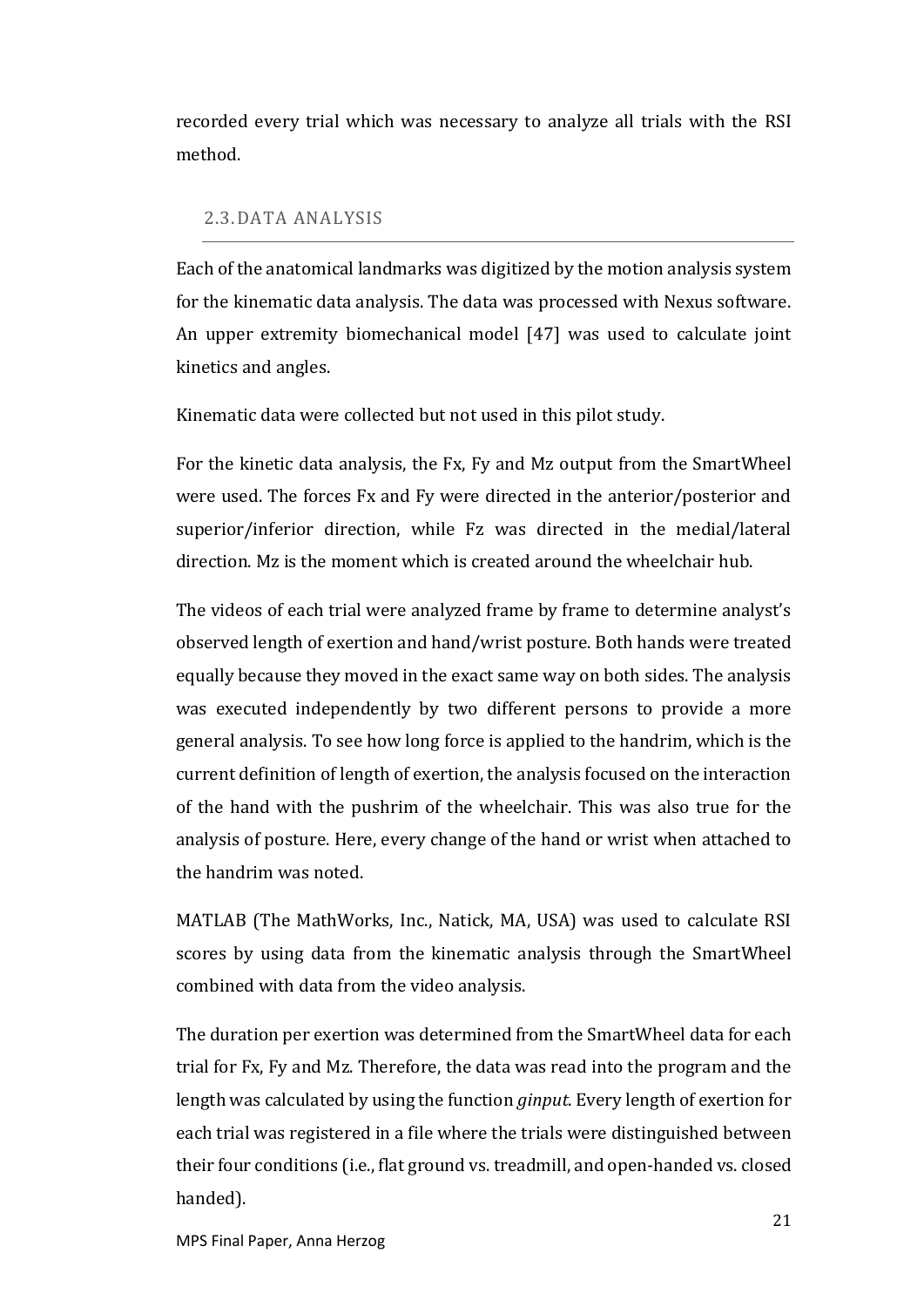For the intensity of exertion variable in the RSI methodology only one value for the applied force can be used; however, applied force changes during each propulsion exertion. To examine different estimations of exertion intensity, the mean force, peak force and 90th percentile force was calculated for each trial. A file similarly to the length of exertion was created where the trials were also split into their four different conditions.

Out of the values the corresponding RSI multipliers IM (intensity of exertion multiplier) and DM (duration of exertion multiplier) were computed using the formulas created by Garg, Moore and Kapellusch [32] which were implemented in a MATLAB function.

<span id="page-21-1"></span>EQUATION 3: INTENSITY OF EXERTION MULTIPLIER

 $IM = \begin{cases} 30.00 * 1^3 - 15.60 * 1^2 + 13.00 * 1 + 0.40, 0.0 < 1 \le 0.4 \\ 25.00 * 1^3 - 33.20 * 1^2 + 24.77 * 1 + 1.06, 0.4 < 1.5 \le 1.0 \end{cases}$  $36.00 * I^3 - 33.30 * I^2 + 24.77 * I - 1.86, 0.4 < I \le 1.0$ 

<span id="page-21-0"></span>EQUATION 4: DURATION OF EXERTION MULTIPLIER

$$
DM = \begin{cases} 0.45 + 0.31 * D, D \le 60s \\ 19.17 * log_e D, D > 60s \end{cases}
$$

<span id="page-21-2"></span>EQUATION 5: RSI<sub>1</sub> MATRIX

 $RSI<sub>1</sub>$  matrix = IM  $*$  DM'

To get an idea about the range of  $RSI<sub>1</sub>$  scores, where only intensity of exertion and duration of exertion are considered, and all the other components are 1 a matrix was created. Here, the DM [\(Equation 4\)](#page-21-0) vector was multiplied with the EM [\(Equation 3\)](#page-21-1) vector [\(Equation 5\)](#page-21-2). The duration of exertion in seconds, a column vector sorted from low to high, was plotted over the intensity of exertion as percent of the maximum strength (MVC) row vector which was also sorted from low to high.

<span id="page-21-3"></span>EQUATION 6: %MVC

$$
\%MVC = \frac{distance * force value}{MVC}
$$

The parameter distance in [Equation 6](#page-21-3) is measured from the joint center to where the force is applied to the pushrim. The intensity of exertion vector was created by using the minimum value of the mean force vector and take equal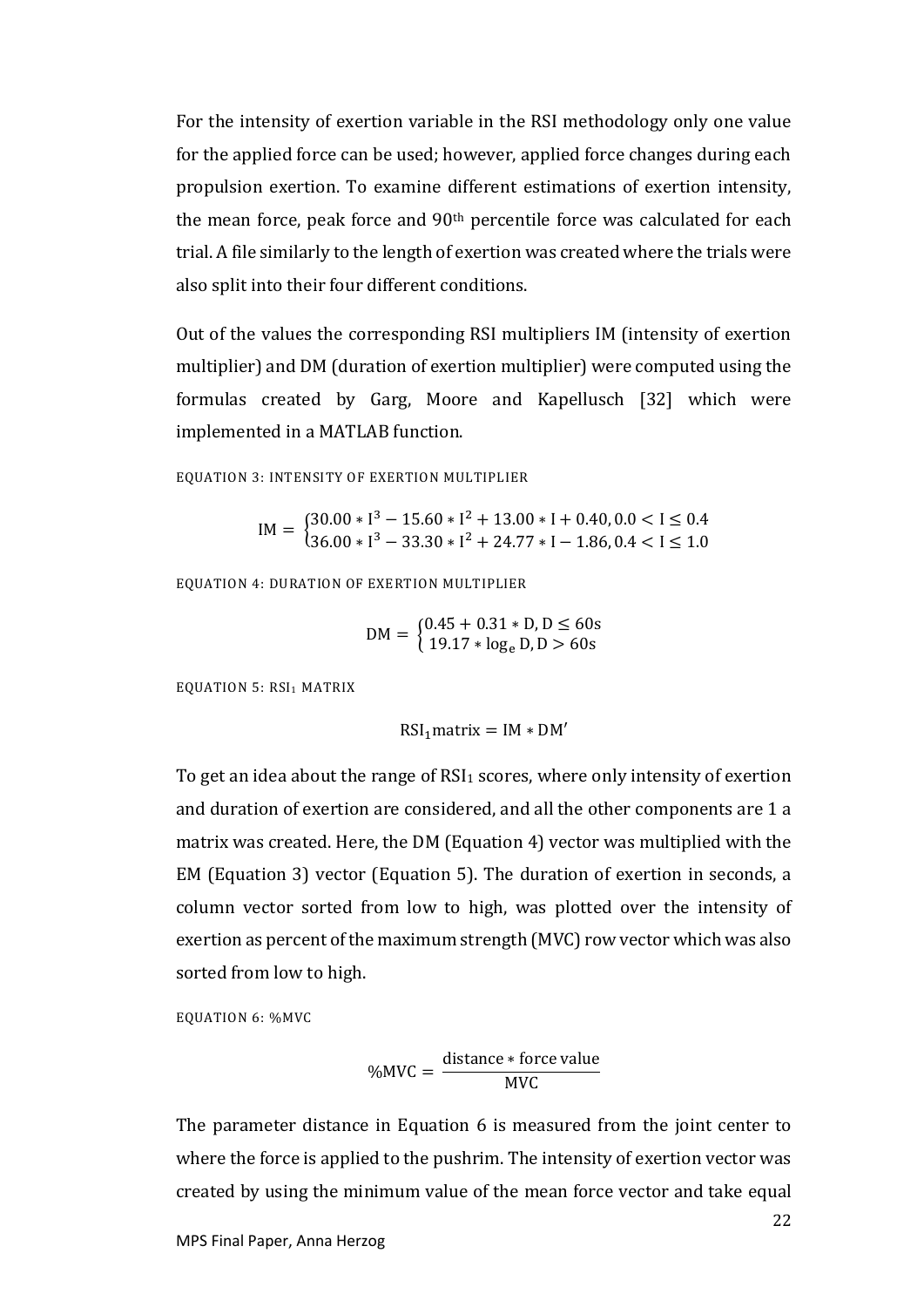steps to the maximum value from the peak force vector. With the MATLAB function *interp1* a complementary vector for the duration which starts with the minimum value of the length of exertion vector and ends with the maximum value from the same vector. The  $RSI<sub>1</sub>$  matrix was calculated several times where the intensity of exertion vector and the length of exertion vectors change but the way of computing the matrix always stays the same.

Later, the frequency multiplier was added to the RSI calculation. The efforts per minute variable was calculated by computing the frequency in Hz with MATLAB and convert it into the required unit efforts/min. For the outcomes the complementary multiplier EM [\(Equation 7\)](#page-22-0) was calculated, and a matrix was generated with the  $RSI<sub>1</sub>$  values over frequency, shown in [Equation 8.](#page-22-1)

<span id="page-22-0"></span>EQUATION 7: EFFORTS PER MINUTE MULTIPLIER

$$
EM = \begin{cases} 0.10 + 0.25 * E, E \le 90/m \\ 0.00334 * E^{1.96}, E > 90/m \end{cases}
$$

<span id="page-22-1"></span>EQUATION 8: RSI<sup>2</sup> MATRIX

$$
RSI2matrix = EM * RSI1
$$

Another matrix was created where the frequency values were taken out of literature [48], [49], [50] to compare the scores to the ones computed using collected data. Those matrices were then combined into one which shows frequencies from the literature and from collected trials.

Until now the hours per day multiplier (HM) and the posture multiplier are still considered to be 1 and only the variables intensity of exertion, duration of exertion and efforts per minute variables contribute to the current RSI score. The posture still stays 1 but now the HM [\(Equation 9\)](#page-22-2) is also taken into account. Again, the scores of the recent RSI which is the column vector RSI2 are multiplied with the HM row vector and a matrix is created as can be seen in [Equation 10.](#page-22-3)

<span id="page-22-2"></span>EQUATION 9: HOURS PER DAY MULTIPLIER

$$
HM = \begin{cases} 0.2, H \le 0.05h \\ 0.042 * H + 0.09 * log_e(H) + 0.477, H > 0.05h \end{cases}
$$

<span id="page-22-3"></span>EQUATION 10: RSI<sup>3</sup> MATRIX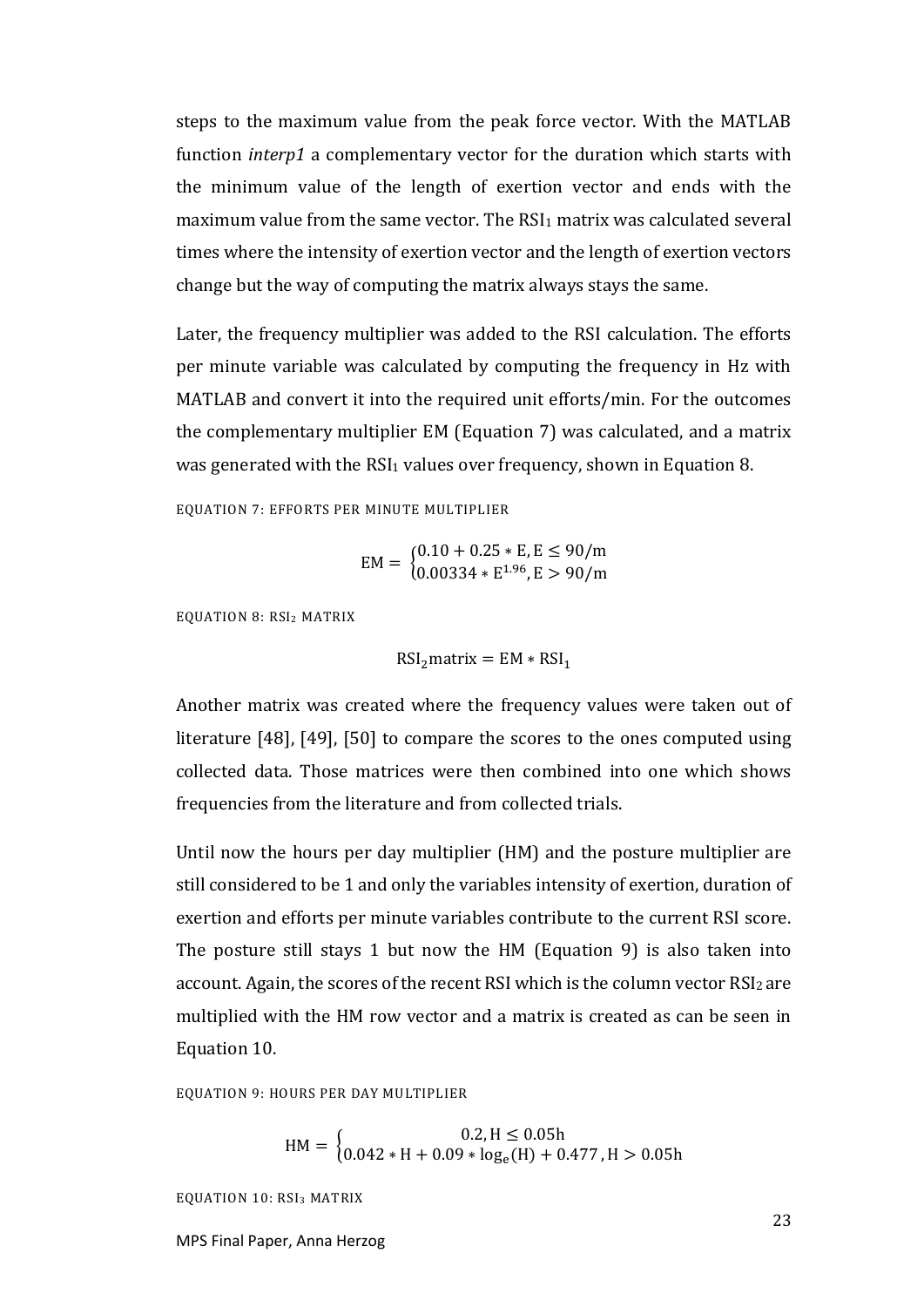$$
RSI3 matrix = HM * RSI2
$$

All those matrices were calculated for the wrist and the shoulder. The maximum strength was assumed to be 23 N-m for the wrist and two values, 30 N-m and 60 N-m were used for the maximum strength of the shoulder. For shoulder, the first value represents a truly general population whereas the second value represents a general industrial population which does shoulder work. Both values were derived from laboratory data collected by Dr. Kapellusch.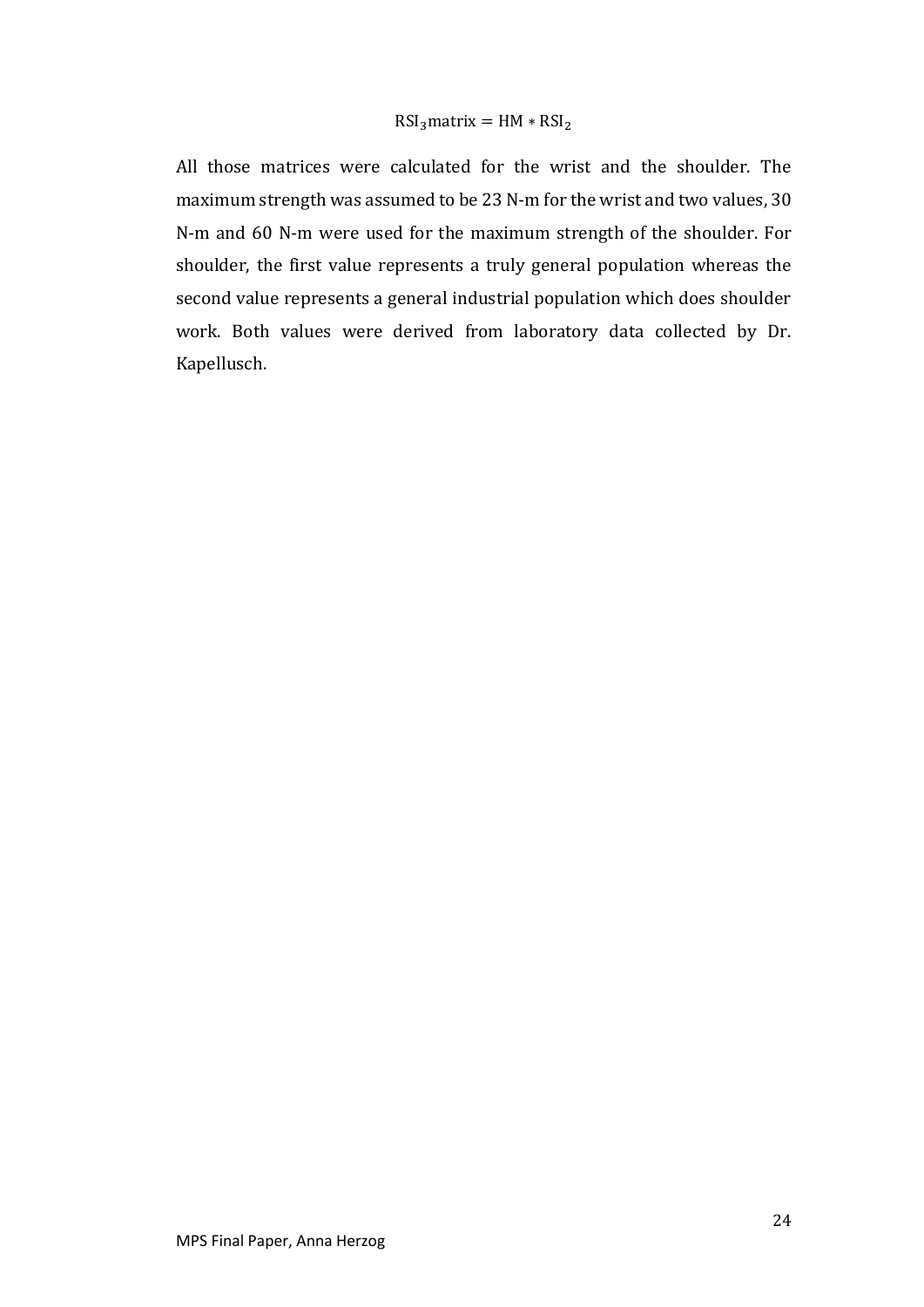## <span id="page-24-1"></span><span id="page-24-0"></span>3.1.DURATION OF EXERTION

To get the exact duration of one exertion the first thing done was a video analysis. Later, the received values were compared with those from a MATLAB program. Important for the comparison is that two different sample rates are used by the two different systems. For the visual analysis the videos were analyzed using the Vicon System which has a sample rate of 100Hz. The forces measured by the SmartWheel on the other hand are sampled with 240Hz.

The following table shows the difference between the video analysis and the calculated values for duration of exertion of Fx in the first trial collected on the floor:

<span id="page-24-3"></span>TABLE 1: COMPARISON OF VISUAL ESTIMATED AND CALCULATED DURATION OF EXERTION VALUES

| <b>Exertion</b> | <b>Calculations using Fx</b> | <b>Visual analysis</b> |  |  |  |  |
|-----------------|------------------------------|------------------------|--|--|--|--|
|                 | $1.56$ secs                  | $0.79$ secs            |  |  |  |  |
|                 | $0.65$ secs                  | $0.41$ secs            |  |  |  |  |
|                 | $0.58$ secs                  | $0.39$ secs            |  |  |  |  |

As can be seen i[n Table 1](#page-24-3) the values vary whether they are calculated with the MATLAB program or estimated with visual analysis. In both ways the gap between the first two values is a lot bigger than those between the last two values.

## <span id="page-24-2"></span>3.2.INTENSITY OF EXERTION

The RSI model implies that the force applied in one exertion does not change over time. This is not possible considering wheelchair propulsion. Furthermore, several estimations must be tested to show what would work best to substitute for the whole force. Here the force Fx was examined by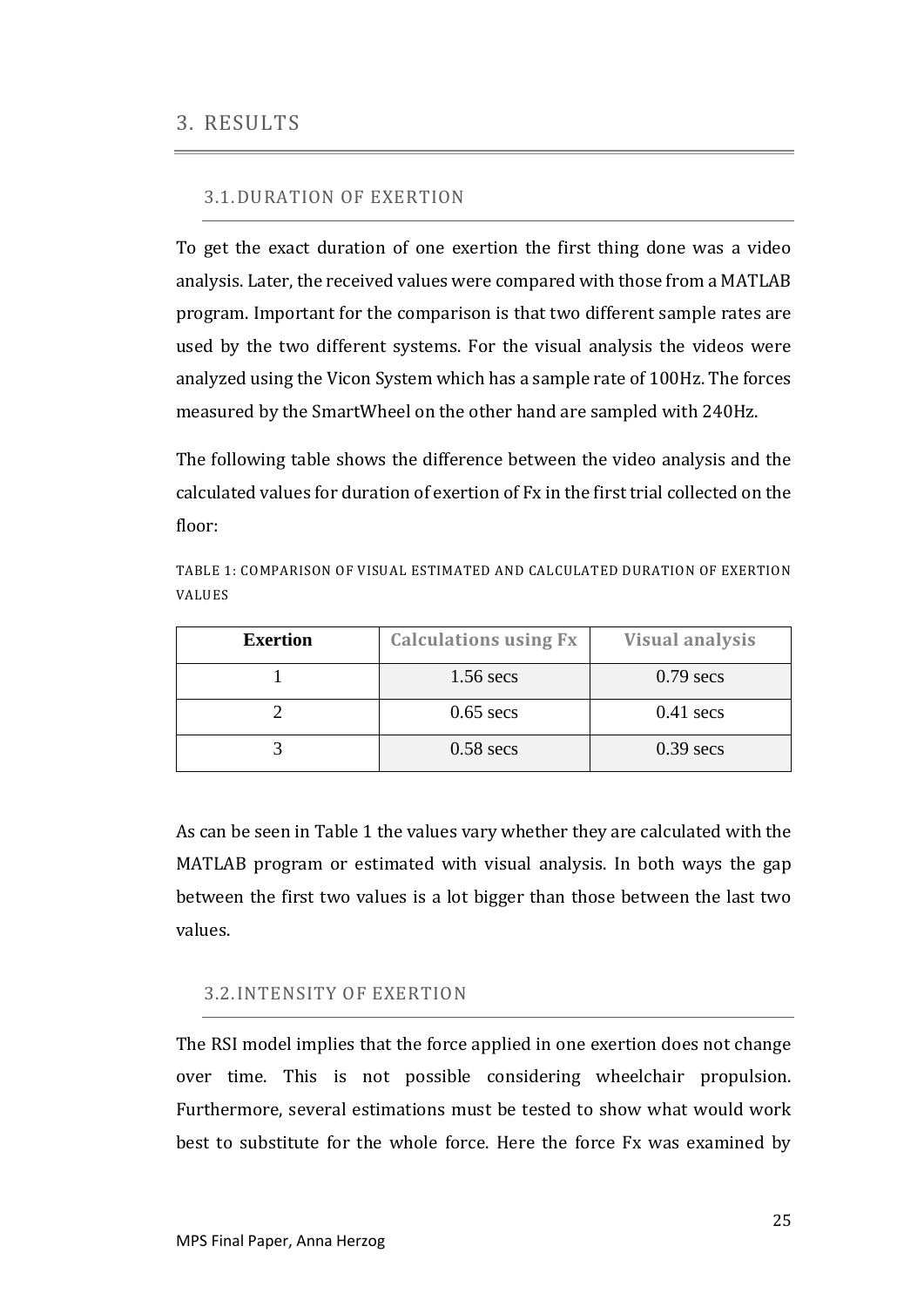calculating the mean, the peak and the 90th percentile for each exertion for the trials under the same conditions.



#### Ex in one exertion

<span id="page-25-1"></span>FIGURE 5: ONE EXERTION IN FX

In [Figure 5](#page-25-1) the force history is shown over one sample exertion. The peak, 90th percentile and mean force values are highlighted in this graph. Furthermore, the impact of duration can be obtained from the figure. As can be clearly seen the peak force occurs only once over the exertion period. To estimate it for the whole time would be an overestimation. The opposite problem occurs when looking at the mean. Here the duration is reasonable with the force. Unfortunately, the mean force is too small to cover the whole duration because none of the higher values are considered. The value of the 90th percentile does not differ too much from the peak force which confirms with assumptions. Therefore the 90th percentile force over the whole duration could also be an overestimation because those high values only occur for a very short period as shown in the figure.

#### <span id="page-25-0"></span> $3.3.RSI<sub>1</sub> = IM<sup>*</sup>DM$

By estimating all other values needed for the RSI calculation as 1 a first multiplication was implemented by only using the intensity of exertion multiplier and duration of exertion multiplier. Therefore, the durations of applied force in the forward direction, Fx, were sorted and the largest and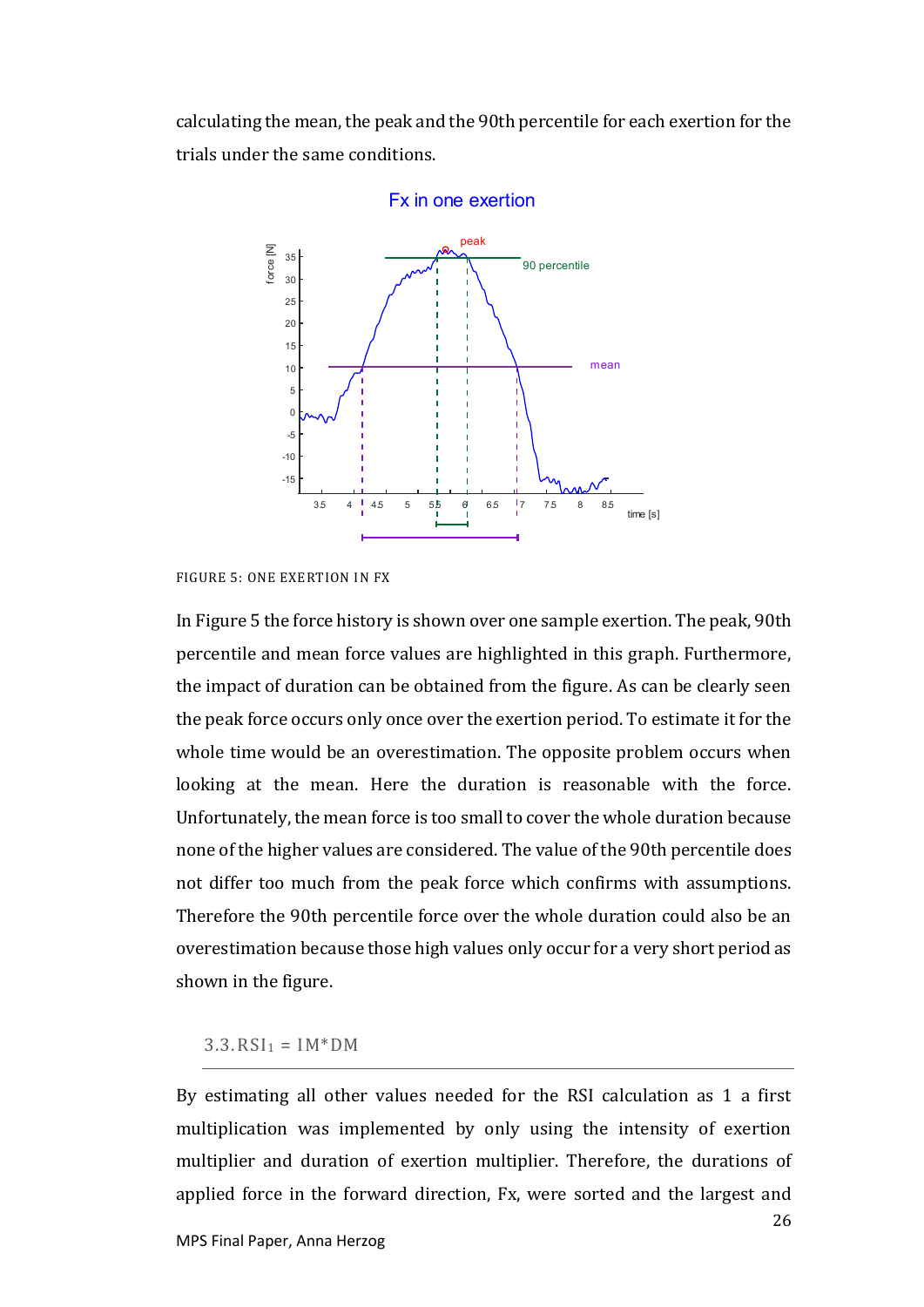smallest duration was identified. Between those two values the distances were made even to get 14 values. The complementary 14 values for the percentage of maximal strength required in that particular part of the upper extremity to propel a wheelchair were calculated in MATLAB.

## 3.3.1. WRIST

As stated before, the assumed value for maximum strength (MVC) is 23Nm. By using this and the distance between joint center and the section of the handrim where force is applied the %MVC could be calculated out of the force values.

|                      |       |      |              |      | duration per exertion (sec) |              |      |      |      |              |              |      |      |              |
|----------------------|-------|------|--------------|------|-----------------------------|--------------|------|------|------|--------------|--------------|------|------|--------------|
|                      |       | 0.43 | 0.52         | 0.61 | 0.7                         | 0.79         | 0.88 | 0.97 | 1.06 | $\mathbf{1}$ | 1.24         | 1.33 | 1.42 | 1.51         |
|                      | 1.75  | 0.36 | 0.38         | 0.4  | 0.42                        | 0.43         | 0.45 | 0.47 | 0.49 | 0.5          | 0.52         | 0.54 | 0.55 | 0.57         |
|                      | 2.72  | 0.43 | 0.45         | 0.48 | 0.5                         | 0.52         | 0.54 | 0.56 | 0.58 | 0.6          | 0.62         | 0.64 | 0.66 | 0.68         |
|                      | 3.69  | 0.5  | 0.53         | 0.55 | 0.57                        | 0.6          | 0.62 | 0.65 | 0.67 | 0.69         | 0.72         | 0.74 | 0.77 | 0.79         |
|                      | 4.66  | 0.57 | 0.6          | 0.62 | 0.65                        | 0.68         | 0.71 | 0.73 | 0.76 | 0.79         | 0.81         | 0.84 | 0.87 | 0.9          |
|                      | 5.63  | 0.64 | 0.67         | 0.7  | 0.73                        | 0.76         | 0.79 | 0.82 | 0.85 | 0.88         | 0.91         | 0.94 | 0.97 | $\mathbf{1}$ |
| %MVC wrist force (%) | 6.60  | 0.7  | 0.73         | 0.77 | 0.8                         | 0.83         | 0.87 | 0.9  | 0.93 | 0.97         | $\mathbf{1}$ | 1.03 | 1.07 | 1.1          |
|                      | 7.57  | 0.76 | 0.8          | 0.84 | 0.87                        | 0.91         | 0.95 | 0.98 | 1.02 | 1.06         | 1.09         | 1.13 | 1.17 | 1.2          |
|                      | 8.54  | 0.83 | 0.87         | 0.91 | 0.95                        | 0.99         | 1.02 | 1.06 | 1.1  | 1.14         | 1.18         | 1.22 | 1.26 | 1.3          |
|                      | 9.51  | 0.89 | 0.93         | 0.97 | 1.02                        | $\mathbf{1}$ | 1.1  | 1.14 | 1.19 | 1.23         | 1.27         | 1.31 | 1.36 | 1.4          |
|                      | 10.49 | 0.95 | $\mathbf{1}$ | 1.04 | 1.09                        | 1.13         | 1.18 | 1.22 | 1.27 | 1.31         | 1.36         | 1.4  | 1.45 | 1.49         |
|                      | 11.46 | 1.01 | 1.06         | 1.11 | 1.16                        | 1.2          | 1.25 | 1.3  | 1.35 | 1.4          | 1.45         | 1.49 | 1.54 | 1.59         |
|                      | 12.43 | 1.07 | 1.12         | 1.17 | 1.22                        | 1.28         | 1.33 | 1.38 | 1.43 | 1.48         | 1.53         | 1.58 | 1.63 | 1.68         |
|                      | 13.40 | 1.13 | 1.18         | 1.24 | 1.29                        | 1.35         | 1.4  | 1.45 | 1.51 | 1.56         | 1.62         | 1.67 | 1.72 | 1.78         |

### <span id="page-26-0"></span>TABLE 2: RSI<sub>1</sub> MATRIX WRIST - MEASURED DATA

Based on duration and forces the RSI<sub>1</sub> scores shown i[n Table 2](#page-26-0) range from 0.36 to 1.78. All those outcomes display that the exposure of the wrist is not hazardous for a single exertion. The red square in the middle shows mostlikely, representative values which range from the score 0.65 to the score 1.36. All other combinations, while feasible, are likely to be either too high or too low to represent the typical RSI score associated with a single exertion.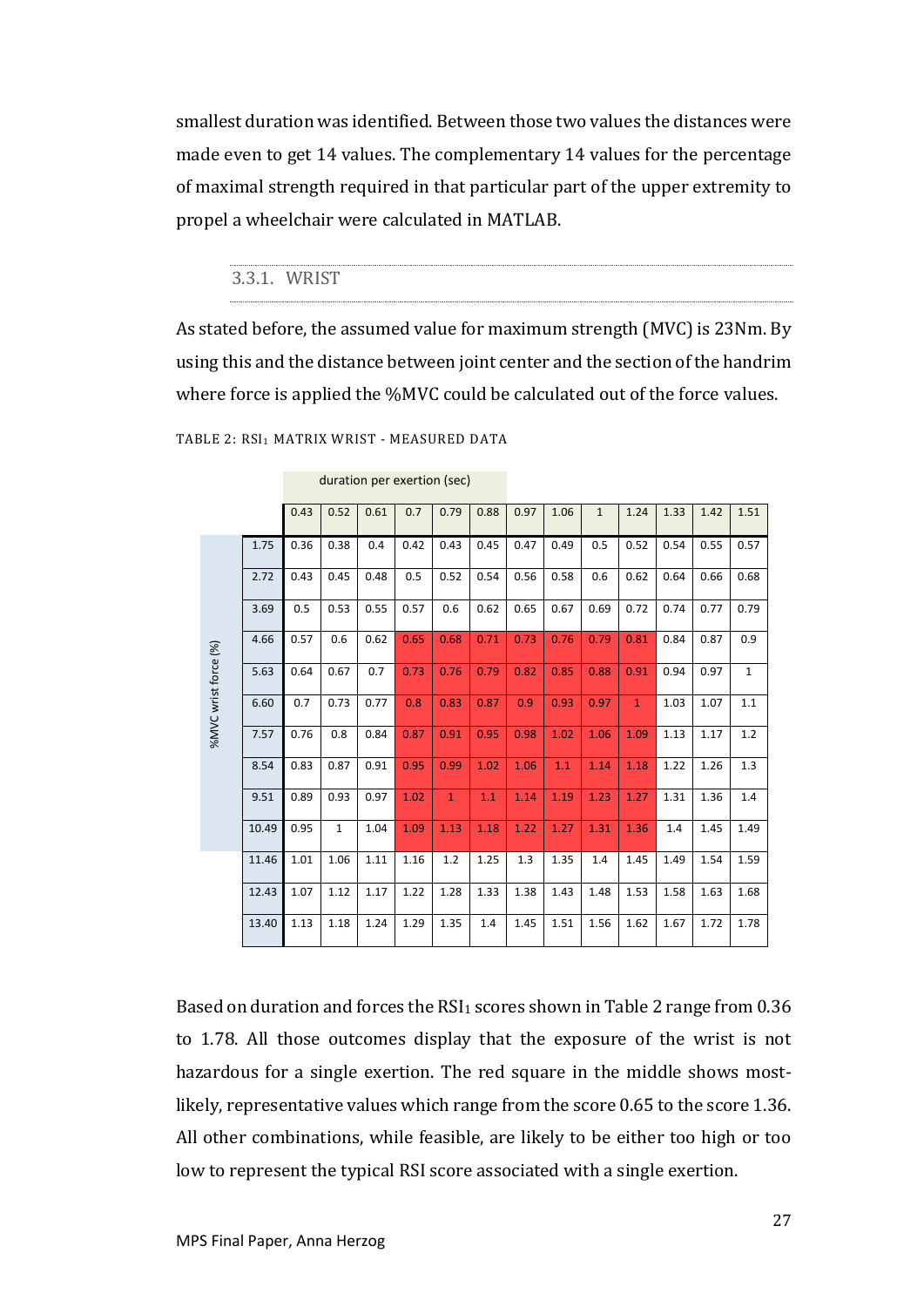It is shown that the differences between the values are quite small in practical terms. The only way to get a score which shows that wheelchair propulsion is hazardous could show up when the frequency of exertion is very high.

## <span id="page-27-0"></span>3.4.DATA FROM LITERATURE

To get a more general idea if the RSI would work as an analysis method to depict DUE MSDs it was also applied to the data out of the paper 'Pushrim Forces and Joint Kinetics During Wheelchair Propulsion' by Robertson and his coworkers. Robertson's objective was to investigate pushrim forces and joint kinetics during wheelchair propulsion. Focus was furthermore laid on the differences between experienced wheelchair users and non-experienced wheelchair users. Like the methods in this pilot study, a force-sensing pushrim was used to get forces and moments. Those were later analyzed and compared for both groups. Their major outcome was that experienced MWUs tended to push longer, used forces with lower peaks and it took them longer time to reach peak values [14].

The values for duration of exertion were taken out of a figure showing one stroke cycle of wheelchair users and non-wheelchair users. Distance is not required anymore because data used to calculate %MVC is already given in Nm as we are now talking of moments. The %MVC was computed by taking the mean of shoulder moments minus standard deviation as a minimum and maximum plus standard deviation as peak value.

## <span id="page-27-1"></span>3.4.1. WRIST – DATA FROM LITERATURE

Using data from the Robertson et al paper results in the matrix in [Table 3.](#page-28-0) The range of the values for the joint moments was defined from Robertson with calculated mean and maximum values for moments in the wrist.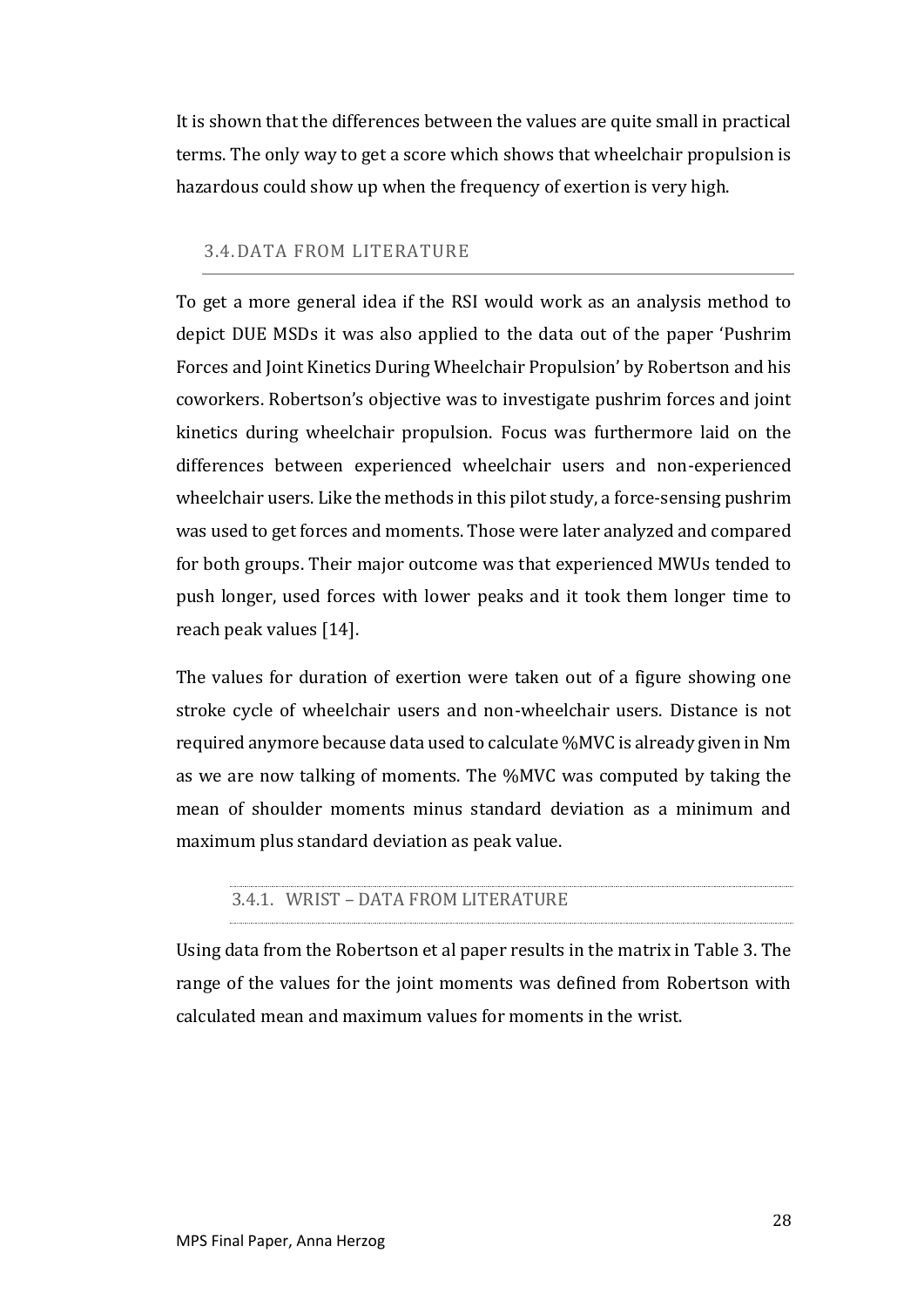#### <span id="page-28-0"></span>TABLE 3: RSI<sub>1</sub> MATRIX WRIST - LITERATURE DATA

|       | 0.20 | 0.25 | 0.30 | 0.35 | 0.40 | 0.45 | 0.50 | 0.55 | 0.60 | 0.65 | 0.70 | 0.75 | 0.80 |
|-------|------|------|------|------|------|------|------|------|------|------|------|------|------|
| 2.17  | 0.35 | 0.36 | 0.37 | 0.38 | 0.39 | 0.40 | 0.41 | 0.42 | 0.43 | 0.44 | 0.45 | 0.46 | 0.47 |
| 6.52  | 0.61 | 0.63 | 0.65 | 0.66 | 0.68 | 0.70 | 0.72 | 0.74 | 0.76 | 0.78 | 0.79 | 0.81 | 0.83 |
| 10.87 | 0.85 | 0.88 | 0.91 | 0.93 | 0.96 | 0.98 | 1.01 | 1.03 | 1.00 | 1.09 | 1.11 | 1.14 | 1.16 |
| 15.22 | 1.09 | 1.12 | 1.15 | 1.19 | 1.22 | 1.25 | 1.28 | 1.32 | 1.35 | 1.38 | 1.42 | 1.15 | 1.48 |
| 19.57 | 1.32 | 1.36 | 1.40 | 1.44 | 1.48 | 1.52 | 1.56 | 1.60 | 1.64 | 1.68 | 1.71 | 1.75 | 1.79 |
| 23.91 | 1.55 | 1.60 | 1.64 | 1.69 | 1.74 | 1.78 | 1.83 | 1.88 | 1.93 | 1.97 | 2.02 | 2.07 | 2.11 |
| 28.26 | 1.79 | 1.85 | 1.90 | 1.96 | 2.01 | 2.07 | 2.12 | 2.17 | 2.23 | 2.28 | 2.34 | 2.39 | 2.45 |
| 32.61 | 2.06 | 2.12 | 2.18 | 2.25 | 2.31 | 2.37 | 2.43 | 2.49 | 2.56 | 2.62 | 2.68 | 2.74 | 2.81 |
| 36.96 | 2.35 | 2.42 | 2.49 | 2.56 | 2.63 | 2.70 | 2.78 | 2.85 | 2.92 | 2.99 | 3.06 | 3.13 | 3.20 |
| 41.30 | 2.68 | 2.76 | 2.84 | 2.92 | 3.00 | 3.08 | 3.16 | 3.24 | 3.32 | 3.41 | 3.49 | 3.57 | 3.65 |
| 45.65 | 3.04 | 3.13 | 3.22 | 3.31 | 3.41 | 3.50 | 3.59 | 3.68 | 3.77 | 3.87 | 3.96 | 4.05 | 4.14 |
| 50.00 | 3.43 | 3.53 | 3.64 | 3.74 | 3.85 | 3.95 | 4.05 | 4.16 | 4.26 | 4.37 | 4.47 | 4.57 | 4.68 |
| 54.35 | 3.86 | 3.98 | 4.10 | 4.21 | 4.33 | 4.45 | 4.56 | 4.68 | 4.80 | 4.92 | 5.03 | 5.15 | 5.27 |
|       |      |      |      |      |      |      |      |      |      |      |      |      |      |

duration per exertion (sec)

In comparison to the  $RSI_1$  score, calculated using the data from our trials, the range in this matrix [\(Table 3\)](#page-28-0) is shown to be a lot bigger than in [Table 2](#page-26-0) with the scores ranging from 0.35 to 5.27 and the scores in the red square representing the average RSI scores range from 1.19 to 3.41.

This mainly comes from the %MVC values which are quite higher with a difference in the maximum values compared to measured data from approximately 40.

#### 3.4.2. SHOULDER – DATA FROM LITERATURE

To calculate the RSI<sub>1</sub> matrix for the shoulder the values for duration per exertion were taken out of the same figure as explained in [3.4.1.](#page-27-1) The %MVC was calculated also exactly the same way but two times. That was because of the two different MVCs given from Dr. Kapellusch as explained in **Fehler! Verweisquelle konnte nicht gefunden werden.**.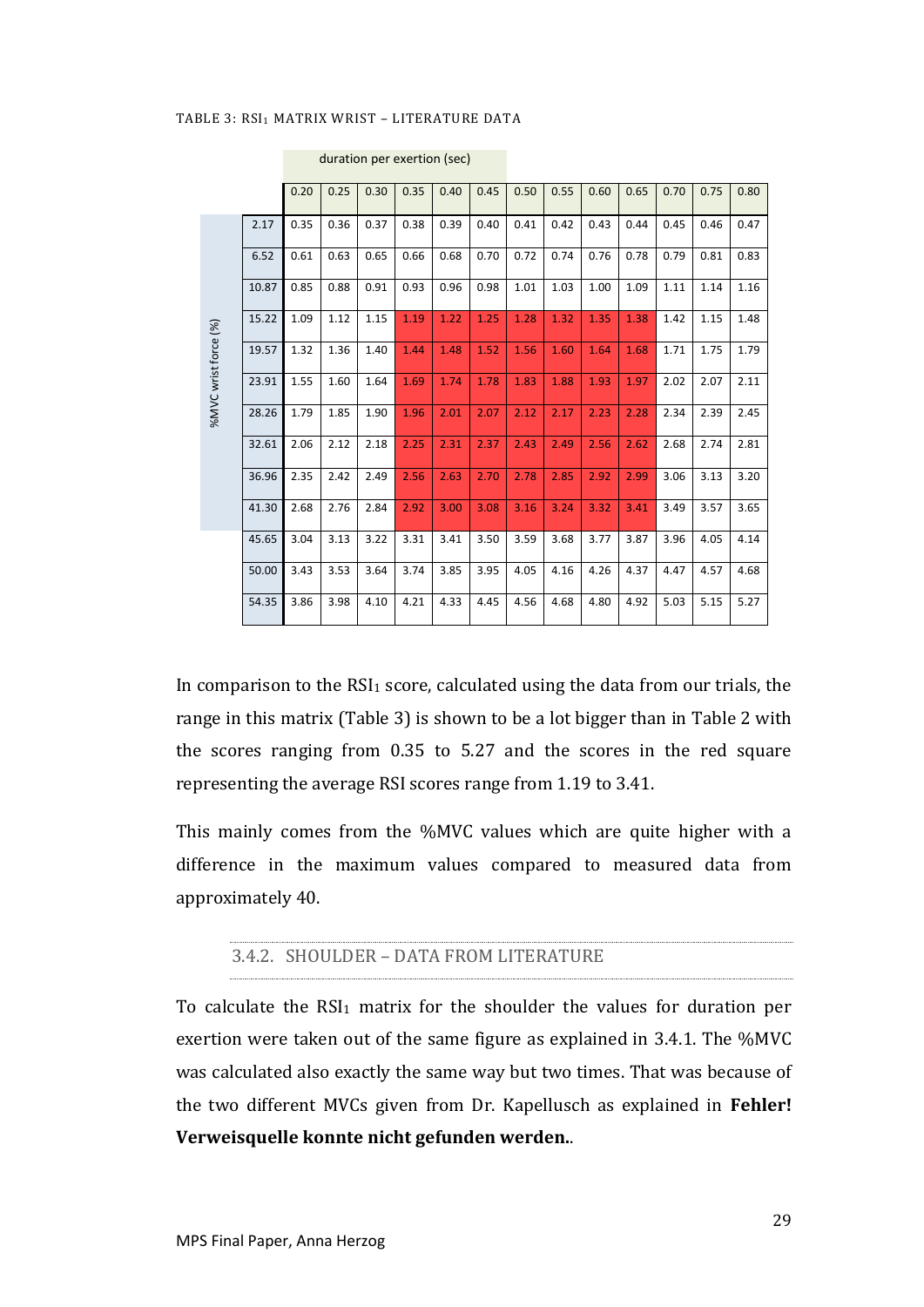#### <span id="page-29-0"></span>TABLE 4: RSI<sub>1</sub> MATRIX SHOULDER MVC = 30

|                         |       | 0.2  | 0.25 | 0.3  | 0.35 | 0.4  | 0.45 | 0.5  | 0.55  | 0.60  | 0.65  | 0.7   | 0.75  | 0.8   |
|-------------------------|-------|------|------|------|------|------|------|------|-------|-------|-------|-------|-------|-------|
|                         | 15.00 | 1.08 | 1.11 | 1.14 | 1.17 | 1.21 | 1.24 | 1.27 | 1.30  | 1.34  | 1.00  | 1.40  | 1.43  | 1.47  |
|                         | 20.67 | 1.37 | 1.42 | 1.46 | 1.50 | 1.54 | 1.58 | 1.62 | 1.67  | 1.71  | 1.37  | 1.79  | 1.83  | 1.87  |
|                         | 26.33 | 1.68 | 1.74 | 1.79 | 1.84 | 1.89 | 1.94 | 1.99 | 2.04  | 2.09  | 2.14  | 2.19  | 2.25  | 2.30  |
| %MVC shoulder force (%) | 32.00 | 2.02 | 2.08 | 2.14 | 2.20 | 2.26 | 2.33 | 2.39 | 2.45  | 2.51  | 2.57  | 2.63  | 2.69  | 2.75  |
|                         | 37.67 | 2.40 | 2.47 | 2.54 | 2.62 | 2.69 | 2.76 | 2.84 | 2.91  | 2.98  | 3.05  | 3.13  | 3.20  | 3.27  |
|                         | 43.33 | 2.84 | 2.93 | 3.01 | 3.10 | 3.19 | 3.27 | 3.36 | 3.44  | 3.53  | 3.62  | 3.70  | 3.79  | 3.87  |
|                         | 49.00 | 3.34 | 3.44 | 3.54 | 3.61 | 3.74 | 3.84 | 3.94 | 4.04  | 4.15  | 4.25  | 4.35  | 4.45  | 4.55  |
|                         | 54.67 | 3.90 | 4.01 | 4.13 | 4.25 | 4.37 | 4.49 | 4.60 | 4.72  | 4.84  | 4.96  | 5.08  | 5.19  | 5.31  |
|                         | 60.33 | 4.54 | 4.68 | 4.82 | 4.95 | 5.09 | 5.23 | 5.37 | 5.50  | 5.64  | 5.78  | 5.92  | 6.05  | 6.19  |
|                         | 66.00 | 5.29 | 5.45 | 5.61 | 5.77 | 5.93 | 6.09 | 6.25 | 6.41  | 6.57  | 6.73  | 6.89  | 7.05  | 7.21  |
|                         | 71.66 | 6.16 | 6.35 | 6.54 | 6.72 | 6.91 | 7.10 | 7.28 | 7.47  | 7.66  | 7.84  | 8.03  | 8.22  | 8.40  |
|                         | 77.33 | 7.18 | 7.40 | 7.62 | 7.84 | 8.05 | 8.27 | 8.49 | 8.71  | 8.92  | 9.14  | 9.36  | 9.58  | 9.79  |
|                         | 83.00 | 8.37 | 8.62 | 8.87 | 9.13 | 9.38 | 9.63 | 9.89 | 10.14 | 10.39 | 10.65 | 10.90 | 11.15 | 11.41 |
|                         |       |      |      |      |      |      |      |      |       |       |       |       |       |       |

duration per exertion (sec)

<span id="page-29-1"></span>Shown in [Table 4](#page-29-0) are the values calculated with MVC = 30Nm. The range is very big, with scores starting at 1.08 going up to 11.41. It is shown that there are already scores in the matrix which are higher than 10 and furthermore considered hazardous. Especially with the maximum of %MVC the scores start almost at the threshold and pass it with a duration of exertion of 0.55 seconds.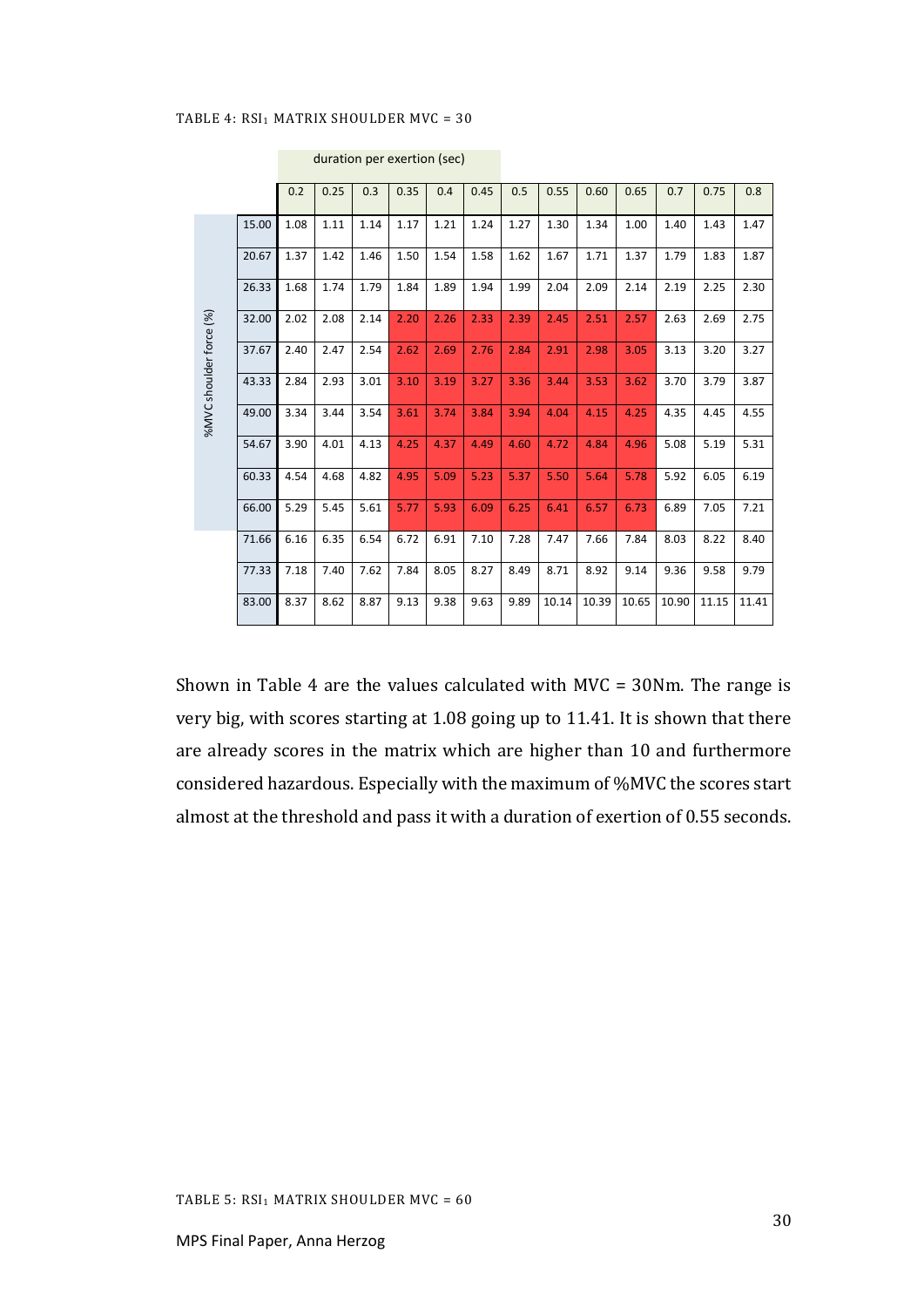|                         |       | 0.2  | 0.25 | 0.3  | 0.35 | 0.4  | 0.45 | 0.5  | 0.55 | 0.60 | 0.65 | 0.7  | 0.75 | 0.8  |
|-------------------------|-------|------|------|------|------|------|------|------|------|------|------|------|------|------|
|                         | 7.50  | 0.67 | 0.69 | 0.71 | 0.73 | 0.75 | 0.77 | 0.79 | 0.81 | 0.83 | 0.85 | 0.87 | 0.89 | 0.91 |
|                         | 10.33 | 0.82 | 0.85 | 0.87 | 0.90 | 0.92 | 0.95 | 0.97 | 1.00 | 1.02 | 1.05 | 1.07 | 1.10 | 1.12 |
|                         | 13.17 | 0.98 | 1.01 | 1.04 | 1.07 | 1.10 | 1.13 | 1.16 | 1.18 | 1.21 | 1.24 | 1.27 | 1.30 | 1.33 |
|                         | 16.00 | 1.13 | 1.16 | 1.20 | 1.23 | 1.26 | 1.30 | 1.33 | 1.37 | 1.40 | 1.44 | 1.47 | 1.50 | 1.54 |
| %MVC shoulder force (%) | 18.83 | 1.28 | 1.32 | 1.36 | 1.39 | 1.43 | 1.47 | 1.51 | 1.55 | 1.59 | 1.63 | 1.66 | 1.70 | 1.74 |
|                         | 21.7  | 1.43 | 1.47 | 1.51 | 1.56 | 1.60 | 1.64 | 1.69 | 1.73 | 1.77 | 1.82 | 1.86 | 1.90 | 1.95 |
|                         | 24.50 | 1.58 | 1.63 | 1.68 | 1.73 | 1.77 | 1.82 | 1.87 | 1.92 | 1.97 | 2.01 | 2.06 | 2.11 | 2.16 |
|                         | 27.33 | 1.74 | 1.79 | 1.85 | 1.90 | 1.95 | 2.00 | 2.06 | 2.11 | 2.61 | 2.22 | 2.27 | 2.32 | 2.37 |
|                         | 30.17 | 1.91 | 1.97 | 2.02 | 2.08 | 2.14 | 2.20 | 2.25 | 2.31 | 2.37 | 2.43 | 2.48 | 2.54 | 2.60 |
|                         | 33.00 | 2.08 | 2.15 | 2.21 | 2.27 | 2.34 | 2.40 | 2.46 | 2.52 | 2.59 | 2.65 | 2.71 | 2.78 | 2.84 |
|                         | 35.83 | 2.27 | 2.34 | 2.41 | 2.48 | 2.55 | 2.61 | 2.68 | 2.75 | 2.82 | 2.89 | 2.96 | 3.03 | 3.10 |
|                         | 38.67 | 2.47 | 2.55 | 2.62 | 2.70 | 2.77 | 2.85 | 2.92 | 3.00 | 3.07 | 3.15 | 3.22 | 3.30 | 3.37 |
|                         | 41.50 | 2.69 | 2.77 | 2.85 | 2.94 | 3.02 | 3.10 | 3.18 | 3.26 | 3.34 | 3.43 | 3.51 | 3.59 | 3.67 |

duration per exertion (sec)

Scores calculated with the maximum strength = 60Nm are shown in [Table 5.](#page-29-1) Compared to the %MVC values when calculating with MVC = 30Nm the scores are quite smaller with a range from 0.67 to 3.67. Those are even smaller than those computed for the wrist, especially in the lower right corner, when using the maximum values of both variables.

From this point on only data out of the matrices which were created with data out of literature is used in the calculations. Whereas in our pilot study only one subject propelled the wheelchair, four wheelchair users and four notwheelchair users completed the trials in the study from Robertson et al [14]. Thus, their results are more general and provide a better and broader range.

#### <span id="page-30-0"></span>3.5.EFFORTS PER MINUTE

Repetitive exertions and in particular forceful exertions can increase risk of injury. The RSI frequency variable represents the risk of repetitive exertions. Only six scores in the matrix created out of Robertson's shoulder moments with a maximal strength of 30 Nm are considered hazardous when only taking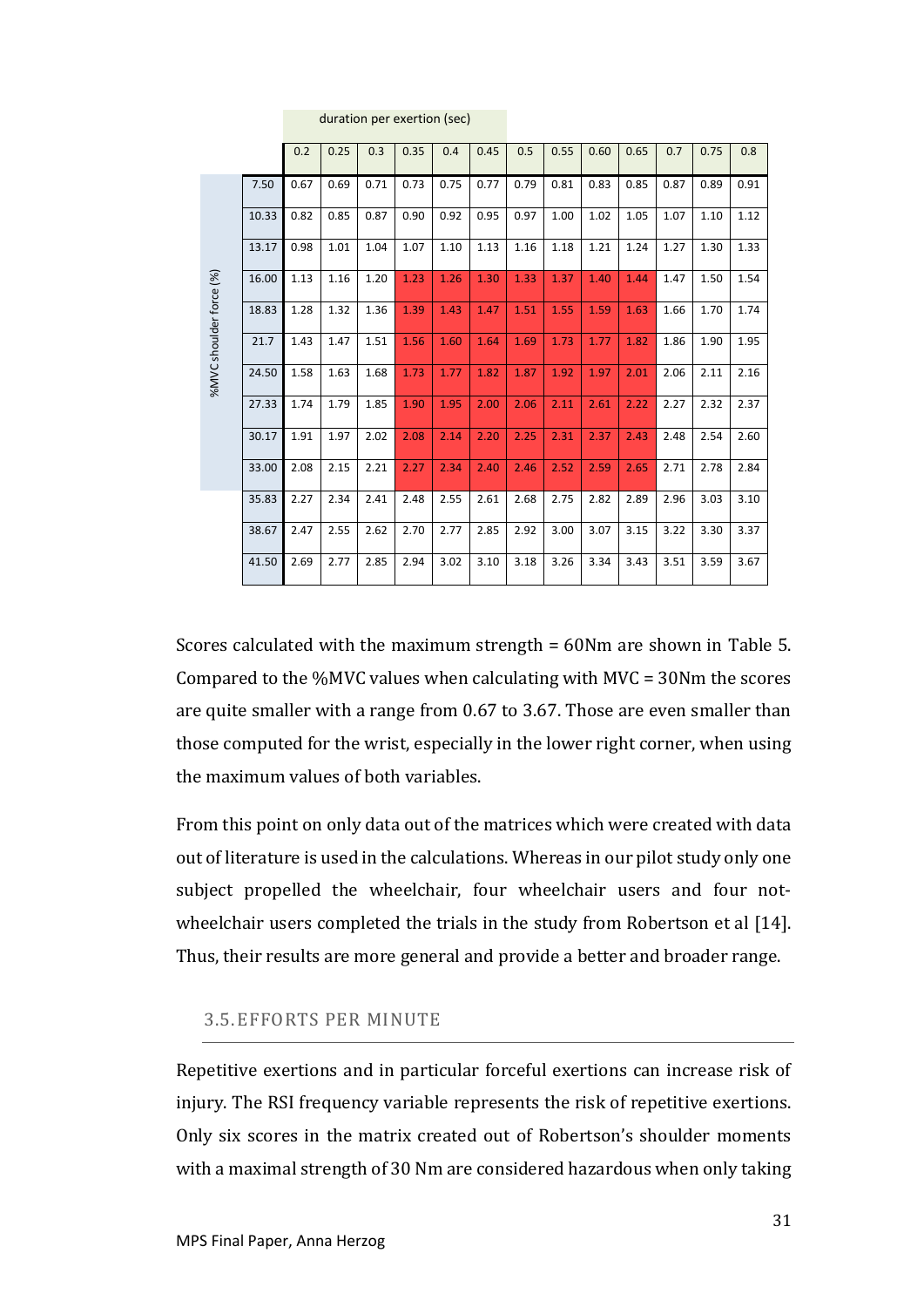duration and force into account but the question appearing here is what will happen when many exertions are following each other. Having an extremely high value for the frequency could change the beforehand calculated RSI out of duration and force, as mentioned above. The frequency was calculated as necessary for the RSI multiplier in efforts per minute.

For the RSI<sup>2</sup> score calculations, the posture and hours per day values are still assumed as 1. The frequencies which occur during the trials on flat ground with the open-handed propulsion technique range from 36,47 efforts/min to 40,06 efforts/min. In the papers and out of the video [51] the stroke cycles per minute are with a range from 45 to 70 higher than measured from our trials [48]–[50]. Our frequencies are not so far away from the minimum frequencies in the literature and to create matrices with  $RSI_2 = EM^*RSI_1$  the frequencies will be combined into a range from 35 to 70 evenly segmented to get 8 values. The RSI<sub>1</sub> scores are out of the red square of each of the matrices above. The upper left value serves as the minimum and the lower right value as the maximum. This vector is also evenly segmented into 8 values to calculate the RSI<sup>2</sup> matrix.

| <b>MRICT</b><br>25.<br>$\sim$ |
|-------------------------------|
|                               |

<span id="page-31-0"></span>By adding the frequency parameter into the RSI calculations, we get RSI<sup>2</sup>  $=$ DM\*IM\*EM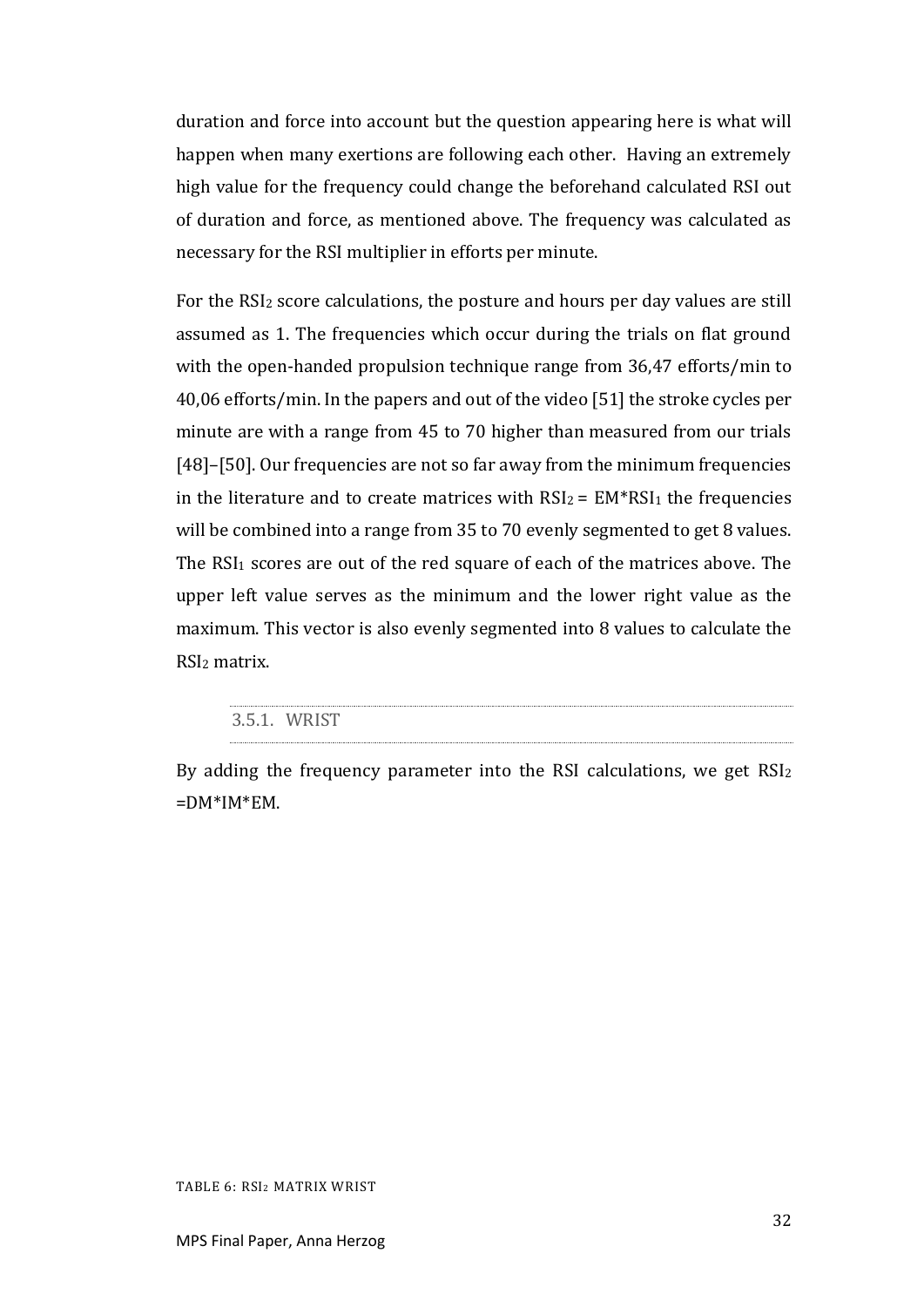|                         |      | 1.30  | 1.60  | 1.90  | 2.20  | 2.50  | 2.80  | 3.10  | 3.40  |
|-------------------------|------|-------|-------|-------|-------|-------|-------|-------|-------|
|                         | 35.0 | 11.51 | 14.16 | 16.81 | 19.47 | 22.13 | 24.78 | 27.44 | 30.09 |
| frequency (efforts/min) | 40.0 | 13.13 | 16.16 | 19.19 | 22.22 | 25.25 | 28.28 | 31.31 | 34.34 |
|                         | 45.0 | 14.76 | 18.16 | 21.56 | 24.97 | 28.38 | 31.78 | 35.19 | 38.59 |
|                         | 50.0 | 16.38 | 20.16 | 23.94 | 27.72 | 31.50 | 35.28 | 39.06 | 42.84 |
|                         | 55.0 | 18.01 | 22.16 | 26.31 | 30.47 | 34.63 | 38.78 | 42.94 | 47.09 |
|                         | 60.0 | 19.63 | 24.16 | 28.69 | 33.22 | 37.75 | 42.28 | 46.81 | 51.34 |
|                         | 65.0 | 21.26 | 26.16 | 31.07 | 35.97 | 40.88 | 45.78 | 50.69 | 55.59 |
|                         | 70.0 | 22.88 | 28.16 | 33.44 | 38.72 | 44.00 | 49.28 | 54.56 | 59.84 |

RSI<sub>1</sub> **RSI**<sub>1</sub>

As can be seen in [Table 6](#page-31-0) the scores are all higher than 10 and therefore considered hazardous to the hand/wrist. The range goes from 11.51(nominally hazardous) to 59.84 (very hazardous) and even though the minimum and maximum values are very unlikely to be found when analyzing wheelchair propulsion, the red square in the middle which represents the probably actual range start at 21.56 and go up to 42.28 (hazardous).

#### 3.5.2. SHOULDER

<span id="page-32-0"></span>TABLE 7: RSI<sup>2</sup> MATRIX SHOULDER MVC = 30

|                         |      | 2.45  | 3.05  | 3.65  | 4.25  | 4.85  | 5.45  | 6.05   | 6.65   |
|-------------------------|------|-------|-------|-------|-------|-------|-------|--------|--------|
|                         | 35.0 | 26.68 | 26.99 | 32.30 | 37.61 | 42.92 | 48.23 | 53.54  | 58.85  |
|                         | 40.0 | 24.75 | 30.81 | 36.87 | 42.93 | 48.99 | 55.05 | 61.11  | 67.71  |
| frequency (efforts/min) | 45.0 | 27.81 | 34.62 | 41.43 | 48.24 | 55.05 | 61.86 | 68.67  | 75.48  |
|                         | 50.0 | 30.87 | 38.42 | 45.99 | 53.55 | 61.11 | 68.67 | 76.23  | 83.79  |
|                         | 55.0 | 33.93 | 42.24 | 50.55 | 58.86 | 67.17 | 75.48 | 83.76  | 92.10  |
|                         | 60.0 | 37.00 | 46.06 | 55.12 | 64.18 | 73.24 | 82.30 | 91.36  | 100.42 |
|                         | 65.0 | 40.06 | 49.87 | 59.68 | 69.49 | 79.30 | 89.11 | 98.92  | 108.73 |
|                         | 70.0 | 43.12 | 53.68 | 64.24 | 74.80 | 85.36 | 95.92 | 106.48 | 117.04 |

33 MPS Final Paper, Anna Herzog [Table 7](#page-32-0) shows the  $RSI<sub>2</sub>$  score with estimating the maximal strength = 30. The values are very high with the maximum in the lower right corner being ten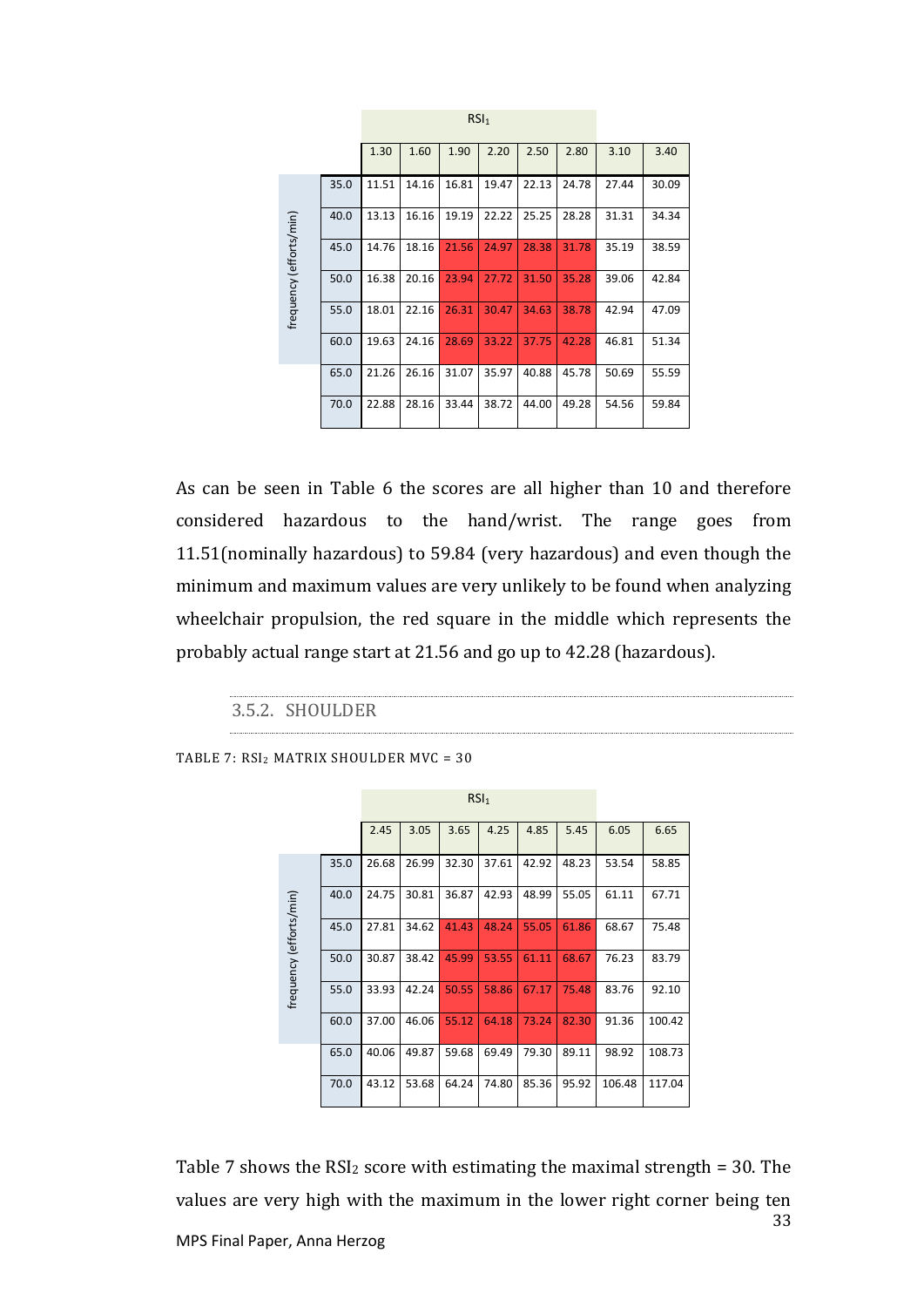times higher than the threshold from safe to hazard which is 10.0. The range is twice as much as that for the wrist from 26.68 to 117.04. Also, the range in the red square which goes from 41.43 to 82.30 is with a difference greater than 40 almost as big as the one in the whole matrix for the wrist.

<u>RSI</u>II (1989) **RSI** 

|                         |      | 1.20  | 1.40  | 1.60  | 1.80  | 2.00  | 2.20  | 2.40  | 2.60  |
|-------------------------|------|-------|-------|-------|-------|-------|-------|-------|-------|
|                         | 35.0 | 10.62 | 12.39 | 14.16 | 15.93 | 17.70 | 19.47 | 21.24 | 23.01 |
|                         | 40.0 | 12.12 | 14.14 | 16.16 | 18.18 | 20.20 | 22.22 | 24.24 | 26.26 |
| frequency (efforts/min) | 45.0 | 13.62 | 15.89 | 18.16 | 20.43 | 22.70 | 24.97 | 27.24 | 29.51 |
|                         | 50.0 | 15.12 | 17.64 | 20.16 | 22.68 | 25.20 | 27.72 | 30.24 | 32.76 |
|                         | 55.0 | 16.62 | 19.39 | 22.16 | 24.93 | 27.70 | 30.47 | 33.24 | 36.01 |
|                         | 60.0 | 18.12 | 21.14 | 24.16 | 27.18 | 30.20 | 33.22 | 36.24 | 39.26 |
|                         | 65.0 | 19.62 | 22.89 | 26.16 | 29.43 | 32.70 | 35.97 | 39.24 | 42.51 |
|                         | 70.0 | 21.12 | 24.64 | 28.16 | 7.00  | 35.20 | 38.72 | 42.24 | 45.76 |

<span id="page-33-1"></span>TABLE 8: RSI<sup>2</sup> MATRIX SHOULDER MVC = 60

In [Table 8](#page-33-1) the RSI<sub>2</sub> scores calculated with a MVC = 60 are depicted. The range from 10.62 to 45.76 is smaller than those in the other two matrices, one for shoulder, one for wrist, but still all values are higher than 10.0 and therefore considered hazardous. But, the range of the red square is with 18.16 to 33.22 quite small in comparison to the others.

It should be noted that the RSI model was not designed to analyze shoulder physical exposure. Nevertheless, the RSI construct should be broadly applicable to shoulder exertions with the exception of posture (which is receiving no penalty in these analyses — see below).

#### <span id="page-33-0"></span>3.6.HAND/WRIST POSTURE

The forces applied to the hand rim consist of an internal and an external part. Posture affects the strain on the body because it affects the relationship between internal and external forces. When the body part is in its neutral posture, external forces are efficiently transferred to internal forces. But if that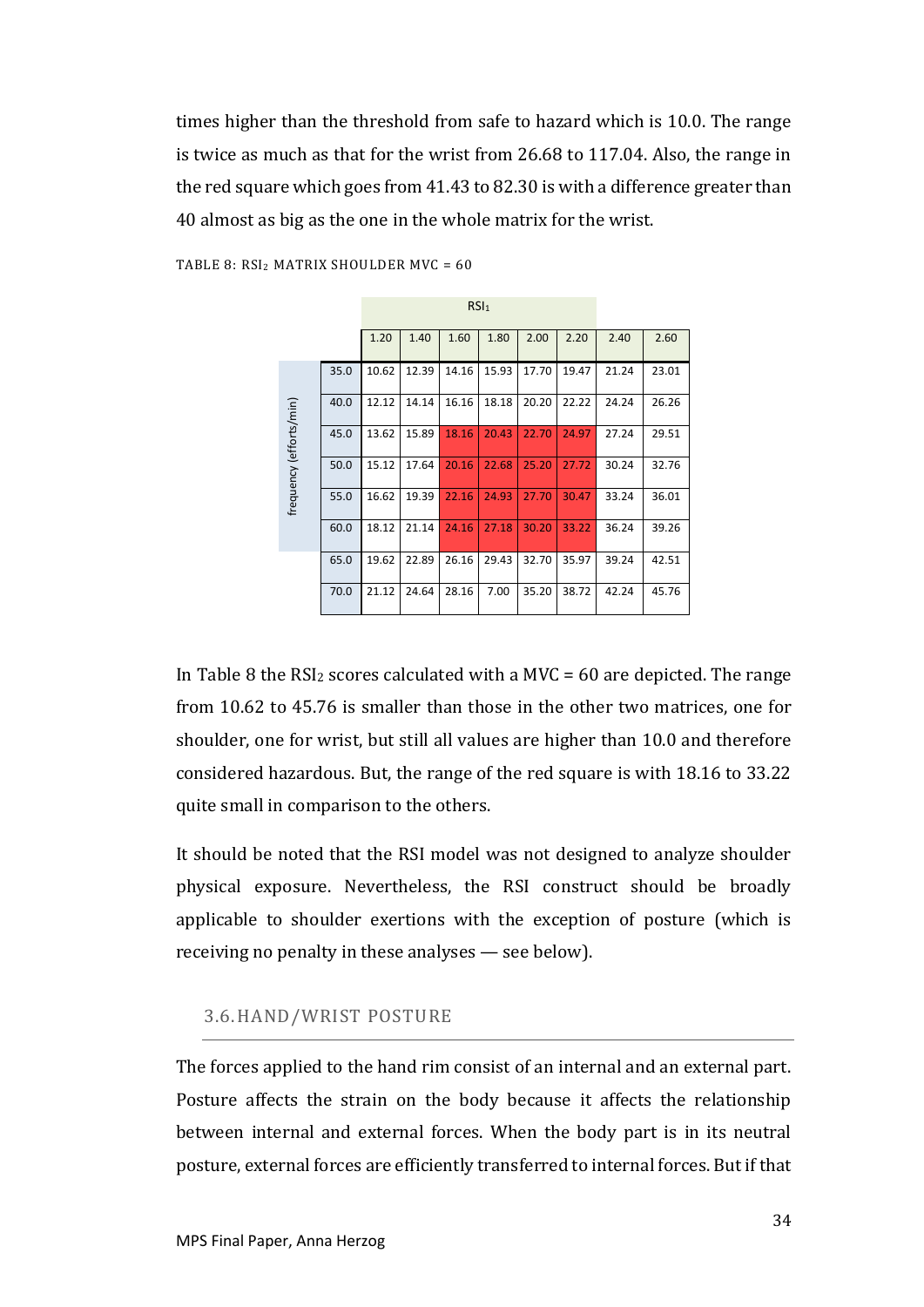changes into a deviated posture, internal forces become relatively higher and could increase risk for injury.

In this case the postures used for wrist and shoulder do not change substantially from exertion to exertion. Considering that and the fact that this variable has not such a big impact on the RSI score as others, the posture variable will be ignored in the calculation and the multiplier will be assumed as 1 which describes neutral hand/wrist posture.

## <span id="page-34-0"></span>3.7.HOURS PER DAY

The RSI is a tool to analyze routinized exposure of the hand/wrist. When looking at wheelchair propulsion on a normal day in a life of an adult it can be described as an intermediate activity just like walking for non-paralyzed people. There are usually alternating sequences of exposure blocks – wheelchair propulsion (push phase) and recovery blocks – no propulsion (recovery phase).

The value estimated for the hours per day multiplier (HM) has been 1 until now which assumes 8h per day of continuous exposure. This is clearly an overestimation and therefore the hours per day variable is a tool which can only reduce the RSI scores in this case looking at the multiplier table provided by Garg, Moore and Kapellusch [32].

Looking at the matrices created for  $RSI_2 = IM^*DM^*EM$  all the  $RSI_2$  scores are higher than 10.0 which means the exertion is hazardous. Now the hours per day multiplier is added to the multiplication:  $RSI_3 = IM*DM*EM*HM$  and posture is still estimated as 1. The vector for the hours per day variable starts at three minutes and continues in distinct steps up to four hours.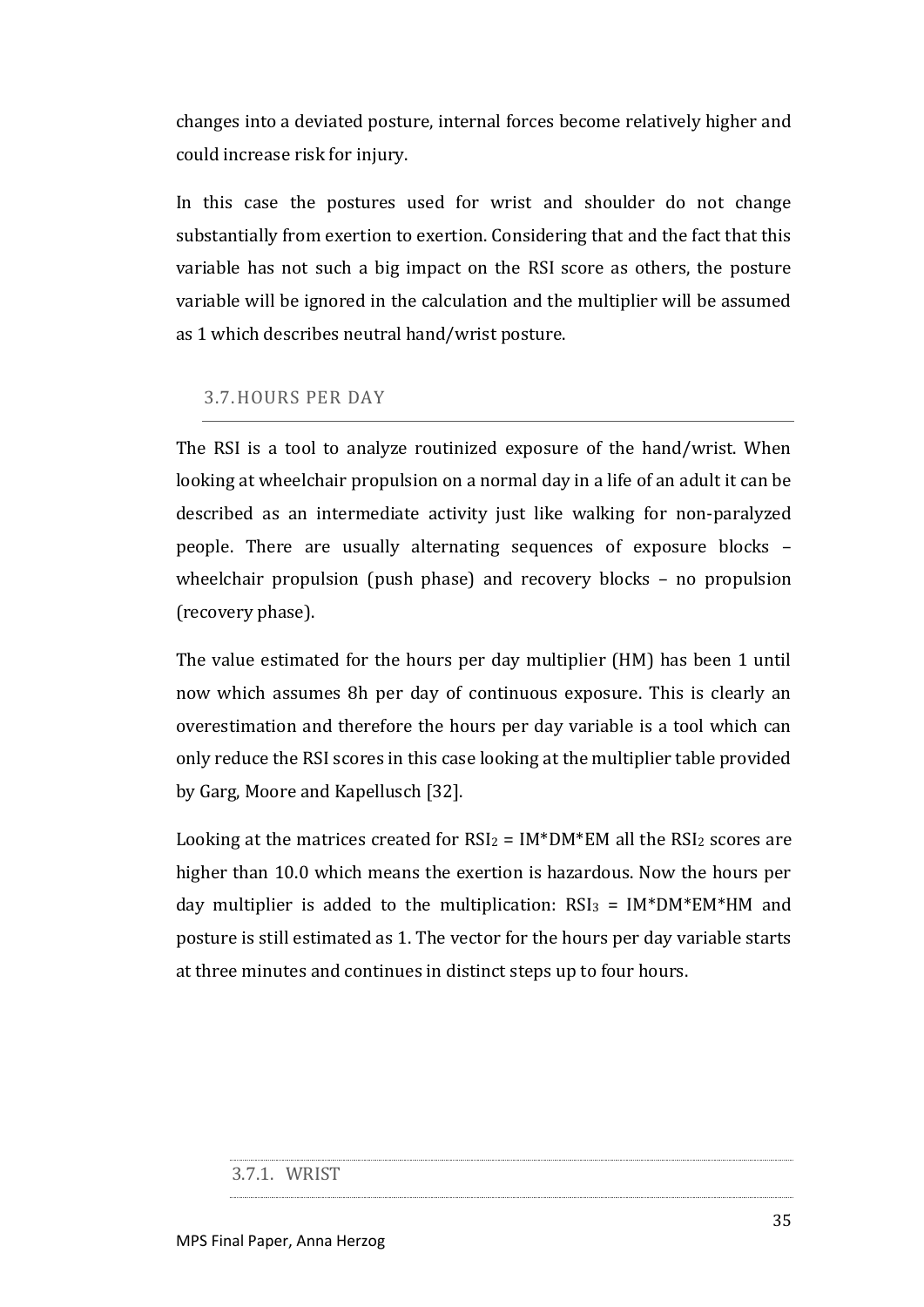<span id="page-35-0"></span>

|               |                | 22.00 | 25.00 | 28.00 | 31.00 | 34.00 | 37.00 | 40.00 | 43.00 |
|---------------|----------------|-------|-------|-------|-------|-------|-------|-------|-------|
|               | 0.833          | 5.65  | 6.42  | 7.19  | 7.96  | 8.73  | 9.50  | 10.27 | 11.04 |
| hours/day (h) | 0.167          | 7.10  | 8.07  | 9.04  | 10.01 | 10.97 | 11.94 | 12.91 | 13.88 |
|               | 0.25           | 7.98  | 9.07  | 10.16 | 11.24 | 12.33 | 13.42 | 14.51 | 15.60 |
|               | 0.50           | 9.58  | 10.89 | 12.20 | 13.50 | 14.81 | 16.12 | 17.42 | 18.73 |
|               | 0.75           | 10.62 | 12.07 | 13.51 | 14.96 | 16.41 | 17.86 | 19.30 | 20.75 |
|               | $\mathbf{1}$   | 11.42 | 12.98 | 14.53 | 16.09 | 17.65 | 19.20 | 20.76 | 22.32 |
|               | $\overline{2}$ | 13.71 | 15.58 | 17.45 | 19.32 | 21.20 | 23.07 | 24.94 | 26.81 |
|               | $\overline{4}$ | 16.93 | 19.24 | 21.55 | 23.86 | 26.17 | 28.48 | 30.79 | 33.10 |

The scores in [Table 9](#page-35-0) range from 5.65 to 33.10 so it starts with scores considered safe and changes when the third RSI<sup>2</sup> score is multiplied with the third HM value which can be seen in the upper left corner of the red square with the score 10.16. In other words, is the exertion considered a RSI<sup>2</sup> score 28 applied for 15 minutes or longer is not safe for the worker.

#### 3.7.2. SHOULDER

```
TABLE 10: RSI3 MATRIX SHOULDER MVC = 30
```

|                | RSI <sub>2</sub> |       |       |       |       |       |       |       |       |  |  |
|----------------|------------------|-------|-------|-------|-------|-------|-------|-------|-------|--|--|
|                |                  | 41.00 | 47.00 | 53.00 | 59.00 | 65.00 | 71.00 | 77.00 | 83.00 |  |  |
|                | 0.833            | 10.53 | 12.07 | 13.61 | 15.15 | 16.69 | 18.23 | 19.78 | 21.32 |  |  |
| 3hours/day (h) | 0.167            | 13.23 | 15.17 | 17.11 | 19.04 | 20.98 | 22.92 | 24.85 | 26.79 |  |  |
|                | 0.25             | 14.87 | 17.05 | 19.22 | 21.40 | 23.58 | 25.75 | 27.93 | 30.11 |  |  |
|                | 0.50             | 17.86 | 20.47 | 23.09 | 25.70 | 28.32 | 30.93 | 33.54 | 36.16 |  |  |
|                | 0.75             | 19.79 | 22.68 | 25.58 | 28.47 | 31.37 | 34.27 | 37.16 | 40.06 |  |  |
|                | $\mathbf{1}$     | 21.28 | 24.39 | 27.51 | 30.62 | 33.74 | 36.85 | 39.96 | 43.08 |  |  |
|                | $\overline{2}$   | 25.56 | 29.30 | 33.04 | 36.78 | 40.52 | 44.26 | 48.00 | 51.74 |  |  |
|                | $\overline{4}$   | 31.56 | 36.18 | 40.80 | 45.42 | 50.03 | 54.65 | 59.27 | 63.89 |  |  |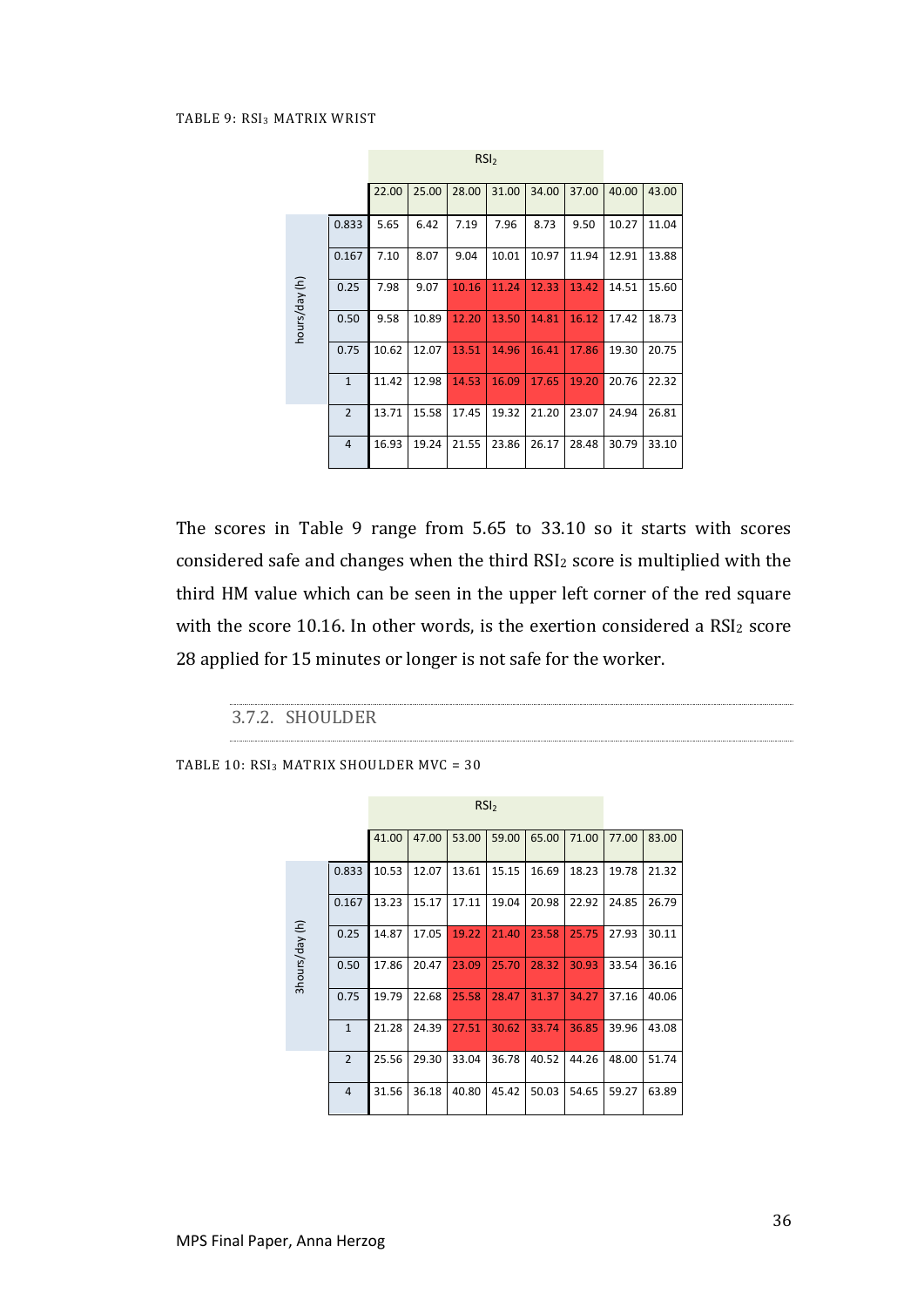As shown in [Table 10](#page-35-1) the RSI<sup>3</sup> scores range from 10.53 to 63.89. They are obviously smaller than the RSI<sup>2</sup> scores for shoulder with a maximal strength of 30 which can be seen in [Table 7](#page-32-0) but still all combinations of RSI and the hours per day multiplier are considered hazardous as they all exceed the threshold of 10.0. The scores in the red square in the middle of the matrix range from a minimum of 19.22 to a maximum of 36.85. The minimum is already more than twice as high as the highest safe RSI score.

|               |                | RSI <sub>2</sub> |       |       |       |       |       |       |       |
|---------------|----------------|------------------|-------|-------|-------|-------|-------|-------|-------|
|               |                | 18.50            | 20.50 | 22.50 | 24.50 | 26.50 | 28.50 | 30.50 | 32.50 |
| hours/day (h) | 0.083          | 4.75             | 5.26  | 5.78  | 6.29  | 6.81  | 7.32  | 7.83  | 8.35  |
|               | 0.167          | 5.97             | 6.62  | 7.26  | 7.91  | 8.55  | 9.20  | 9.84  | 10.49 |
|               | 0.25           | 6.71             | 7.44  | 8.16  | 8.89  | 9.61  | 10.34 | 11.06 | 11.79 |
|               | 0.50           | 8.06             | 8.93  | 9.80  | 10.67 | 11.54 | 12.42 | 13.29 | 14.16 |
|               | 0.75           | 8.93             | 9.89  | 10.86 | 11.82 | 12.79 | 13.75 | 14.72 | 15.68 |
|               | $\mathbf{1}$   | 9.60             | 10.64 | 11.68 | 12.72 | 13.75 | 14.79 | 15.83 | 16.87 |
|               | $\overline{2}$ | 11.53            | 12.78 | 14.03 | 15.27 | 16.52 | 17.77 | 19.01 | 20.26 |
|               | $\overline{4}$ | 14.24            | 15.78 | 17.32 | 18.86 | 20.40 | 21.94 | 23.48 | 25.02 |

RSI<sup>2</sup>

<span id="page-36-0"></span>TABLE 11: RSI<sup>3</sup> MATRIX SHOULDER MVC = 60

In [Table 11](#page-36-0) the RSI $_3$  values for the shoulder with a maximum strength of 60 are shown. The range from 4.75 to 25.02 and therefore persist out of safe and hazardous values. The same applies for the red square where the scores range from 8.16 to 14.79. The first combinations which are not considered safe anymore are (18.50/2h), (10.64/1h), (22.50/0.75h) and (24.50/0.50h). For five minutes (0.083h) is no combination hazardous and for ten minutes (0.167h) only the one with the highest HM value.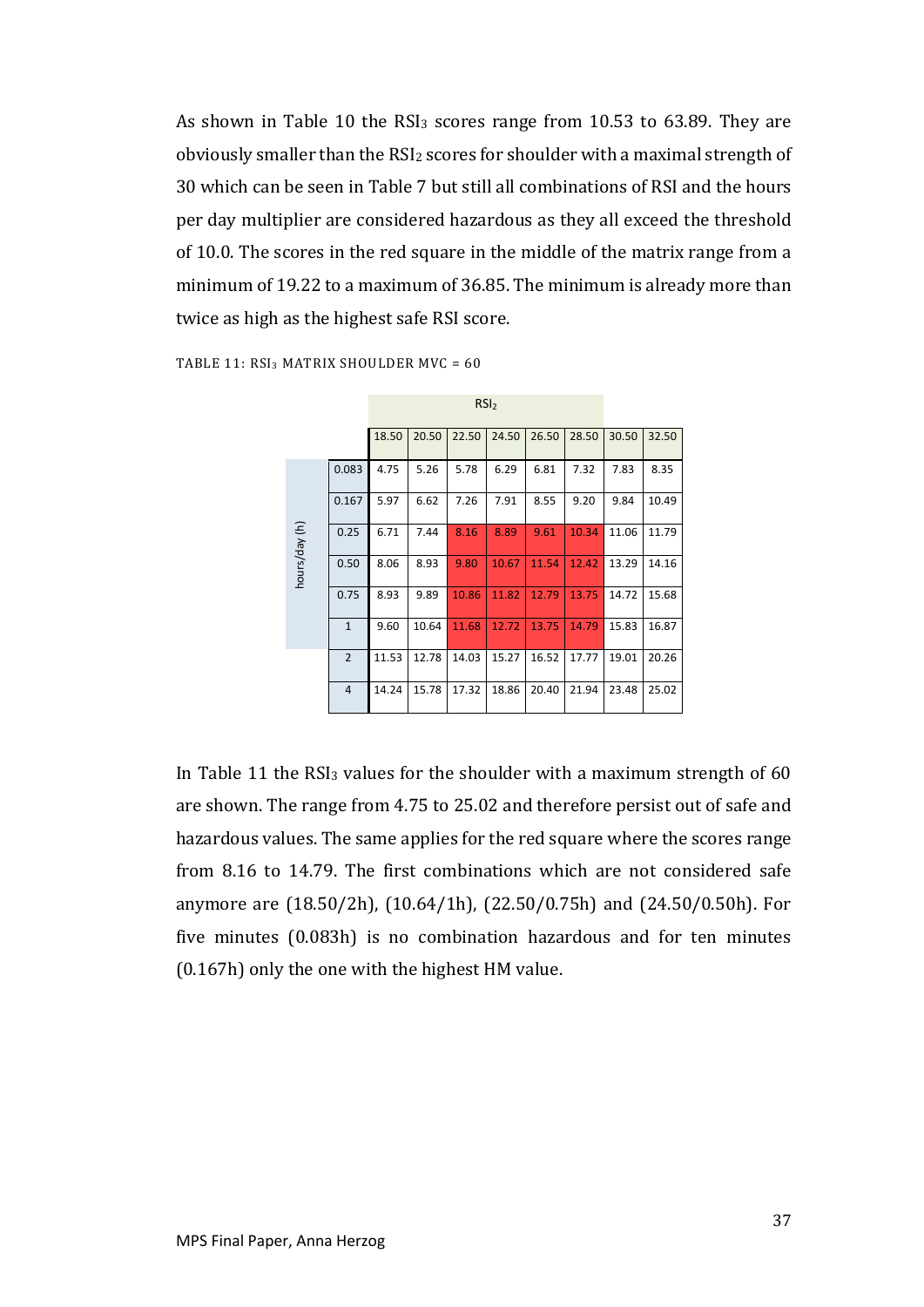## <span id="page-37-0"></span>4. CONCLUSION

The Revised Strain Index distal upper limb physical exposure quantification method was developed to identify and quantify the effects of job physical exposure risk factors. Several studies showed that jobs are correctly assessed as either safe or hazardous concerning DUE MSD. The RSI is a model which consists of five variables. The values for the variables are chosen by ergonomists so that the corresponding multipliers can be calculated. All five multipliers are multiplied to get the RSI scores.

Boninger et al and Mercer et al have already linked the fact that the connection between repetitive loading tasks and musculoskeletal disorders in the work field may apply for wheelchair propulsion as well because the movements executed to propel a wheelchair match the definition of repetitive activities [13], [29]. This hypothesis was further examined in this pilot study.

To analyze wheelchair propulsion with the Revised Strain Index method several limitations occur. The first limitation is that the changes in the force over an exertion cannot be considered separately in the RSI assessment. Only one value is designated to describe the force during one whole exertion. Thus, a matrix was created out of the mean, peak and 90th percentile values of all trials in the same condition. Another problem is, that whether the value in the vector is a mean, peak or 90<sup>th</sup> percentile the duration it was multiplied with always covers the whole exertion. The vector for duration of exertion consists of all exertion lengths for all exertions executed under the same conditions. Also, the efforts per minute variable cannot be changed in the calculation of the RSI. But comparing wheelchair use to walking the frequency is quite different over a day. Another limitation is that the RSI model does not account for long recovery times between the exertions. But thinking about daily living there are not equal sequences of exposure and recovery blocks. Furthermore, in most cases the hands are used during recovery blocks. Especially because electronic devices play such a huge part in everyday life and are most often operated by hand. Due to those not meaningful recovery periods no reset can happen because the use of the hands interferes with the recovery. The total time a wheelchair is propelled per day without taking sport activities into account would probably still underestimate the exposure because it does not consider the different level of forces needed to start propelling a wheelchair and stop it again.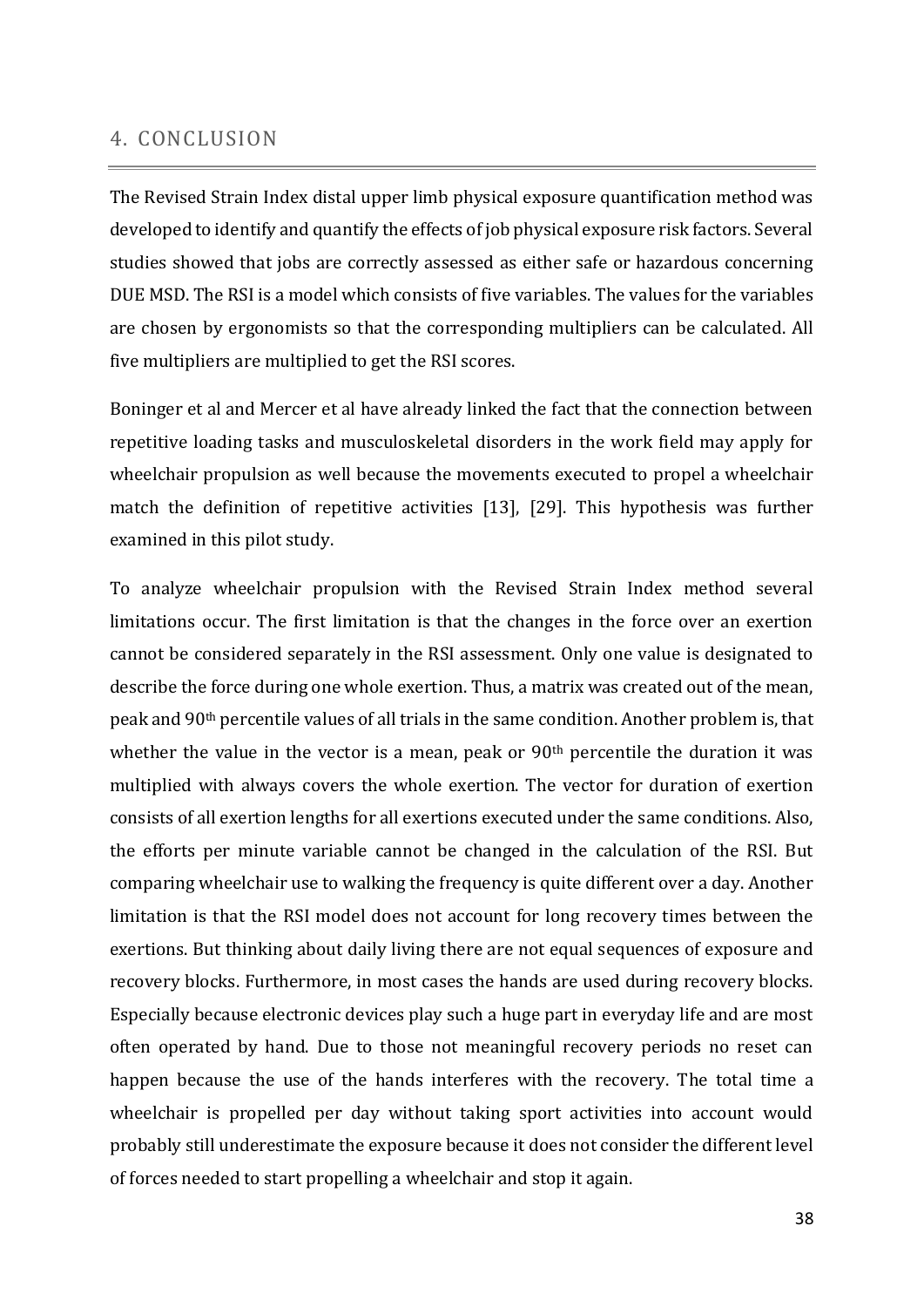At first, only the forces concerning the wrist were taken into account when considering the self-collected data but when adding the measurements from Robertson et al [14] the shoulder was analyzed as well. Injuries in wrist and shoulder are the most common ones resulting from wheelchair propulsion, the most reported being shoulder impingement followed by CTS [17]. Regarding the factor risk itself, risk for upper extremity disorders due to wrists is unlikely to occur compared to the shoulder. Dependent on the technique the wrist is somewhat protected by the shoulder.

All in all, it is important to publish guidelines for the analysis because for example, the duration per exertion values were quite a bit different whether they were calculated via MATLAB or analyzed by video. For sure, further research needs to be done in this field to be sure if the RSI method can predict upper extremity disorders in manual wheelchair users.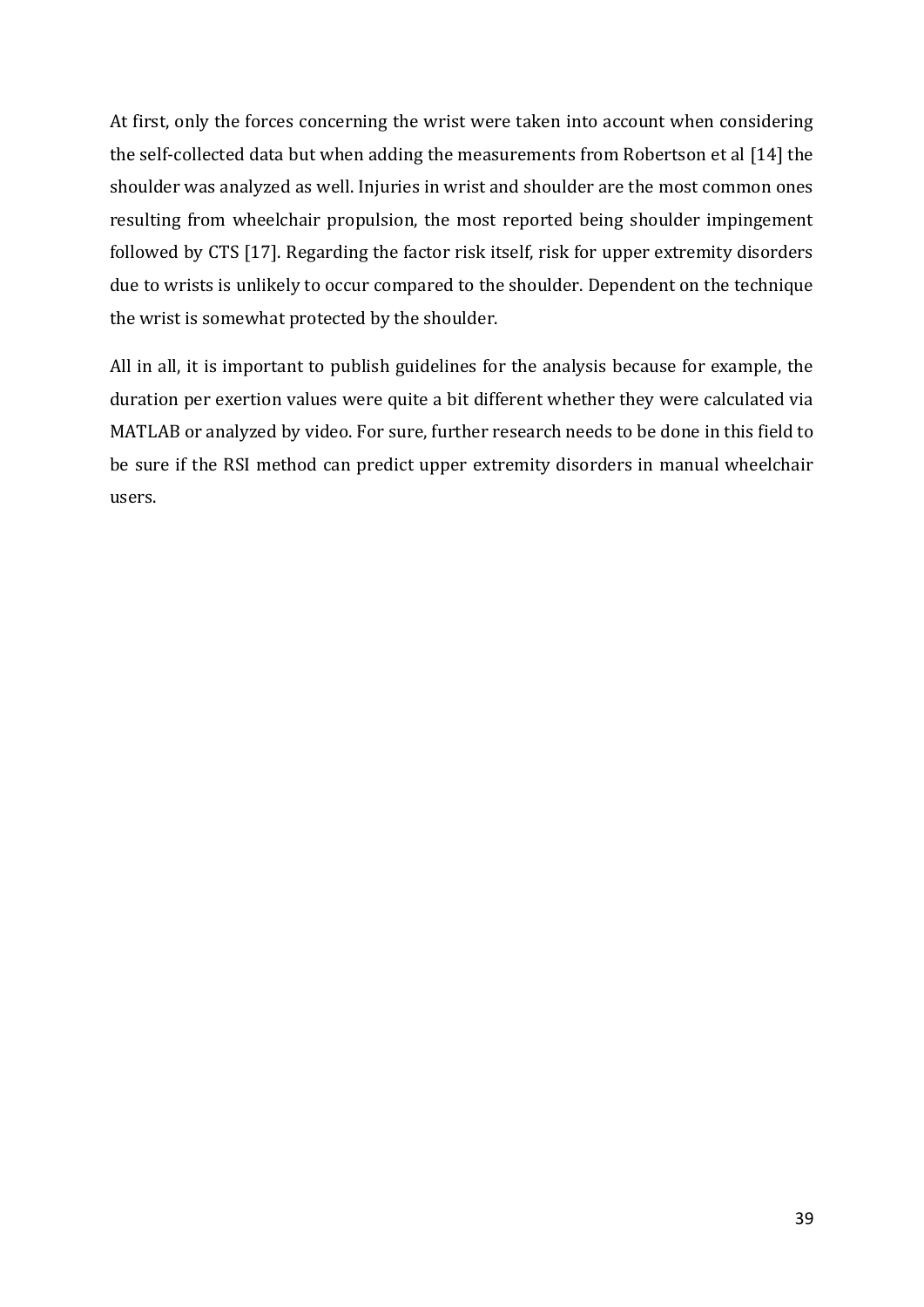#### <span id="page-39-0"></span>REFERENCES

- [1] D. A. Neumann, *Kinesiology of the Musculoskeletal Sytem. Foundations for Rehabilitation.*, 3rd ed. St. Louis: Elsevier, 2017.
- [2] J. Hamill, K. M. Knutzen, and T. R. Derrick, *Biomechanical Basis of Human Movement*, 4th ed. Philadelphia: Wolters Kluwer, 2015.
- [3] R. A. Cooper, R. N. Robertson, D. P. VanSickle, M. L. Boninger, and S. D. Shimada, "Methods for determining three-dimensional wheelchair pushrim forces and moments: a technical note.," *J. Rehabil. Res. Dev.*, vol. 34, no. 2, pp. 162–170, 1997.
- [4] Three Rivers, *SmartWheel User ' s Guide 2010*, vol. 3, no. September 2009. 2010.
- [5] Three Rivers, "Out-Front," 2015. [Online]. Available: www.out-front.com. [Accessed: 30-Jan-2018].
- [6] O. Metrix, "Vicon Motion Systems." [Online]. Available: www.vicon.com. [Accessed: 25-Feb-2018].
- [7] M. W. Brault, "Americans with disabilities," *U.S. Census Bur.*, vol. 1990, no. July, pp. 1–18, 2012.
- [8] S. D. Shimada, R. N. Robertson, M. L. Bonninger, and R. A. Cooper, "Kinematic characterization of wheelchair propulsion," *J. Rehabil. Res. Dev.*, vol. 35, no. 2, p. 210, 1998.
- [9] I. H. Sie, R. L. Waters, R. H. Adkins, and H. Gellman, "Upper extremity pain in the postrehabilitation spinal cord injured patient.," *Arch. Phys. Med. Rehabil.*, vol. 73, pp. 44–48, 1992.
- [10] "Macmillan Dictionary," *Macmillan Publishers Limited*. [Online]. Available: https://www.macmillandictionary.com/dictionary/american/propulsion. [Accessed: 06-Feb-2018].
- [11] M. A. Finley and M. M. Rodgers, "Prevalence and identification of shoulder pathology in athletic and nonathletic wheelchair users with shoulder pain: A pilot study.," *J. Rehabil. Res. Dev.*, vol. 41, no. 3B, pp. 395–402, 2004.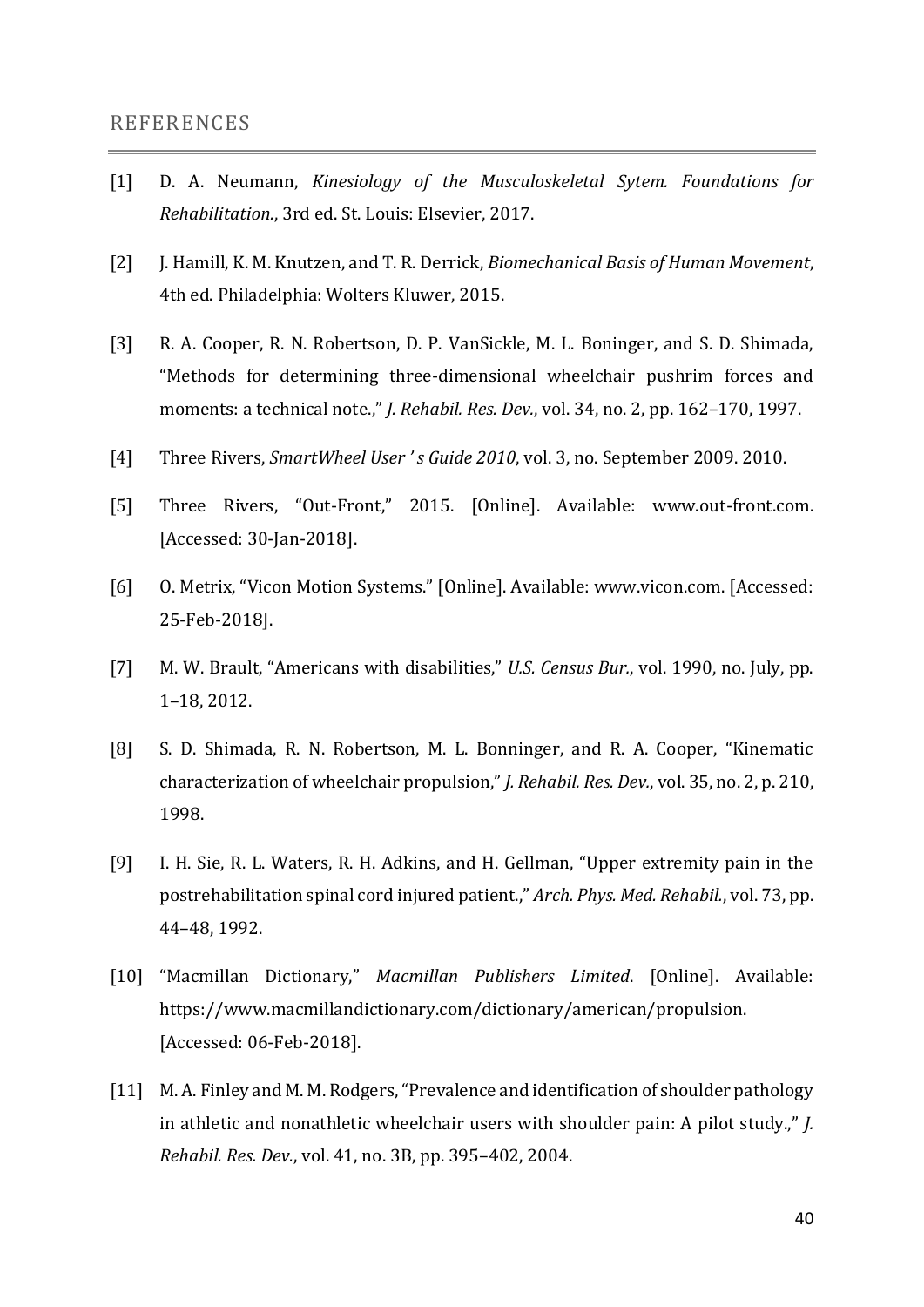- [12] I. H. Sie, R. L. Waters, R. H. Adkins, and H. Gellman, "Upper extremity pain in the postrehabilitation spinal cord injured patient.," *Arch. Phys. Med. Rehabil.*, vol. 73, pp. 44–48, 1992.
- [13] J. L. Mercer, M. Boninger, A. Koontz, D. Ren, T. Dyson-Hudson, and R. Cooper, "Shoulder joint kinetics and pathology in manual wheelchair users," *Clin. Biomech.*, vol. 21, no. 8, pp. 781–789, 2006.
- [14] R. N. Robertson, M. L. Boninger, R. A. Cooper, and S. D. Shimada, "Pushrim forces and joint kinetics during wheelchair propulsion," *Arch. Phys. Med. Rehabil.*, vol. 77, no. 9, pp. 856–864, 1996.
- [15] H. E. Veeger, L. S. Meershoek, L. H. van der Woude, and J. M. Langenhoff, "Wrist motion in handrim wheelchair propulsion.," *J. Rehabil. Res. Dev.*, vol. 35, no. 3, pp. 211–218, 1998.
- [16] J. Aljure and I. Eltorai, "Carpal tunnel syndrome in paraplegic patients.," *Paraplegia*, vol. 23, pp. 182–186, 1985.
- [17] D. F. Apple, R. Cody, and A. Allen, "Chapter Five Overuse Syndrome of the Upper Limb in People With Spinal Cord Injury," *Phys. Fit. A Guid. Individ. with Spinal Cord Inj.*, no. 13, pp. 97–107, 2004.
- [18] J. C. Bayley, T. P. Cochran, and C. B. Sledge, "The weight-bearing shoulder. The impingement syndrome in paraplegics.," *J. Bone Jt. Surg.*, vol. 69, no. 5, pp. 676–678, 1987.
- [19] J. Subbarao, J. Klopfstein, and R. Turpin, "Prevalence and impact of wrist and shoulder pain in patients with spinal cord injury.," *J. Spinal Cord Med.*, vol. 18, no. 1, pp. 9–13, 1995.
- [20] M. Dalyan, D. Cardenas, and B. Gerard, "Upper extremity pain after spinal cord injury," *Spinal Cord*, vol. 37, no. 3, pp. 191–195, 1999.
- [21] P. V. of America, *Preservation of Upper Limb Function Following Spinal Cord Injury: A Clinical Practice Guideline for Health-care Professionals*. 2005.
- [22] J. W. Rankin, A. M. Kwarciak, W. M. Richter, and R. R. Neptune, "The influence of wheelchair propulsion technique on upper extremity muscle demand: A simulation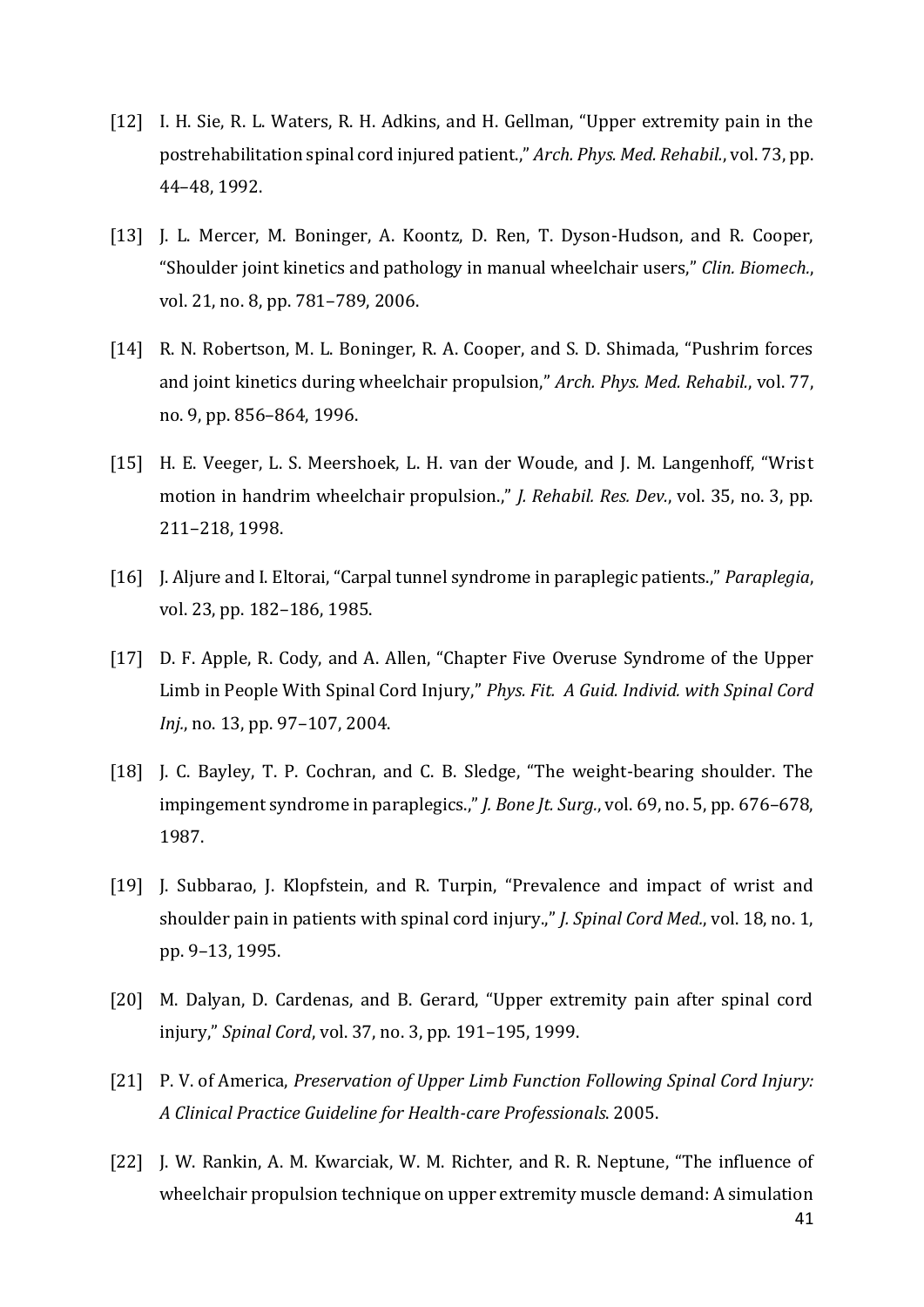study," *Clin. Biomech.*, vol. 27, no. 9, pp. 879–886, 2012.

- [23] A. M. Kwarciak, S. A. Sisto, M. Yarossi, R. Price, E. Komaroff, and M. L. Boninger, "Redefining the Manual Wheelchair Stroke Cycle: Identification and Impact of Nonpropulsive Pushrim Contact," *Arch. Phys. Med. Rehabil.*, vol. 90, no. 1, pp. 20–26, 2009.
- [24] D. Sanderson and H. 3rd Sommer, "Kinematic features of wheelchair propulsion," *J. Biomech.*, vol. 18, no. 6, pp. 423–429, 1985.
- [25] J. Perry and J. Burnfield, *Gait analysis: normal and patholoical function.*, 2nd ed. 2010.
- [26] J. L. Collinger *et al.*, "Shoulder Biomechanics During the Push Phase of Wheelchair Propulsion: A Multisite Study of Persons With Paraplegia," *Arch. Phys. Med. Rehabil.*, vol. 89, no. 4, pp. 667–676, 2008.
- [27] M. L. Boninger, A. L. Souza, R. A. Cooper, S. G. Fitzgerald, A. M. Koontz, and B. T. Fay, "Propulsion patterns and pushrim biomechanics in manual wheelchair propulsion," *Arch. Phys. Med. Rehabil.*, vol. 83, no. 5, pp. 718–723, 2002.
- [28] H. Veeger, L. van der Woude, and R. Rozendal, "Wheelchair propulsion technique at different speeds," *Scand. J. Rehabil. Med.*, vol. 21, no. 4, pp. 197–203, 1989.
- [29] M. L. Boninger *et al.*, "Pushrim biomechanics and injury prevention in spinal cord injury: Recommendations based on CULP-SCI investigations," *J. Rehabil. Res. Dev.*, vol. 42, no. 3sup1, p. 9, 2004.
- [30] S. de Groot, H. E. Veeger, A. P. Hollander, and L. H. van der Woude, "Effect of wheelchair stroke pattern on mechanical efficiency.," *Am. J. Phys. Med. Rehabil.*, vol. 83, no. 8, pp. 640–649, 2004.
- [31] A. M. Kwarciak, J. T. Turner, L. Guo, and W. M. Richter, "The effects of four different stroke patterns on manual wheelchair propulsion and upper limb muscle strain.," *Disabil. Rehabil. Assist. Technol.*, vol. 7, no. 6, pp. 459–463, 2012.
- [32] A. Garg, J. S. Moore, and J. M. Kapellusch, "The Revised Strain Index: an improved upper extremity exposure assessment model," *Ergonomics*, vol. 60, no. 7, pp. 912– 922, 2017.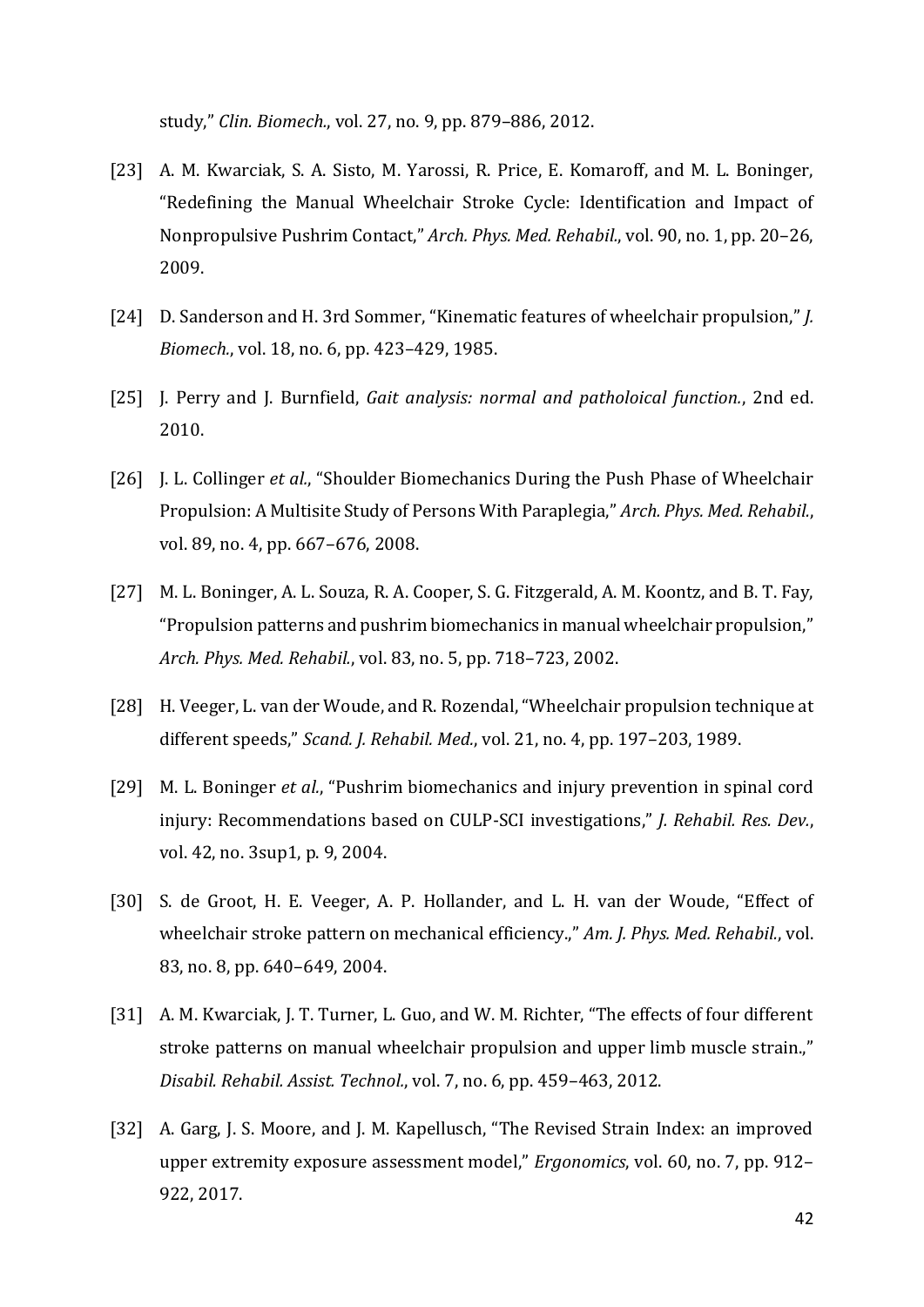- [33] NIOSH Division of Applied Research and Technology, "Elements of Ergonomics Programs," 2017. [Online]. Available: https://www.cdc.gov/niosh/topics/ergonomics/ergoprimer/default.html. [Accessed: 30-Oct-2017].
- [34] U.S. Department of Labor, "Occupational safety and health definitions," *Bureau of Labor Statistics*, 2016. [Online]. Available: https://www.bls.gov/iif/oshdef.htm. [Accessed: 30-Oct-2017].
- [35] B. of L. Statistics, "Nonfatal Occupational Injuries and Illnesses Requiring Days Away From Work, 2015," 2016. [Online]. Available: https://www.bls.gov/news.release/osh2.nr0.htm. [Accessed: 30-Oct-2017].
- [36] J. S. Moore and A. Garg, "The Strain Index: a proposed method to analyze jobs for risk of distal upper extremity disorders," *Am Ind Hyg Assoc J*, vol. 56, no. 768414177, pp. 443–458, 1995.
- [37] K. Knox and J. S. Moore, "Predictive validity of the Strain Index in turkey processing," *J. Occup. Environ. Hyg.*, vol. 43, no. 5, pp. 451–462, 2001.
- [38] N. Rucker and J. S. Moore, "Predicitive Validity of the Strain Index in Manufacturing Facilities," *Appl. Occup. Environ. Hyg.*, vol. 17 (1), pp. 63–73, 2002.
- [39] J. S. Moore, G. A. Vos, J. P. Stephens, E. Stevens, and A. Garg, "The validity and reliability of the Strain Index," in *IEA 2006: 16th World Congress on Ergonomics, Maastricht, Netherlands*, 2006.
- [40] C. Harris-Adamson *et al.*, "Biomechanical risk factors for carpal tunnel syndrome: a pooled study of 2474 workers," *Occup. Environ. Med.*, vol. 72, no. 1, pp. 33–41, 2015.
- [41] A. Garg *et al.*, "The WISTAH hand study: A prospective cohort study of distal upper extremity musculoskeletal disorders," *BMC Musculoskelet. Disord.*, vol. 13, no. 1, p. 90, 2012.
- [42] A. Garg *et al.*, "The Strain Index (SI) and Threshold Limit Value (TLV) for Hand Activity Level (HAL): Risk of carpal tunnel syndrome (CTS) in a prospective cohort," *Ergonomics*, vol. 55, no. 4, pp. 396–414, 2012.
- [43] J. P. Stephens, "An Analysis of Muscle Fatigue due to Complex Tasks and its Relation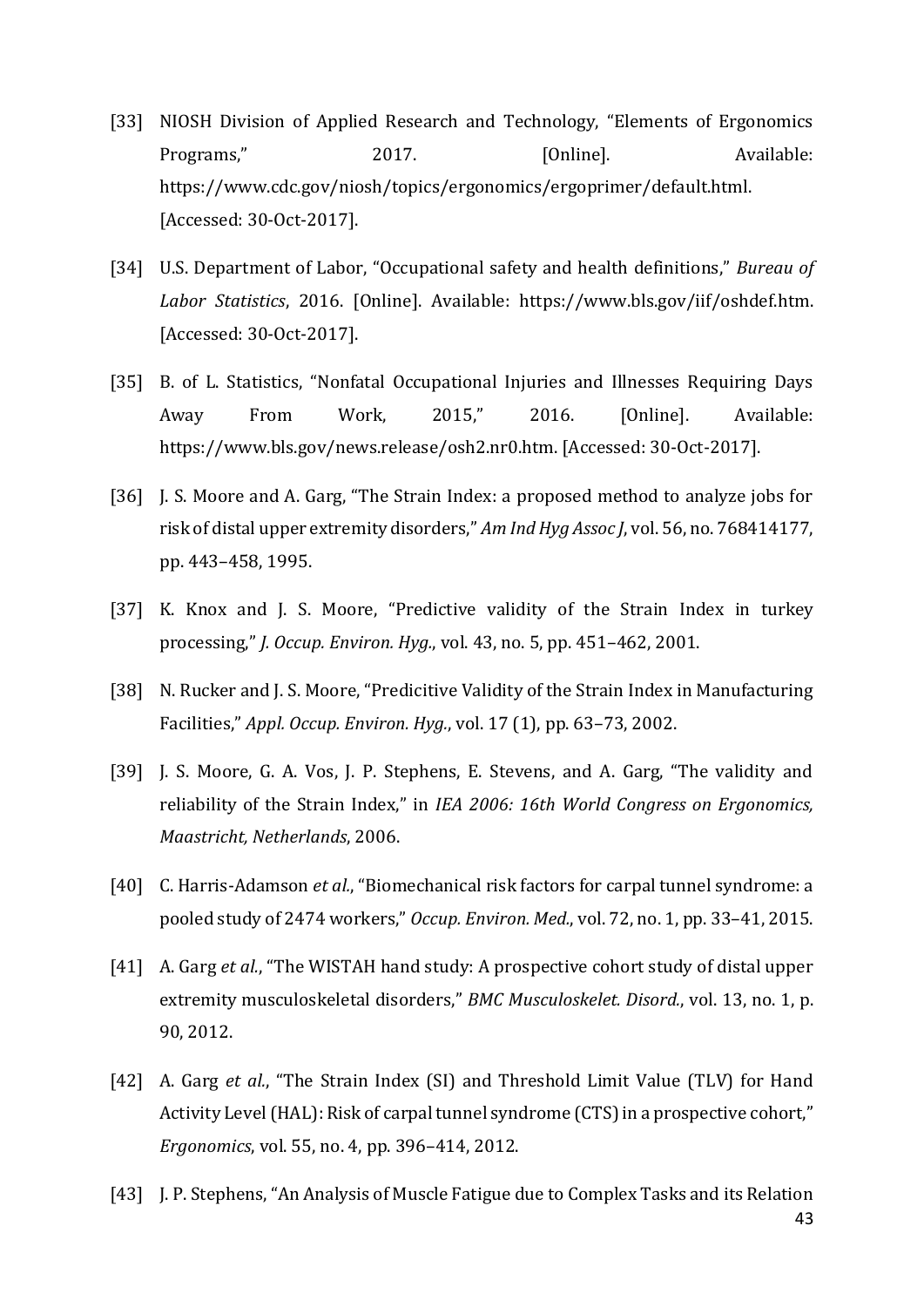to the Strain Index.," 2006.

- [44] J. B. Dahalan and J. E. Fernandez, "Psychophysical Frequency for a Gripping Task.," *Int. J. Ind. Ergon.*, vol. 12, no. 3, pp. 219–230, 1993.
- [45] D. S. Chatterjee, "Workplace upper limb disorders: a prospective study with intervention.," *Occup. Med. (Chic. Ill).*, vol. 42, no. 3, pp. 129–136, 1992.
- [46] R. Carson, "Reducing cumulative trauma disorders: use of proper workplace designs.," *Am. Assoc. Occup. Heal. Nurses J.*, vol. 42, no. 6, pp. 270–276, 1994.
- [47] B. A. Slavens, A. J. Schnorenberg, C. M. Aurit, S. Tarima, L. C. Vogel, and G. F. Harris, "Biomechanics of Pediatric Manual Wheelchair Mobility," *Front. Bioeng. Biotechnol.*, vol. 3, p. 137, Sep. 2015.
- [48] S. De Groot, D. H. E. J. Veeger, A. P. Hollander, and L. H. Lucas, "Wheelchair propulsion technique and mechanical efficiency after 3 wk of practice," *Med. Sci. Sports Exerc.*, vol. 34, no. 5, pp. 756–766, 2002.
- [49] V. L. Goosey, I. G. Campbell, and N. E. Fowler, "Effect of push frequency on the economy of wheelchair racers.," *Med. Sci. Sports Exerc.*, vol. 32, no. 1, pp. 174–81, 2000.
- [50] J. P. Lenton, L. H. V. Van Der Woude, N. E. Fowler, G. Nicholson, K. Tolfrey, and V. L. Goosey-Tolfrey, "Hand-rim forces and gross mechanical efficiency at various frequencies of wheelchair propulsion," *Int. J. Sports Med.*, vol. 34, no. 2, pp. 158–164, 2013.
- [51] G. House, "Tailwind Power Assist Wheelchair vs. Manual Propulsion," *Clinton River Medical Products,LLC*, 2015. [Online]. Available: https://www.youtube.com/watch?v=QjxrGHqPF9s. [Accessed: 06-Feb-2018].